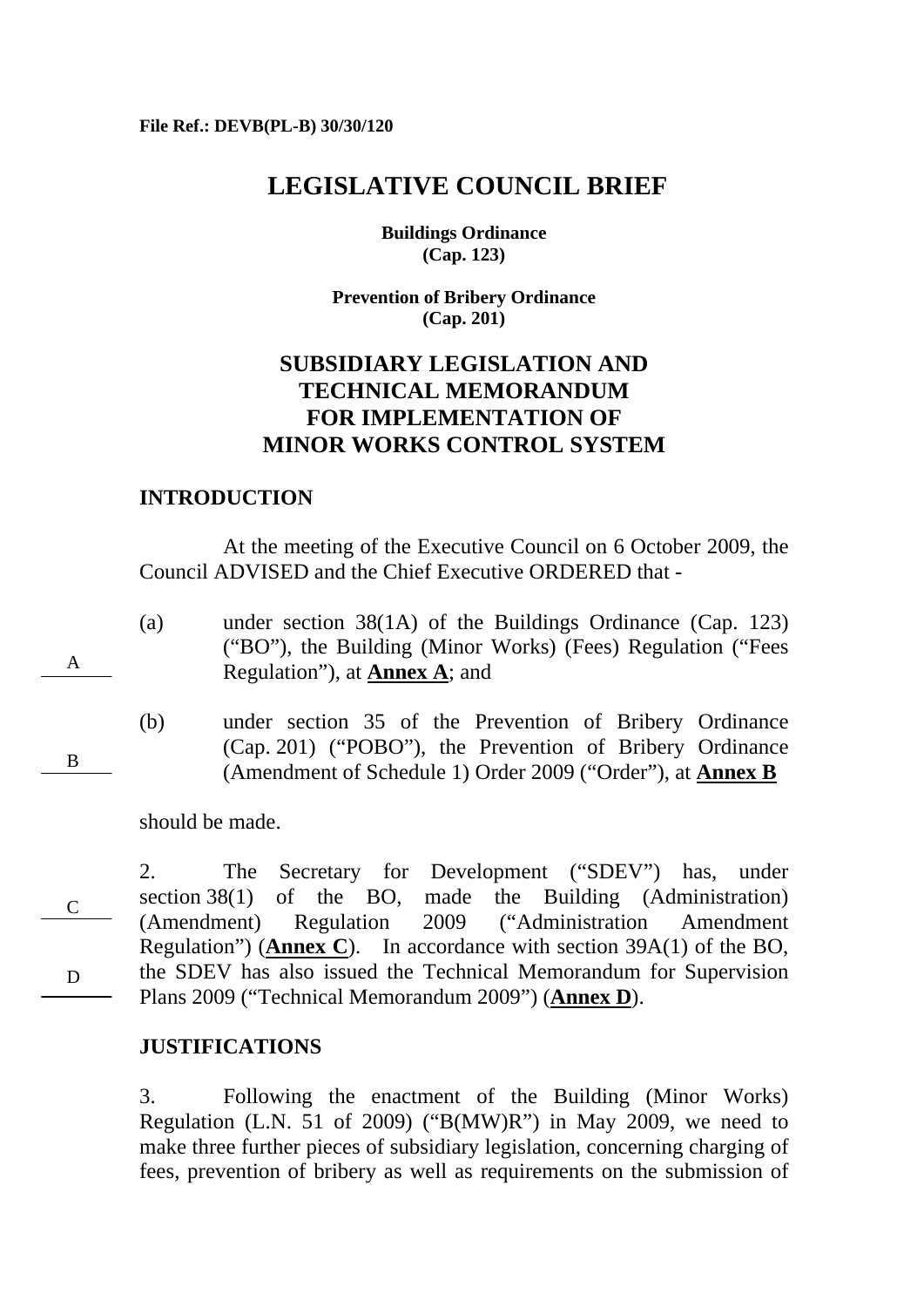documents by the building professionals and contractors, for the commencement of the minor works control system ("MWCS"). A technical memorandum concerning the modus operandi of supervision of building works (including minor works) has also to be made.

# **Existing Building Control System**

4. Under the existing building control system, all building works, despite their scale and complexity, are regulated under one single regime. Prior approval of building plans and consent to commence building works must be obtained from the Building Authority ("BA") before the commencement of such works. This control system does not differentiate building works relating to the construction of a new building from minor building works carried out in existing buildings which are simple in nature such as erection of supporting frames for air conditioners. As a consequence, many minor building works are carried out without complying with the law and are therefore unauthorized building works ("UBWs"). The MWCS will simplify the existing procedures in order to provide a lawful, simple, safe as well as convenient means for building owners to carry out minor works.

# **Minor Works Control System – Legislative Progress**

5. Under the Buildings (Amendment) Ordinance 2008 (20 of 2008) ("Amendment Ordinance") passed by the Legislative Council ("LegCo") in June 2008, a new category of building works, namely "minor works", and a register of "registered minor works contractors" ("RMWCs") for carrying out such minor works, will be introduced under the BO. In respect of minor works, the requirement to seek the BA's prior approval of building plans and consent to commence works will be dispensed with.

6. The B(MW)R, made by the SDEV in March 2009 and amended by a LegCo resolution (L.N. 113 of 2009) on 20 May 2009, sets out the modus operandi of the MWCS. The B(MW)R provides for the classification of minor works and details of minor works items, simplified requirements for carrying out minor works, registration and provisional registration of RMWCs as well as duties of building professionals and registered contractors in carrying out minor works. Minor works have been classified by the B(MW)R into three classes according to their nature, scale and complexity as well as the risk to safety they pose. The works under each class will be further classified into types and items that correspond to the specialization of works in the industry.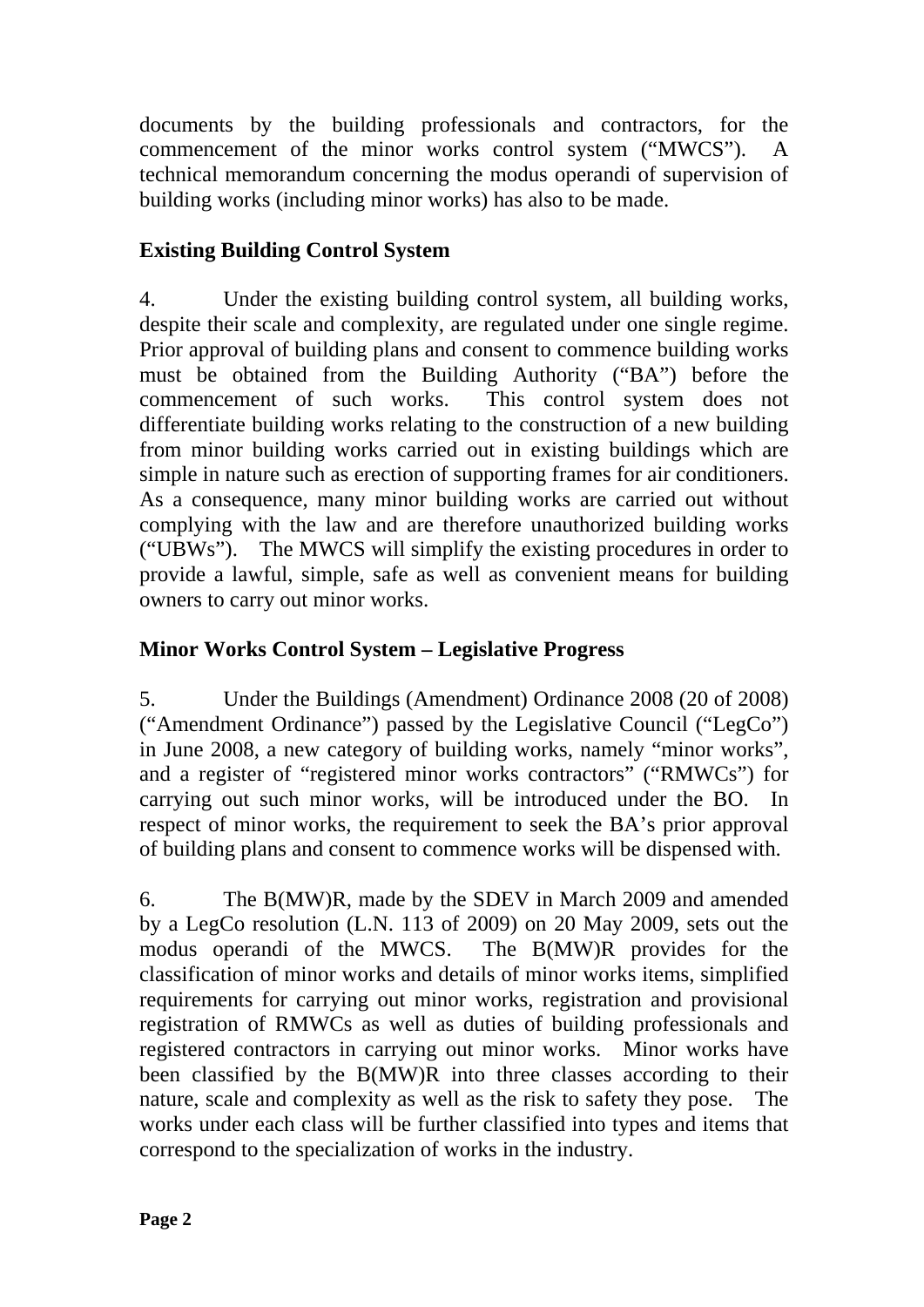## **Building (Minor Works) (Fees) Regulation**

7. The MWCS will create a register of RMWCs competent for carrying out minor works of various classes, types and items. Minor works practitioners, upon payment of a prescribed fee, may apply for registration as RMWCs for the relevant classes, types or items according to their qualifications and experience. A transitional period together with a provisional registration arrangement will be put in place to allow adequate time for the existing minor works practitioners to prepare for registration.

8. The contractors who apply for registration as RMWCs for different classes, types or items may be body corporates, partnerships or sole proprietorships or individuals. They have to satisfy the BA that they possess the ability and necessary academic qualifications or work experience to carry out the minor works concerned before they can be registered. Upon expiry of a three-year registration, the RMWCs may apply for renewal or restoration of their registration. The RMWCs may also apply for registering additional classes, types or items of minor works or nominating additional authorized signatories anytime as they obtain relevant qualifications or experience. There will also be a review mechanism for registration committees to re-consider unsuccessful application cases upon the applicants' request. We will have to determine the appropriate level of prescribed fees for processing the various aforementioned applications.

9. The Fees Regulation is to set out the level of fees for the various applications by RMWCs under the B(MW)R, including new registration, renewal of registration, restoration of name to register, registration of additional class, type or item of minor works, nomination of additional authorized signatory, review of unsuccessful case and provisional registration. According to section 38(1A) of the BO, "the Chief Executive in Council may by regulation provide for the imposition of fees in respect of any matter with regard to which provision is made in this Ordinance or in regulations made under this Ordinance". The proposed fee structure, at **Annex E**, is established on the basis of recovering the full cost of administering the registration system and is modeled on the existing arrangement for registered general building contractors stipulated in the Building (Administration) Regulations (Cap 123 sub. leg. A)  $("B(A)R")$ .

E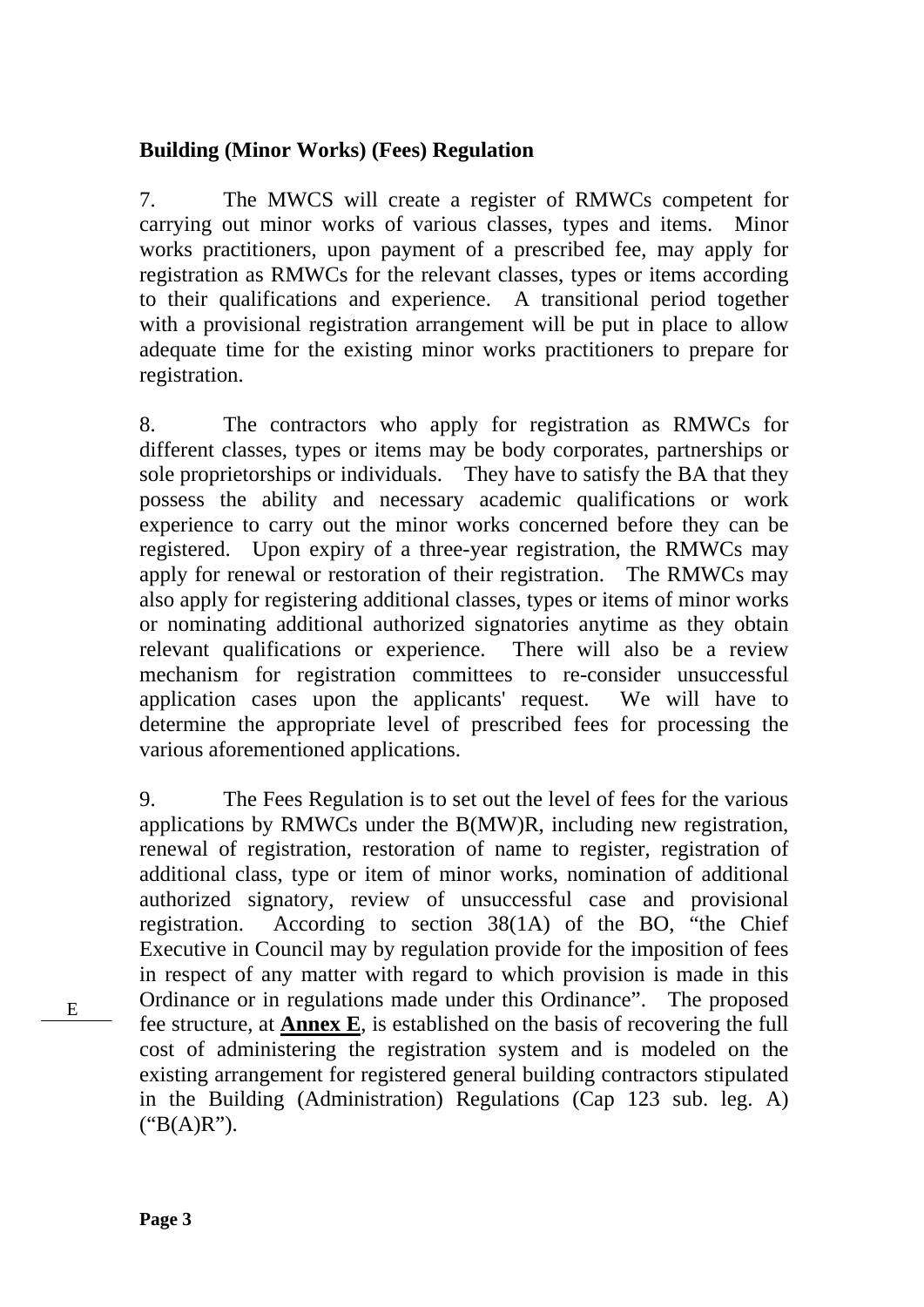# **Prevention of Bribery Ordinance (Amendment of Schedule 1) Order 2009**

10. Under the MWCS, one or more than one Minor Works Contractors Registration Committees ("MWCRC"), comprising representatives from the building industry, may be appointed to assist the BA in considering applications under the B(MW)R. The BA may refer the applications to a MWCRC which will recommend the BA to allow, defer or refuse the applications. A MWCRC will also be responsible to review unsuccessful application cases upon the applicants' request.

11. Under the POBO, the list of "public body" includes four registration committees, namely the Authorized Persons Registration Committee, Structural Engineers Registration Committee, Geotechnical Engineers Registration Committee and Contractors Registration Committee, established under the BO. Such public bodies and members of the same are subject to stringent control under the POBO such as offences relating to the soliciting or accepting of advantages. A MWCRC is an advisory registration committee with a nature similar to the existing Committees for building professionals and contractors that are covered by the POBO. According to section 35 of the POBO, "the Chief Executive in Council may by order published in the Gazette amend the Schedules". The Order is thus made to include a MWCRC in the list of public bodies in Schedule 1 to the POBO.

# **Building (Administration) (Amendment) Regulation 2009**

12. Under regulation 45 of the B(A)R, building professionals and registered contractors are required to notify the BA within 14 days of any change in business address. The Administration Amendment Regulation seeks to subject RMWCs to the same requirement. It also amends regulation 22(3) and (4) of the  $B(A)R$  to the effect that building professionals and registered contractors are required to inform the BA of any change in the appointment of any technically competent person within 7 days of the change for carrying out building works (including minor works). Currently, the requirement is 14 days. The amendment will enhance the BA's monitoring of changes of technically competent persons and quality of site supervision, in particular in the case of minor works the duration of which is usually short.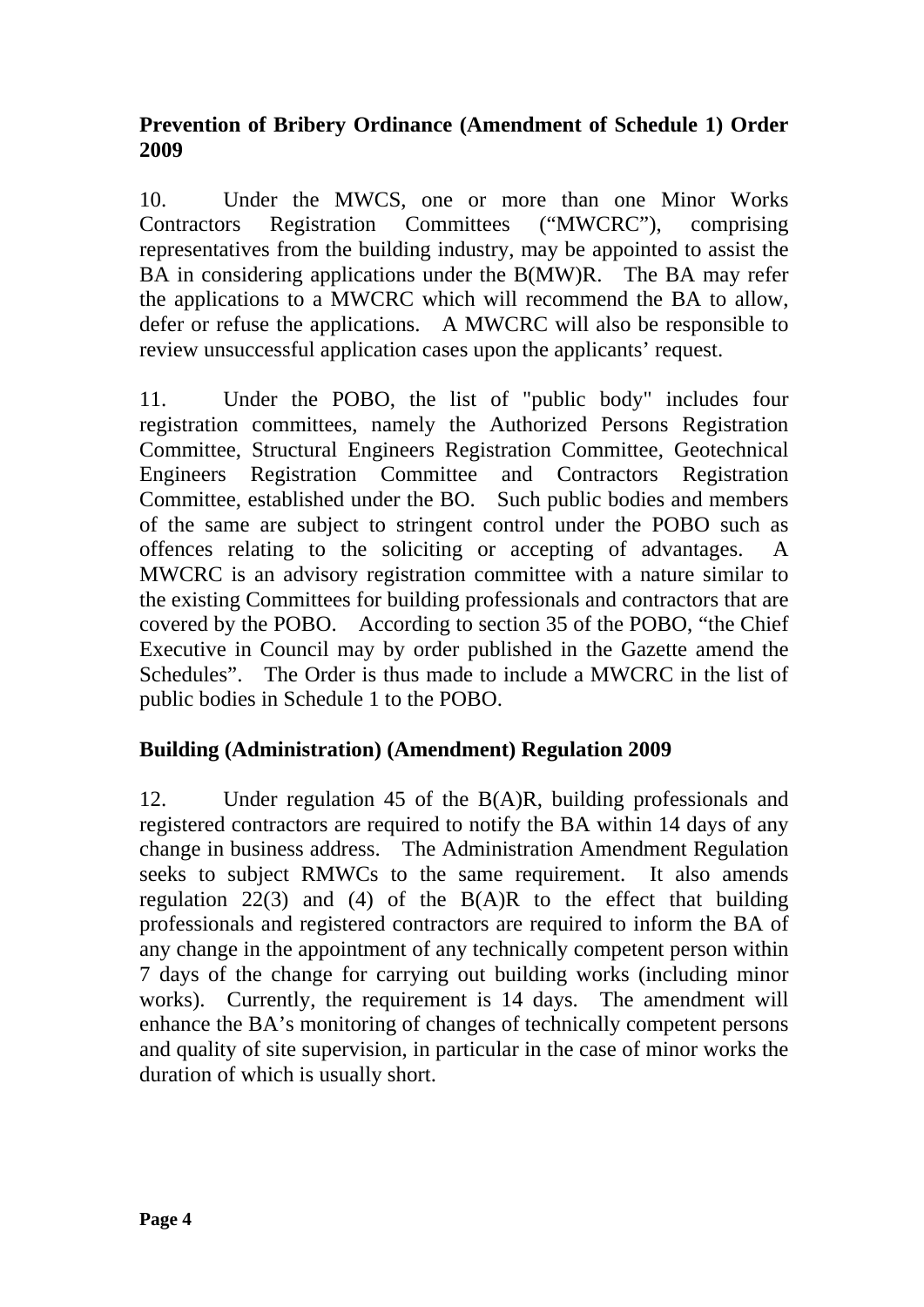# **Technical Memorandum for Supervision Plans 2009**

13. A supervision plan is a plan setting out the safety management of building works or street works prepared in compliance with the technical memorandum issued under the BO. The Technical Memorandum for Supervision Plans, issued by the SDEV under section 39A of the BO, stipulates the format and requirements of a supervision plan. It requires that the supervision of the implementation of building works or street works should be carried out in accordance with the supervision plan which should be lodged by an authorized person with the BA before commencement of works. For the case of minor works, such plans will be required for selected categories of Class I works.

14. As stipulated under section 39A(2) to (9) of the BO, a technical memorandum issued by the SDEV is an instrument other than subsidiary legislation but is subject to negative vetting. The current Technical Memorandum for Supervision Plans was issued by the then Secretary for Housing, Planning and Lands and published in Special Supplement No. 5 to Gazette on 3 June 2005. It came into operation on 31 December 2005. For the implementation of the MWCS, we need to update the Memorandum to impose corresponding supervision requirements for minor works.

15. The Technical Memorandum 2009 at **Annex D** seeks to replace the version issued in 2005. Modelled on the existing requirements for general building works, it includes updated provisions on the submission of supervision plans for minor works. The updates are technical in nature, consequential as a result of the introduction of the MWCS.

# **Implementation of Minor Works Control System**

16. Subject to the enactment of the three pieces of subsidiary legislation as well as the Technical Memorandum 2009, the plan is to commence registration of RMWCs and implement the MWCS within 2009/10.

17. Among the minor works practitioners, the relatively lower-skilled Class III individual contractors are required to attend a one-day training course (costing about \$230) before they can be registered as RMWCs to equip themselves with the essential knowledge of the MWCS. Although the fees in our proposal are set at a cost-recovery level, with a view to facilitating the registration of this group of individual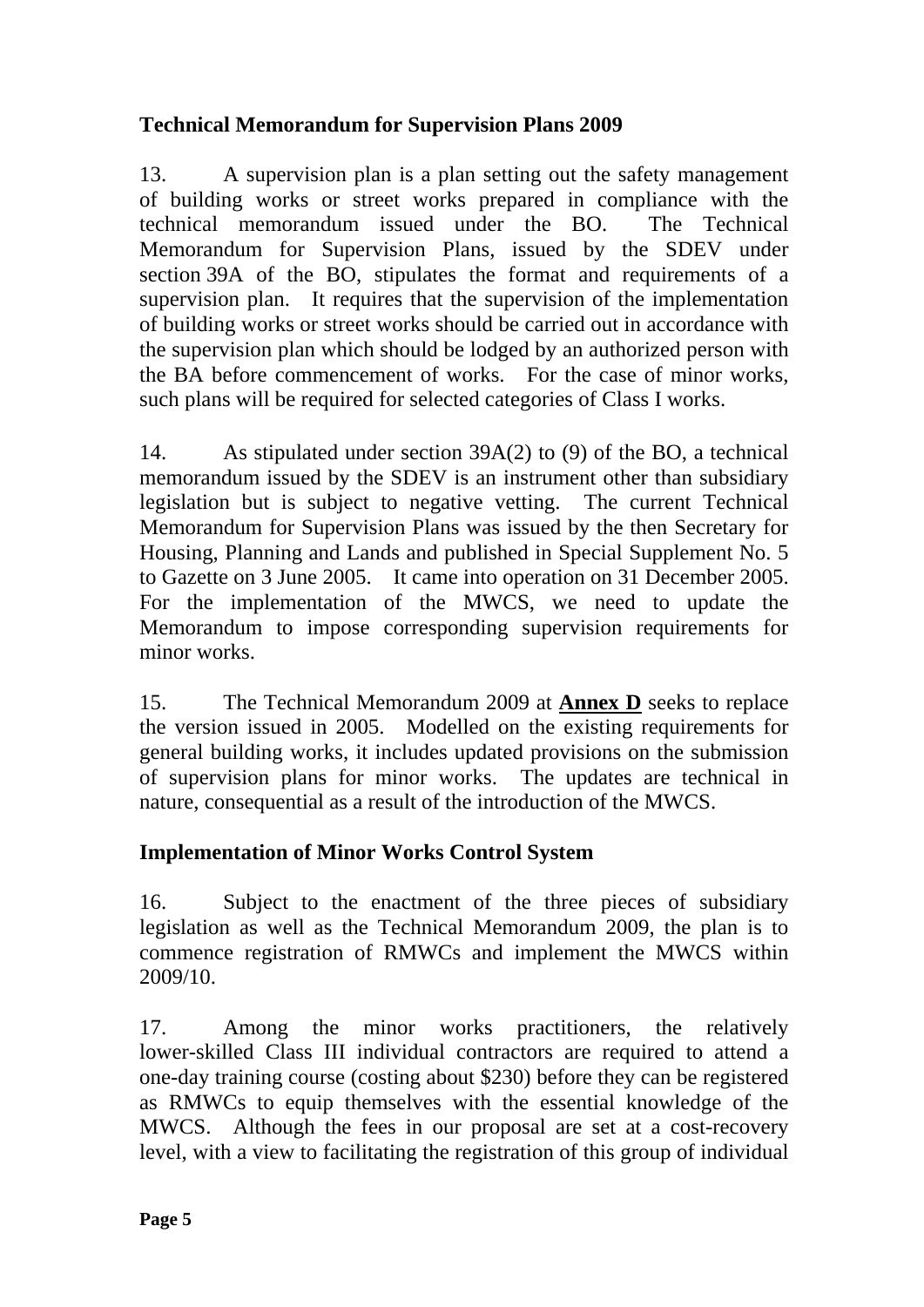practitioners amid the economic downturn, we propose to provide one-off subsidies for such workers to attend the pre-requisite one-day top-up training course within the first 36 months of registration. It is expected that the provision of free courses would incentivize individual workers to go through necessary training and registration early, and hence uplift the overall skill level of the market and improve building safety standards in Hong Kong.

# **THE REGULATIONS, ORDER AND TECHNICAL MEMORANDUM**

## **Building (Minor Works) (Fees) Regulation**

18. The Fees Regulation (**Annex A**) stipulates the prescribed fees to be charged concerning the registration and related matters for RMWCs. The main provisions are -

- (a) **Part 1** contains preliminary provisions which provide for the commencement of the Fees Regulation and define various terms used in the Regulation;
- (b) **Part 2** prescribes the fees relating to registration of individual RMWCs for Class III minor works;
- (c) **Part 3** prescribes the fees relating to registration of other RMWCs (including body corporates, partnerships or sole proprietorships) for all classes of minor works; and
- (d) **Part 4** prescribes the fees relating to provisional registration.

## **Prevention of Bribery Ordinance (Amendment of Schedule 1) Order 2009**

19. In the Order (**Annex B**), **section 2** amends Schedule 1 to the POBO by adding an entry for MWCRC.

## **Building (Administration) (Amendment) Regulation 2009**

- 20. In the Administration Amendment Regulation (**Annex C**) –
- (a) **section 2** amends regulation 22 of the B(A)R to reduce the period within which an authorized person, registered structural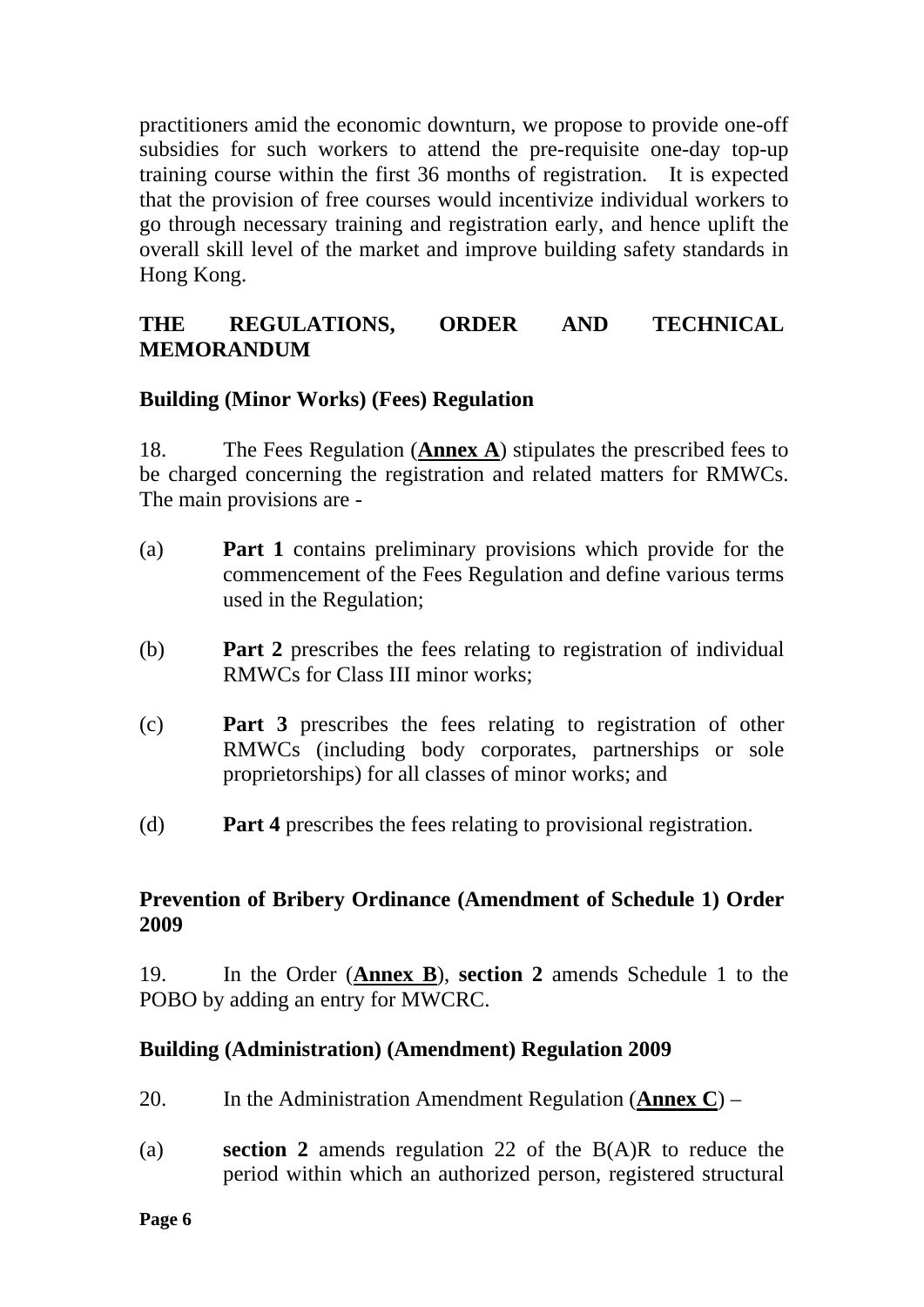engineer, registered geotechnical engineer, registered general building contractor, registered specialist contractor or RMWC is required to notify the BA of a change in the appointment of any technically competent person from 14 days to 7 days; and

(b) **section 3** amends regulation 45 of the B(A)R to require a RMWC to notify the BA of a change of business address.

# **TECHNICAL MEMORANDUM FOR SUPERVISION PLANS 2009**

21. The Technical Memorandum 2009 (**Annex D**) supersedes the version issued in 2005. The major updates include  $-$ 

- (a) **section 11** sets out that supervision plans are not required for building works that are Class II and Class III minor works; and
- (b) **Table 1** sets out the modus operandi concerning site supervision for Class I minor works carried out under simplified requirements.

22. The Technical Memorandum 2009 also includes consequential updates in relation to the implementation of the MWCS, minor updates to existing procedures such as appointment of personnel for safety management, and clarification of roles and duties of site safety personnel. Further textual and miscellaneous amendments are also made to enhance the user-friendliness of the Memorandum.

# **LEGISLATIVE TIMETABLE**

23. The legislative timetable for the three pieces of subsidiary legislation (i.e. the Fees Regulation, Order, and Administration Amendment Regulation) is as follows -

| Publication in the Gazette | 9 October 2009                  |
|----------------------------|---------------------------------|
| Tabling in LegCo           | 14 October 2009                 |
| Commencement of the        | A date to be appointed by the   |
| subsidiary legislation     | Secretary for Development by    |
|                            | notice published in the Gazette |

24. According to section 39A of the BO, the Technical Memorandum 2009 is not a piece of subsidiary legislation but is subject to the negative vetting procedures as for subsidiary legislation. LegCo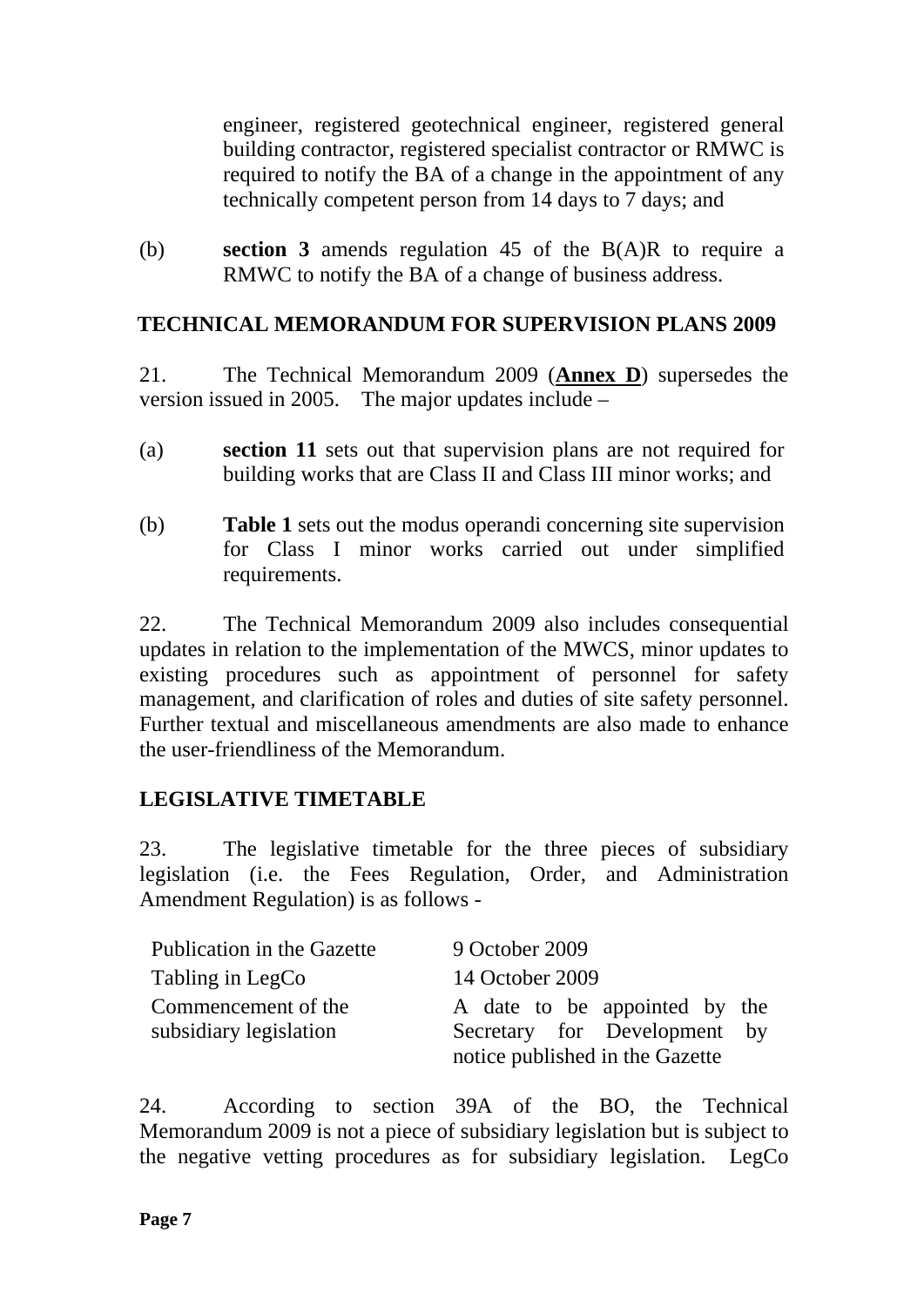may, by resolution passed at a sitting held before the expiry of a period of 28 days (extendable for another 21 days) after the sitting at which the Technical Memorandum was laid, provide that the Memorandum be amended in any manner consistent with the power to issue the Memorandum. We will table the Technical Memorandum 2009 in LegCo on 14 October 2009, the same date as the three pieces of subsidiary legislation.

# **IMPLICATIONS OF THE PROPOSAL**

25. The three pieces of subsidiary legislation as well as the Technical Memorandum are in conformity with the Basic Law, including the provisions concerning human rights. They will not affect the current binding effects of the existing provisions of the BO and POBO. They have no significant economic implications, productivity implications and impacts on competition.

# **Financial and Civil Service Implications**

26. An annual provision of \$15.1 million involving 32 additional staff (comprising 23 civil service and 9 non-civil-service contract staff) has been earmarked for the Buildings Department ("BD") to implement the MWCS. The major areas of work include processing applications for registration as RMWCs, handling documents and records of minor works submissions, conducting audit checks on minor works, public education and support to building owners and occupants, as well as dealing with possible non-compliant cases which may end up with judicial proceedings.

27. The resources for the training subsidy to facilitate the registration of individual practitioners as RMWCs for Class III minor works will be absorbed by the Development Bureau.

28. Revenue will be generated from the proposed registration fees. It is expected that a total of \$8.9 million of revenue will be generated in the first year, \$7.5 million in the second year, \$5.4 million in the third year and \$3.6 million annually thereafter.

# **Environmental Implications**

29. With the implementation of the MWCS to facilitate the carrying out of small-scale building works including demolition of UBWs, there may be some transient problems during the process of removal of UBWs,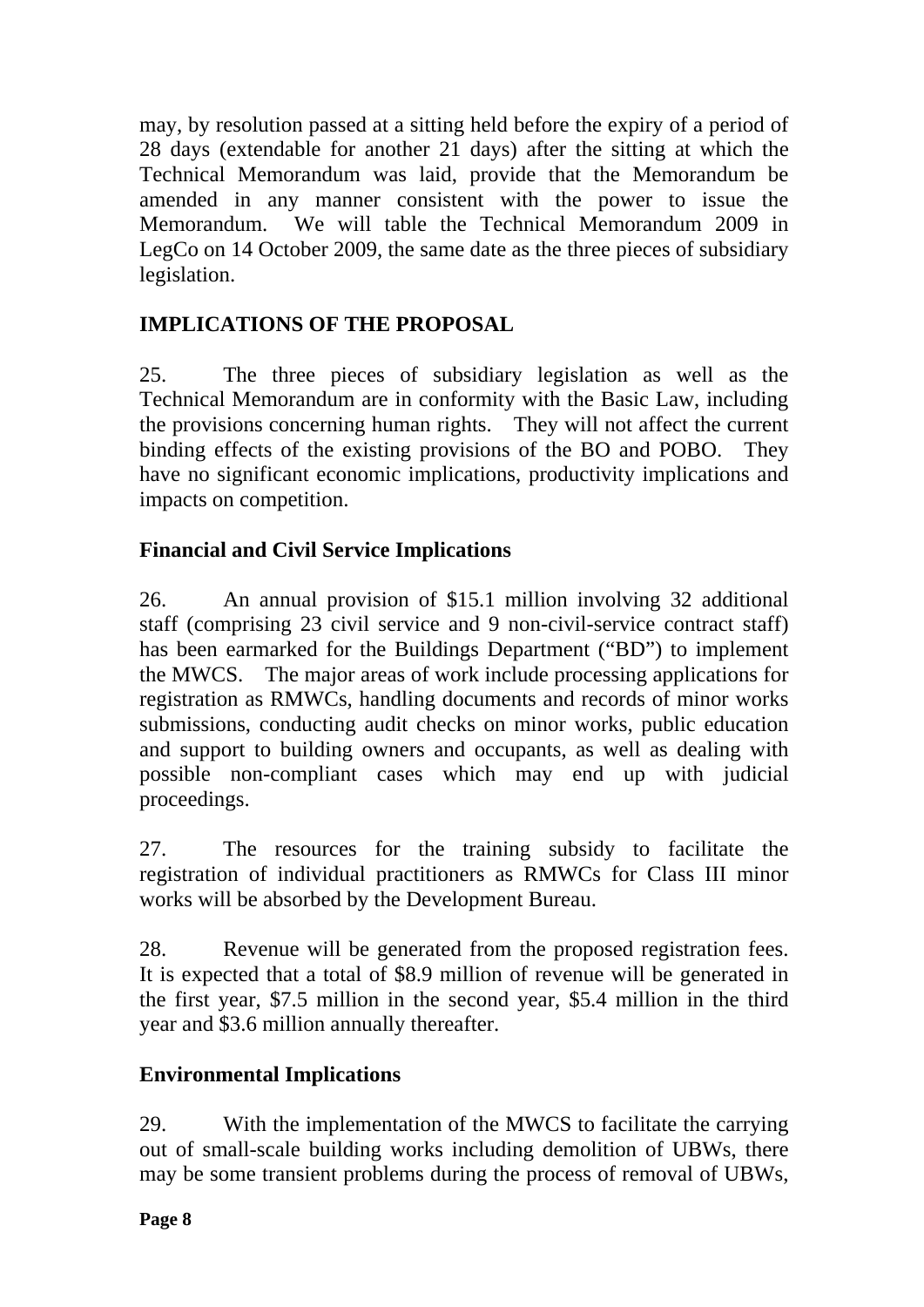such as noise and demolition waste. However, contractors are required to follow the existing guidelines including proper removal procedures. These short-term environmental problems will be contained via compliance of the established standards and criteria.

# **Sustainability Implications**

30. In line with the sustainability principle of providing a living and working environment and pursuing policies which promote and protect the safety of the people in Hong Kong, the introduction of a streamlined building control system would facilitate building owners to carry out minor works, and help ensure the quality of building works and enhance public safety.

# **PUBLIC CONSULTATION**

31. The BD has set up a working group ("WG") since 2004 comprising representatives from various professional institutes, the Hong Kong Construction Association, developers and the "Minor Works Concern Group" (comprising frontline practitioners) to discuss the details of MWCS, including the proposed fees level. After the enactment of the Amendment Ordinance and B(MW)R, the BD has continued its consultation with the WG to refine the detailed proposals. Two sub-working groups were formed in October 2008 for developing the publicity action plan as well as the implementation details of the registration system and top-up training courses. The WG has been briefed on the proposed level of fees. While some members have urged the Government to explore room for further reduction of the fees, the WG noted that the fees would be charged on a cost-recovery basis and have raised no adverse comments towards the proposals. The bills committee of the Amendment Ordinance and subcommittee on the B(MW)R have discussed the principles of the proposed system thoroughly and were supportive of the final proposal. The proposed level of fees has been circulated to both committees.

32. Regarding the Administration Amendment Regulation and the Technical Memorandum 2009, the Building Sub-committee under the then Land and Building Advisory Committee has been consulted and it raised no comments.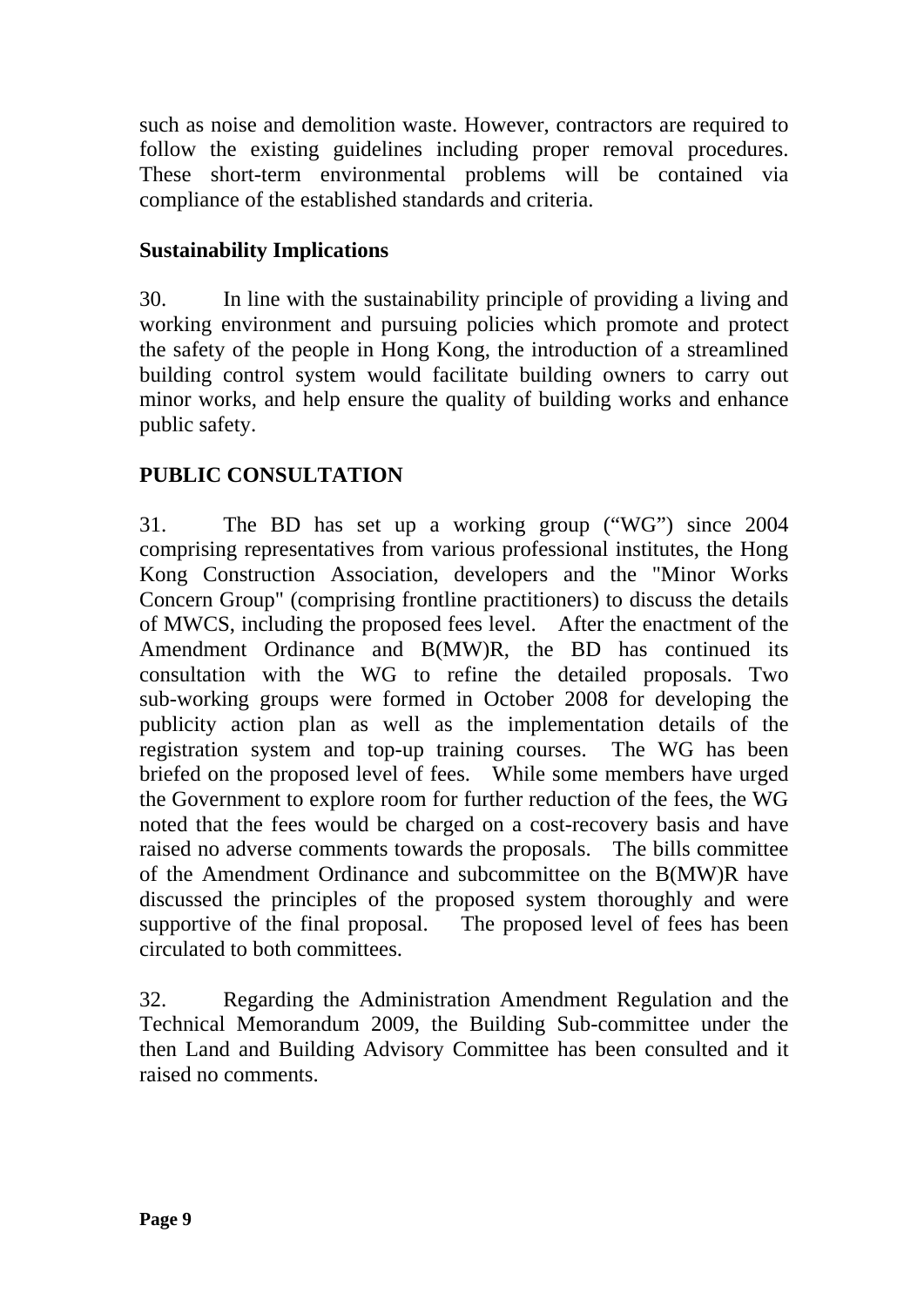# **PUBLICITY**

33. A spokesman will be available to handle press enquiries.

34. Before the implementation of the MWCS, BD will launch a publicity and public education programme to promote the system to both the general public and the industry. Technical guidelines and practice notes on the statutory requirements and procedures of the new system will be issued for the reference of building professionals and registered contractors. BD will also collaborate with the Hong Kong Housing Society and its Property Management Advisory Centres in various districts to offer services to provide technical advice and assistance to the general public. Tailor-made leaflets and guidelines will be produced to facilitate various building owners and stakeholders (e.g. management companies, catering and advertising industries, etc) to understand the MWCS and the channels to hire appropriate professionals and contractors to carry out minor works.

# **ENQUIRY**

35. Enquiry on this brief can be addressed to Mr. Edward TO, Principal Assistant Secretary for Development (Planning & Lands) 3 on 2848 6288.

**Development Bureau October 2009**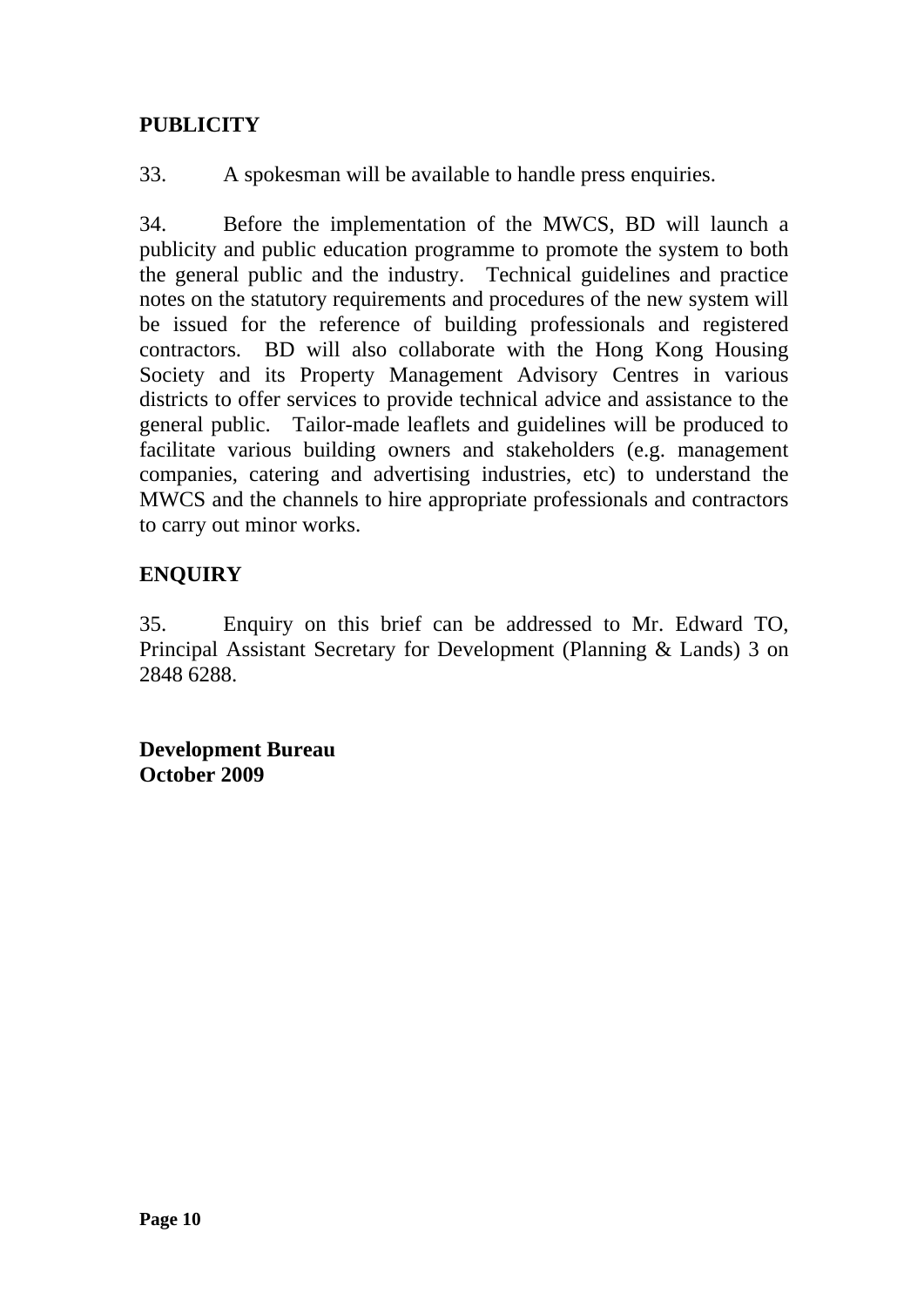# **SUBSIDIARY LEGISLATION AND TECHNICAL MEMORANDUM FOR IMPLEMENTATION OF MINOR WORKS CONTROL SYSTEM: ANNEXES**

Annex A - Building (Minor Works) (Fees) Regulation

- Annex B Prevention of Bribery Ordinance (Amendment of Schedule 1) Order 2009
- Annex C Building (Administration) (Amendment) Regulation 2009
- Annex D Technical Memorandum for Supervision Plans 2009
- Annex E Proposed Level of Fees under Building (Minor Works) (Fees) Regulation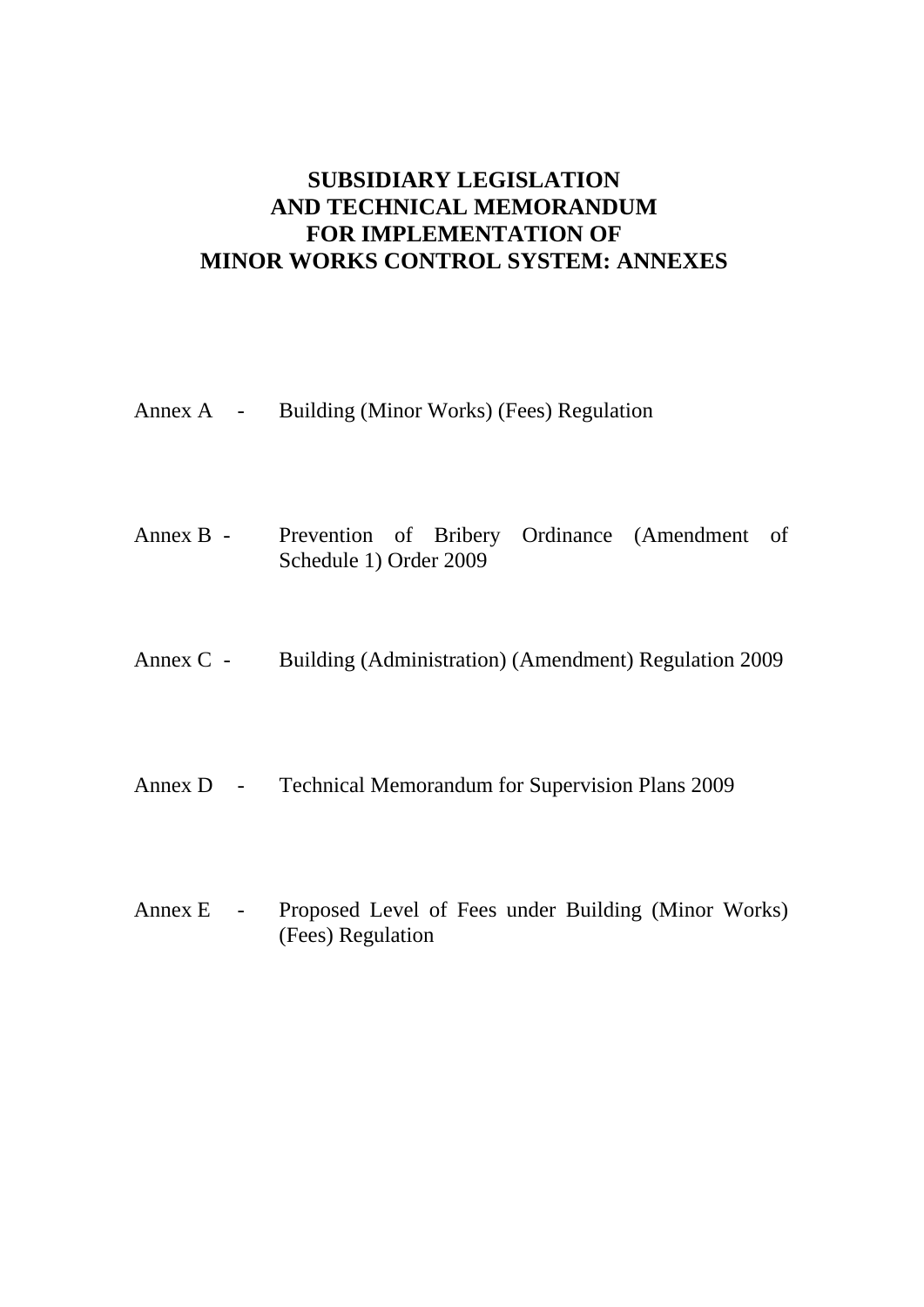## **Annex A**

## **BUILDING (MINOR WORKS) (FEES) REGULATION**

### **CONTENTS**

Section Page

## PART 1

#### **PRELIMINARY**

|                    | Commencement   |  |
|--------------------|----------------|--|
| $\sim$<br><u>L</u> | Interpretation |  |

### PART 2

### FEES RELATING TO REGISTRATION FOR ONE OR MORE ITEMS OF CLASS III MINOR WORKS

| 3. | Application of Part 2                                                                                                       | 3             |
|----|-----------------------------------------------------------------------------------------------------------------------------|---------------|
| 4. | Fee for application for registration as registered minor works<br>contractor for one or more items of class III minor works | 4             |
| 5. | Fee for application for renewal of registration for one or more items<br>of class III minor works                           | 4             |
| 6. | Fee for application for restoration of name to register for one or more<br>items of class III minor works                   | $\mathcal{F}$ |
| 7. | Fee for application for registration of additional items of class III<br>minor works                                        | 5.            |
| 8. | Fee for request for review: application relating to one or more items<br>of class III minor works                           | 5             |

## PART 3

### FEES RELATING TO REGISTRATION FOR ONE OR MORE TYPES OF MINOR WORKS UNDER ONE OR MORE CLASSES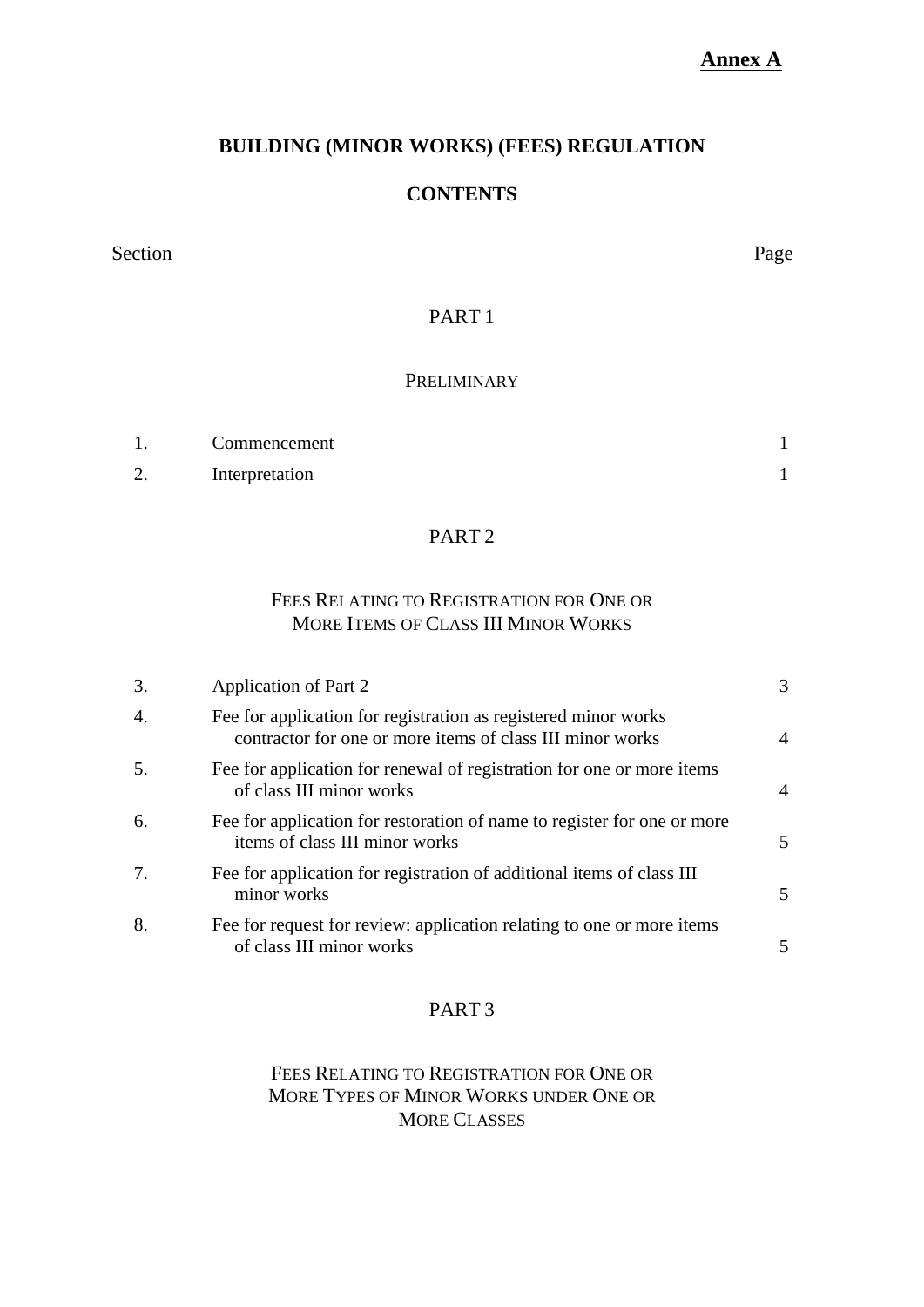| 9.  | Application of Part 3                                                                                                                                                                                               | 5      |
|-----|---------------------------------------------------------------------------------------------------------------------------------------------------------------------------------------------------------------------|--------|
| 10. | Fee for application for registration as registered minor works<br>contractor for one or more types of minor works under one or<br>more classes                                                                      | 6      |
| 11. | Fee for registration as registered minor works contractor for one or<br>more types of minor works under one or more classes                                                                                         | 7      |
| 12. | Fee for application for renewal of registration for one or more types<br>of minor works under one or more classes                                                                                                   | $\tau$ |
| 13. | Fee for application for restoration of name to register for one or more<br>type of minor works under one or more classes                                                                                            | 8      |
| 14. | Fee for application for registration of additional classes or types of<br>minor works                                                                                                                               | 8      |
| 15. | Fee for application for approval of nomination of additional<br>authorized signatory                                                                                                                                | 9      |
| 16. | Calculation of fee when application for registration of additional<br>classes or types of minor works and application for approval of<br>nomination of additional authorized signatory are made at the<br>same time | 9      |
| 17. | Fee for request for review: application relating to one or more types<br>of minor works under one or more classes                                                                                                   | 10     |

## PART 4

## FEES RELATING TO PROVISIONAL REGISTRATION

| 18. | Application of Part 4                                                                                          |    |
|-----|----------------------------------------------------------------------------------------------------------------|----|
| 19. | Fee for application for registration as registered minor works<br>contractor (provisional)                     | 11 |
| 20. | Fee for registration as registered minor works contractor (provisional)                                        | 12 |
| 21. | Fee for request for review: application for registration as registered<br>minor works contractor (provisional) |    |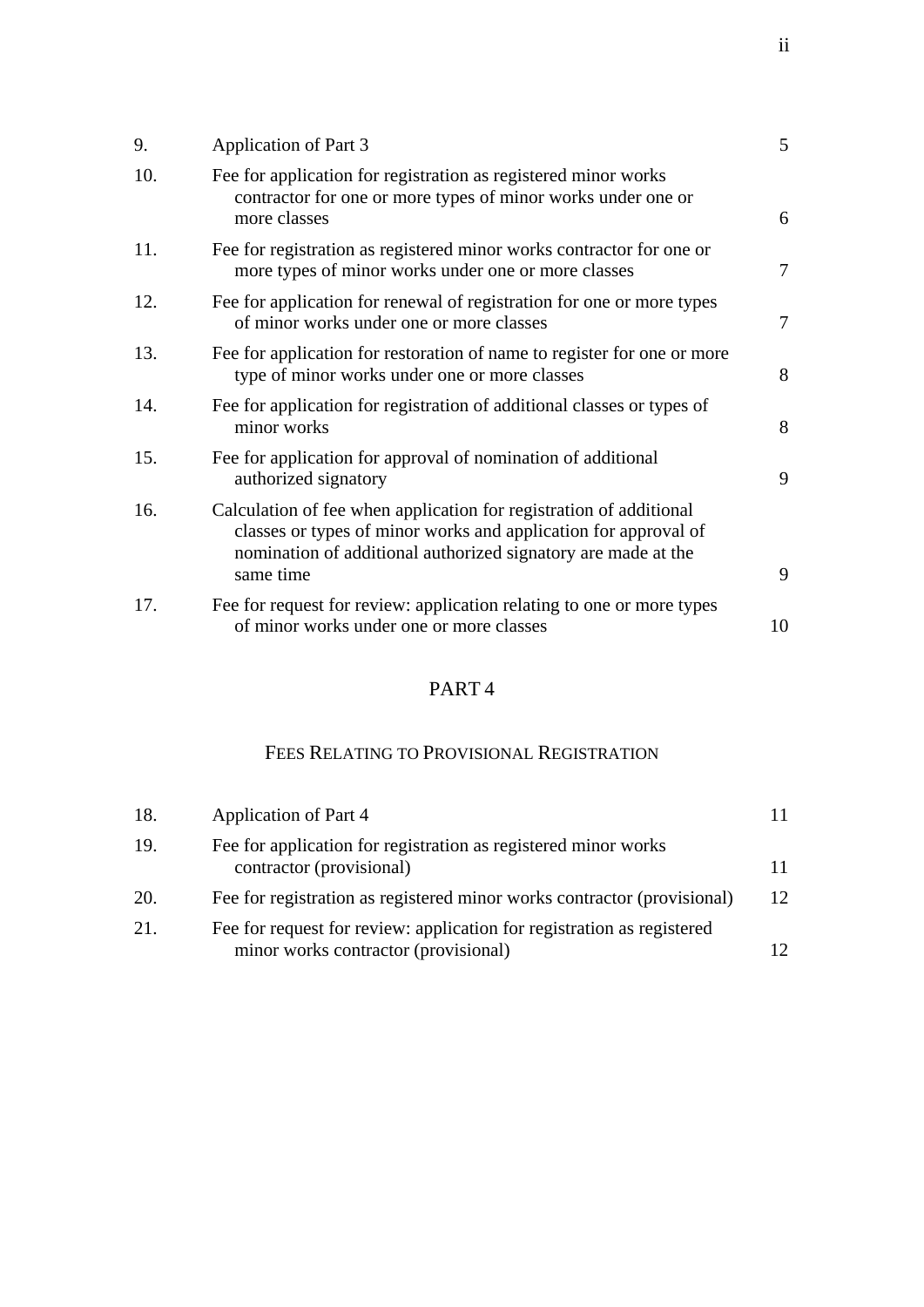## **BUILDING (MINOR WORKS) (FEES) REGULATION**

(Made by the Chief Executive in Council under section 38(1A) of the Buildings Ordinance (Cap. 123))

## PART 1

### **PRELIMINARY**

### **1. Commencement**

This Regulation comes into operation on a day to be appointed by the Secretary for Development by notice published in the Gazette.

### **2. Interpretation**

 $(1)$  In this Regulation –

"authorized signatory" (獲授權簽署人) has the meaning given by section 2(1)

of the Minor Works Regulation;

"item" (項目) has the same meaning as in the Minor Works Regulation;

"Minor Works Regulation" (《小型工程規例》) means the Building (Minor

Works) Regulation (L.N. 51 of 2009);

"proposed authorized signatory" (建議獲授權簽署人) –

- (*a*) in relation to an application for registration under section  $10(1)(b)$  or  $64(1)$  of the Minor Works Regulation, means the individual nominated under section 10(3) or 64(3) of that Regulation;
- (*b*) in relation to an application for the renewal of a registration under section 14(1) of that Regulation, means an individual nominated to be the authorized signatory of the applicant in the application form;
- (*c*) in relation to an application for the restoration of a name to the register under section 18(1) of that Regulation, means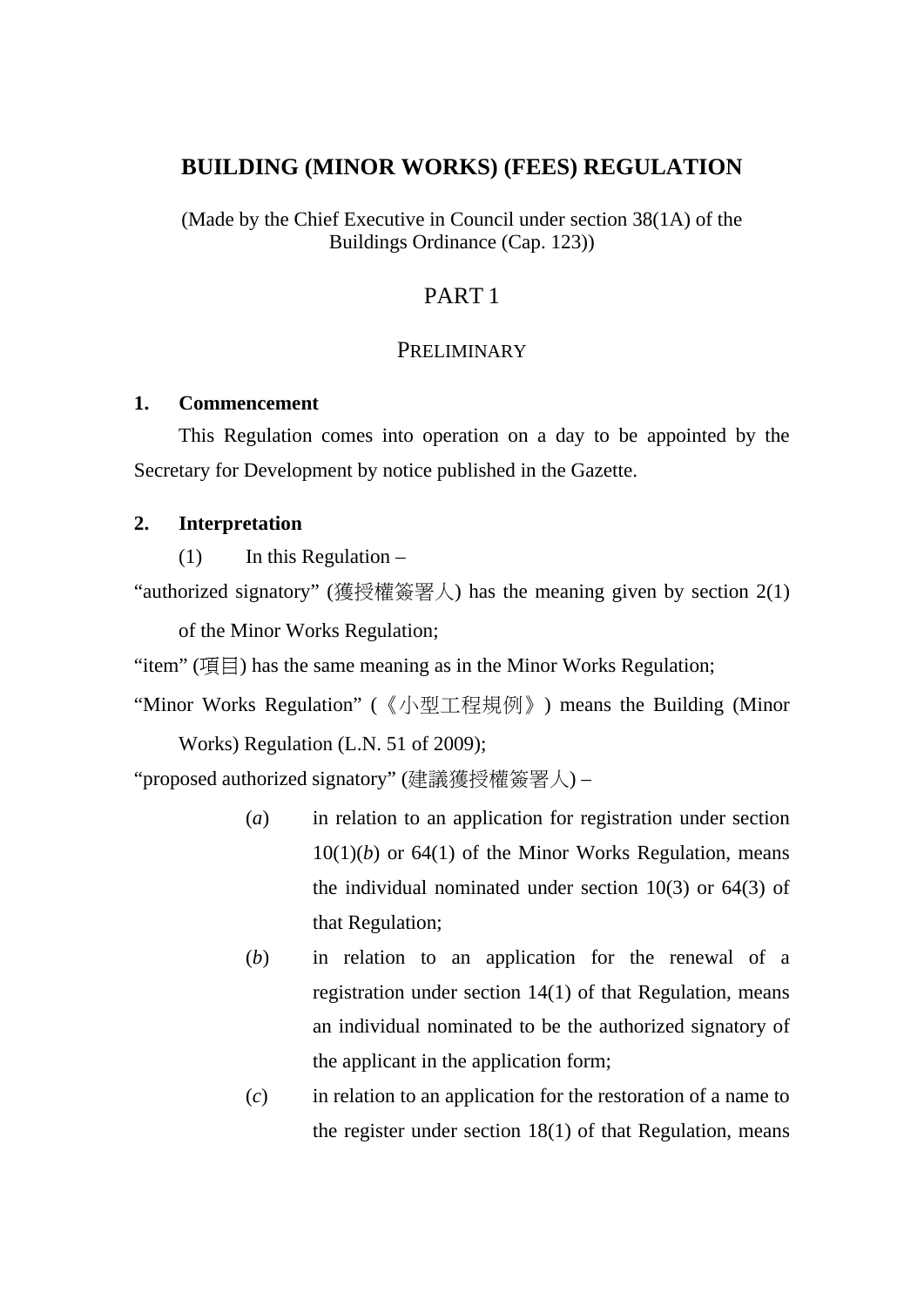an individual nominated to be the authorized signatory of the applicant in the application form;

- (*d*) in relation to an application for the addition of one or more classes or types of minor works to a registration under section 21(2) of that Regulation, means the individual nominated under section 21(4) of that Regulation;
- (*e*) in relation to an application for the approval of the nomination of an additional individual under section 24(1) of that Regulation, means the individual;
- "proposed class I authorized signatory" (建議第 I 級別獲授權簽署人), in relation to an application, means a proposed authorized signatory who is nominated in the application form in respect of class I minor works (whether or not the individual is also nominated in respect of other classes of minor works);
- "proposed class II authorized signatory" (建議第 II 級別獲授權簽署人), in relation to an application, means a proposed authorized signatory who is nominated in the application form in respect of class II minor works, or class II and class III minor works;

"proposed class III authorized signatory" (建議第 III 級別獲授權簽署人), in relation to an application, means a proposed authorized signatory who is nominated in the application form in respect of class III minor works only;

- "provisional register" (臨時名冊) means the provisional register of minor works contractors kept under section 8A(1)(*c*) of the Ordinance;
- "register" (名冊) means the register of minor works contractors kept under section 8A(1)(*c*) of the Ordinance;
- "registered minor works contractor" (註冊小型工程承建商) means a person whose name is for the time being on the register;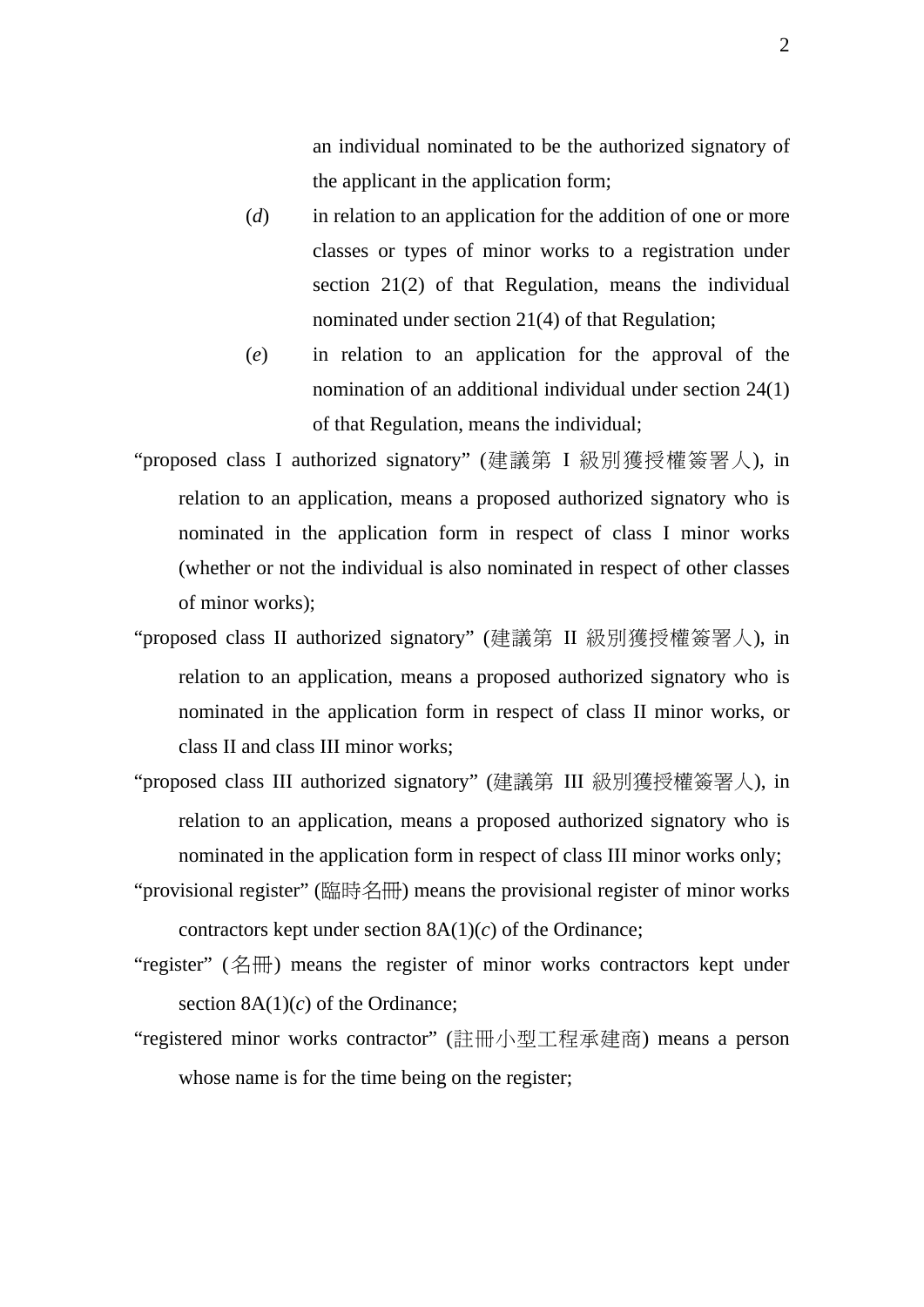- "registered minor works contractor (provisional)" (臨時註冊小型工程承建商) means a person whose name is for the time being on the provisional register;
- "type" (類型) has the same meaning as in the Minor Works Regulation.
	- (2) In this Regulation
		- (*a*) "class I minor works" (第 I 級別小型工程) means any item of minor works specified in Division 1 of Part 3 of Schedule 1 to the Minor Works Regulation;
		- (*b*) "class II minor works" (第 II 級別小型工程) means any item of minor works specified in Division 2 of Part 3 of Schedule 1 to that Regulation;
		- (*c*) "class III minor works" (第 III 級別小型工程) means any item of minor works specified in Division 3 of Part 3 of Schedule 1 to that Regulation,

and a reference to class, class I, class II or class III is to be construed accordingly.

- $(3)$  In this Regulation
	- (*a*) class I minor works are of a class higher than class II and class III minor works; and
	- (*b*) class II minor works are of a class higher than class III minor works.

### PART 2

## FEES RELATING TO REGISTRATION FOR ONE OR MORE ITEMS OF CLASS III MINOR WORKS

### **3. Application of Part 2**

(1) Section 4 applies to an application under section  $10(1)(a)$  of the Minor Works Regulation for registration as a registered minor works contractor for one or more items of class III minor works.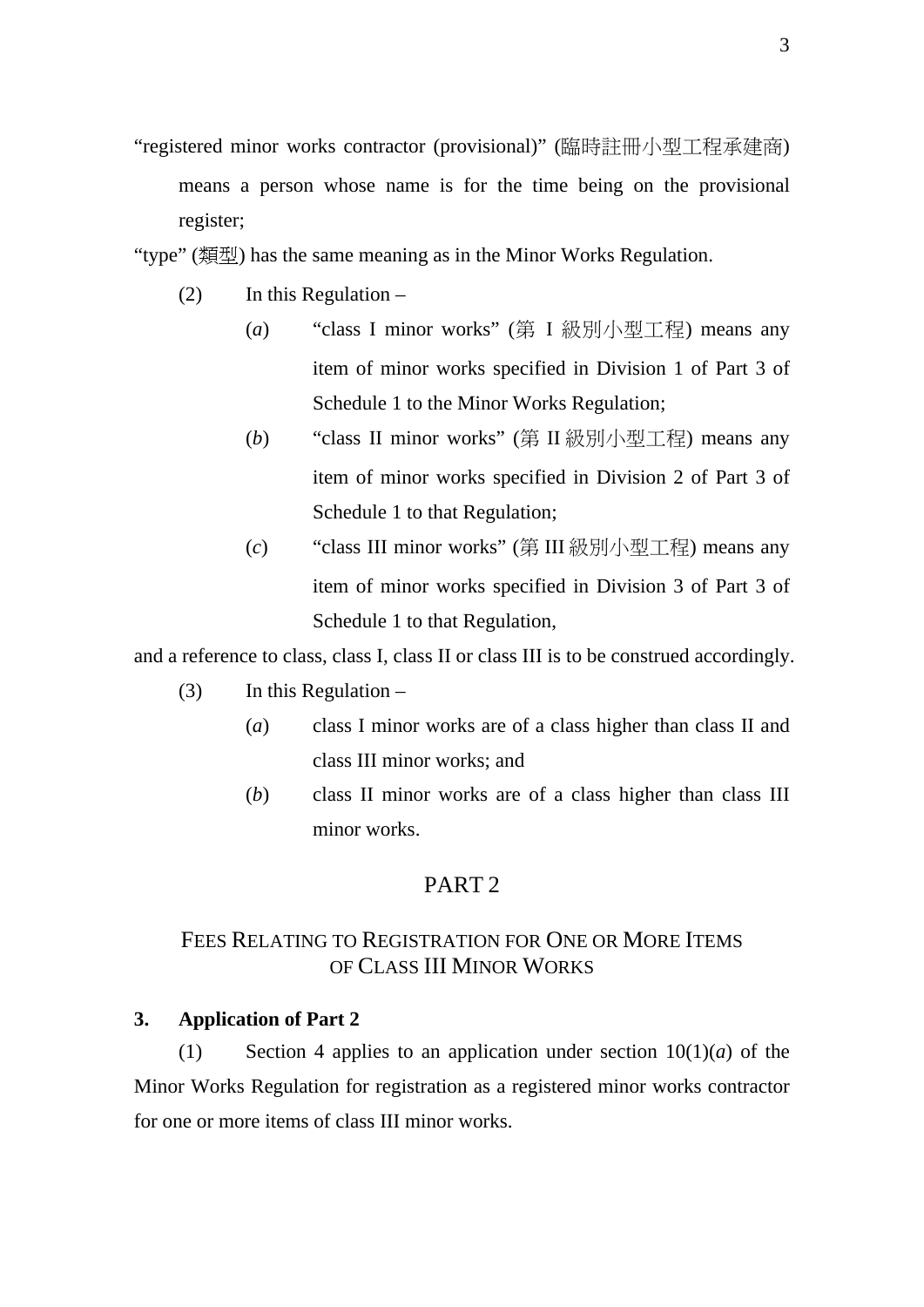(2) Section 5 applies to an application under section 14(1) of the Minor Works Regulation for the renewal of the registration of a registered minor works contractor registered under section 11 of that Regulation.

(3) Section 6 applies to an application under section 18(1) of the Minor Works Regulation for the restoration to the register of the name of a person who was registered under section 11 of that Regulation and whose name was removed from the register under section 17(1) of that Regulation.

(4) Section 7 applies to an application under section 21(1) of the Minor Works Regulation for the addition to a registration of one or more additional items of class III minor works.

(5) Section 8 applies to a request under section 26(1) of the Minor Works Regulation to review a decision or recommendation made in respect of an application referred to in subsection  $(1)$ ,  $(2)$ ,  $(3)$  or  $(4)$ .

## **4. Fee for application for registration as registered minor works contractor for one or more items of class III minor works**

The fee to be paid under section  $10(2)(b)$  of the Minor Works Regulation for an application for registration as a registered minor works contractor is –

- (*a*) if, for at least one of the items of minor works to which the application relates, the applicant relies solely on the experience possessed by the applicant to comply with section  $11(2)(a)$  of that Regulation, \$305; or
- (*b*) in any other case, \$155.

## **5. Fee for application for renewal of registration for one or more items of class III minor works**

The fee to be paid under section  $14(2)(b)$  of the Minor Works Regulation for an application for the renewal of the registration of a registered minor works contractor is \$105.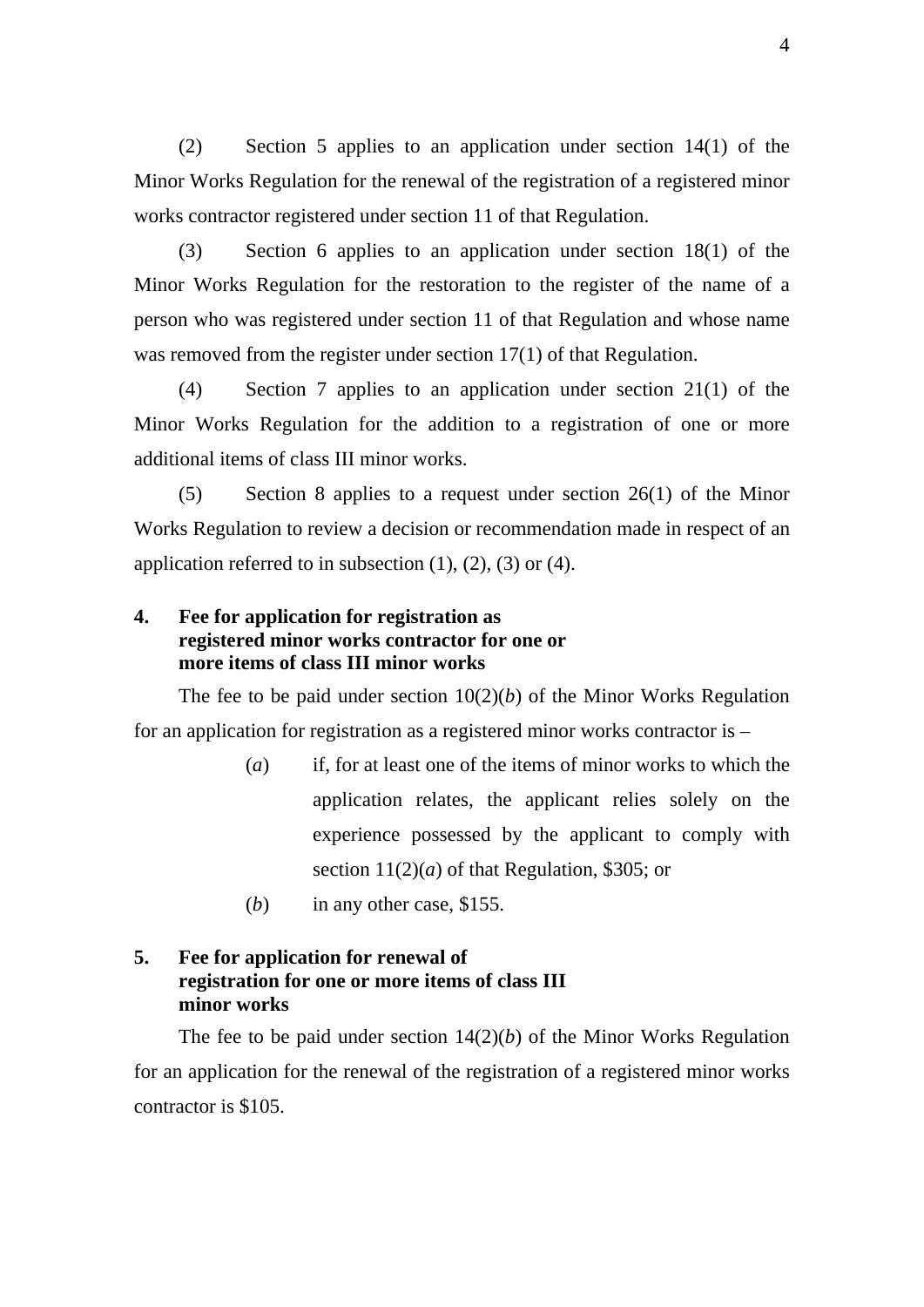## **6. Fee for application for restoration of name to register for one or more items of class III minor works**

The fee to be paid under section  $18(2)(b)$  of the Minor Works Regulation for an application for the restoration of the name of a person to the register is \$105.

## **7. Fee for application for registration of additional items of class III minor works**

The fee to be paid under section  $21(3)(b)$  of the Minor Works Regulation for an application for the addition to a registration of one or more additional items of class III minor works is –

- (*a*) if, for at least one of the items, the applicant relies solely on the experience possessed by the applicant to comply with section  $22(2)(a)$  of that Regulation, \$305; or
- (*b*) in any other case, \$155.

## **8. Fee for request for review: application relating to one or more items of class III minor works**

The fee to be paid under section  $26(2)(b)$  of the Minor Works Regulation for a request to review a decision or recommendation made in respect of an application is \$105.

## PART 3

## FEES RELATING TO REGISTRATION FOR ONE OR MORE TYPES OF MINOR WORKS UNDER ONE OR MORE CLASSES

### **9. Application of Part 3**

(1) Section 10 applies to an application under section  $10(1)(b)$  of the Minor Works Regulation for registration as a registered minor works contractor for one or more types of minor works under one or more classes.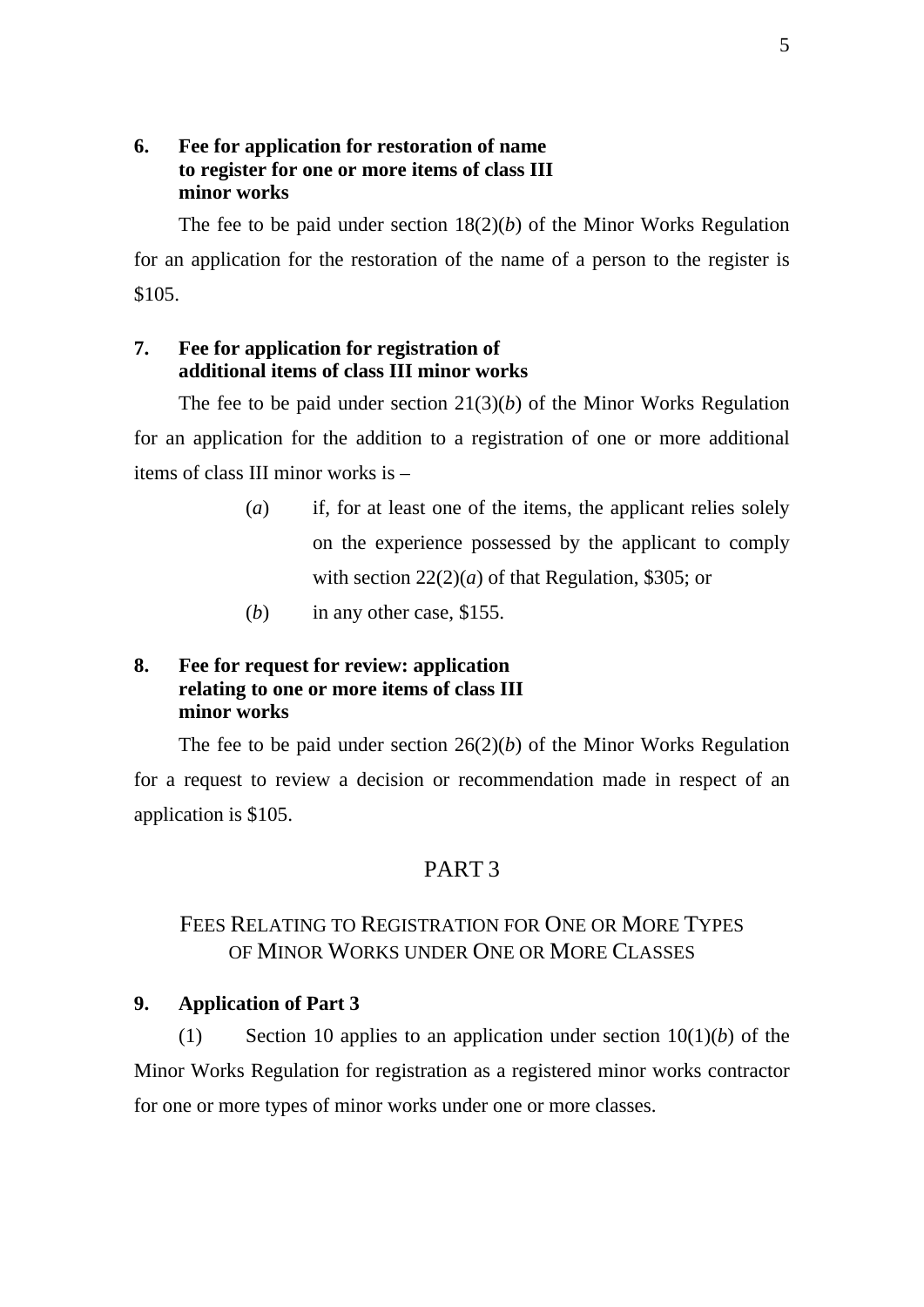(2) Section 11 applies to the registration of a person as a registered minor works contractor under section 12(7) of the Minor Works Regulation.

(3) Section 12 applies to an application under section 14(1) of the Minor Works Regulation for the renewal of the registration of a registered minor works contractor registered under section 12 of that Regulation.

(4) Section 13 applies to an application under section 18(1) of the Minor Works Regulation for the restoration to the register of the name of a person who was registered under section 12 of that Regulation and whose name was removed from the register under section 17(1) of that Regulation.

- (5) Sections 14, 15 and 16 apply to  $-$ 
	- (*a*) an application under section 21(2) of the Minor Works Regulation for the addition to a registration of one or more additional classes or types of minor works; and
	- (*b*) an application under section 24(1) of that Regulation for the approval of the nomination of an additional individual as an authorized signatory.

(6) Section 17 applies to a request under section 26(1) of the Minor Works Regulation to review a decision or recommendation made in respect of an application referred to in subsection  $(1)$ ,  $(3)$ ,  $(4)$  or  $(5)$ .

## **10. Fee for application for registration as registered minor works contractor for one or more types of minor works under one or more classes**

(1) Subject to subsection (2), the fee to be paid under section  $10(2)(b)$ of the Minor Works Regulation for an application for registration as a registered minor works contractor is –

- (*a*) if the highest class of minor works to which the application relates is class I, \$2,530;
- (*b*) if the highest class of minor works to which the application relates is class II, \$1,110; or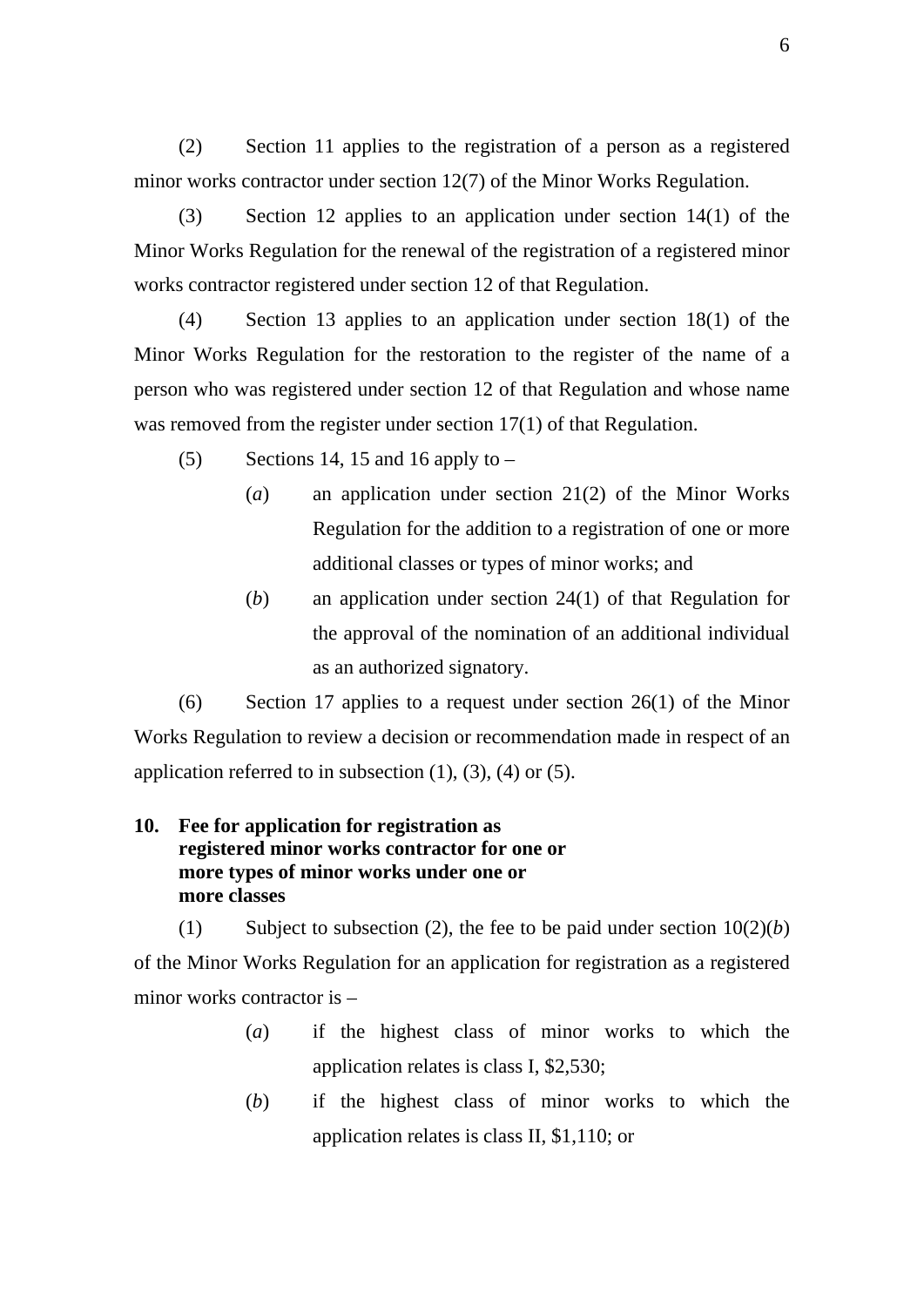(*c*) if the application relates to class III minor works only, \$715.

(2) If 2 or more proposed authorized signatories are nominated in the application form, an additional amount specified in subsection (3) is to be paid in respect of each proposed authorized signatory other than the first one nominated for the highest class of minor works to which the application relates.

- (3) The amount specified for the purposes of subsection (2) is
	- (*a*) in the case of a proposed class I authorized signatory, \$2,090;
	- (*b*) in the case of a proposed class II authorized signatory, \$840;
	- (*c*) in the case of a proposed class III authorized signatory, \$530.

## **11. Fee for registration as registered minor works contractor for one or more types of minor works under one or more classes**

The fee to be paid under section 12(7) of the Minor Works Regulation for the registration of a person as a registered minor works contractor is –

- (*a*) if the highest class of minor works for which the person is registered is class I, \$595;
- (*b*) if the highest class of minor works for which the person is registered is class II, \$595; or
- (*c*) if the person is registered for class III minor works only, \$410.

## **12. Fee for application for renewal of registration for one or more types of minor works under one or more classes**

The fee to be paid under section  $14(2)(b)$  of the Minor Works Regulation for an application for the renewal of the registration of a registered minor works contractor is –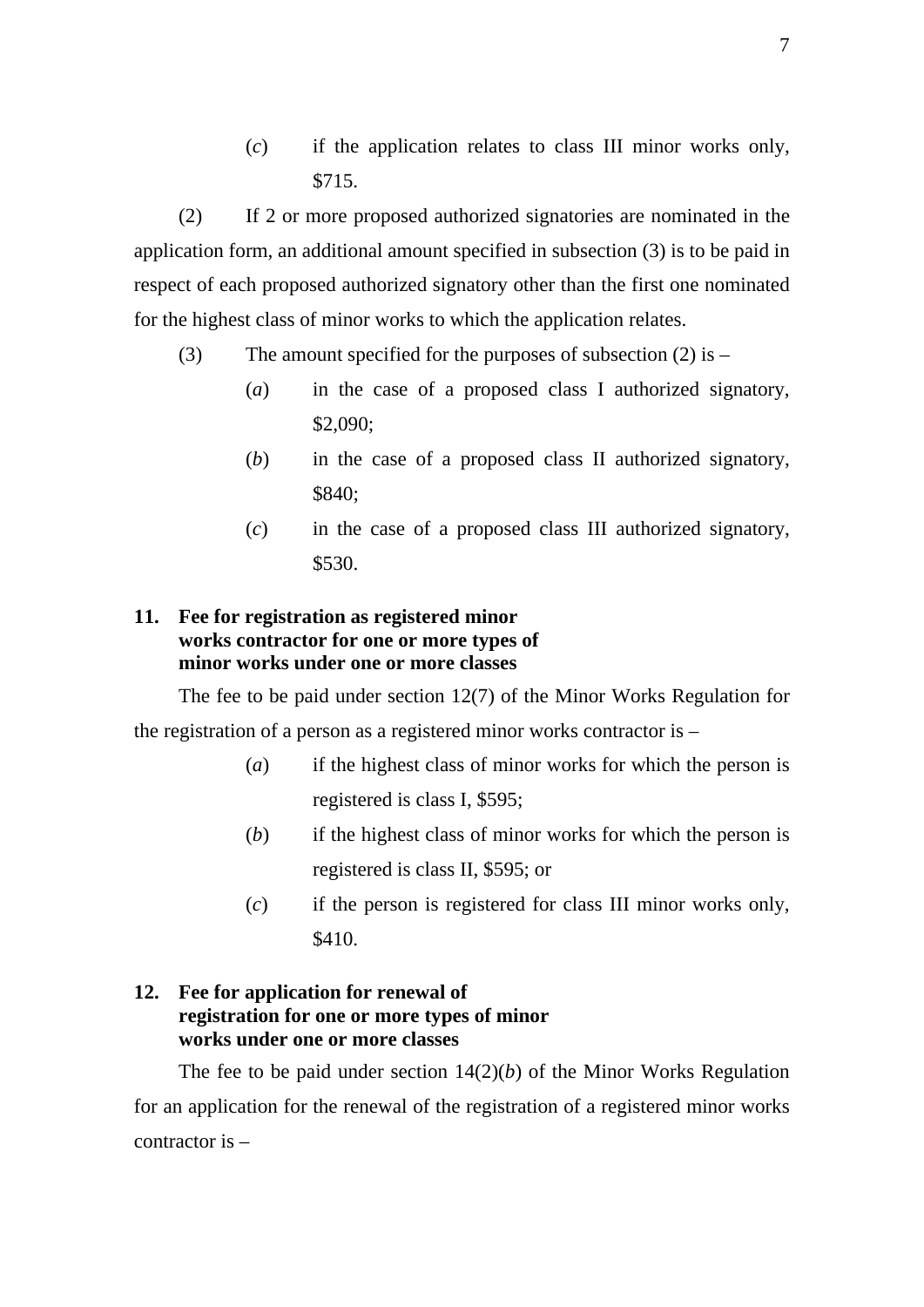- (*a*) if the highest class of minor works to which the application relates is class I, \$1,100;
- (*b*) if the highest class of minor works to which the application relates is class II, \$810; or
- (*c*) if the application relates to class III minor works only, \$395.

### **13. Fee for application for restoration of name to register for one or more type of minor works under one or more classes**

The fee to be paid under section 18(2)(*b*) of the Minor Works Regulation for an application for the restoration of the name of a person to the register is –

- (*a*) if the highest class of minor works to which the application relates is class I, \$1,250;
- (*b*) if the highest class of minor works to which the application relates is class II, \$880; or
- (*c*) if the application relates to class III minor works only, \$420.

## **14. Fee for application for registration of additional classes or types of minor works**

(1) Subject to section 16, the fee to be paid under section 21(3)(*b*) of the Minor Works Regulation for an application for the addition to a registration of one or more additional classes or types of minor works is a fee equal to the aggregate of the amounts specified in subsection (2) in respect of each proposed authorized signatory nominated in the application form.

- (2) The amounts specified for the purposes of subsection (1) are
	- (*a*) in the case of a proposed class I authorized signatory, \$2,240;
	- (*b*) in the case of a proposed class II authorized signatory, \$965;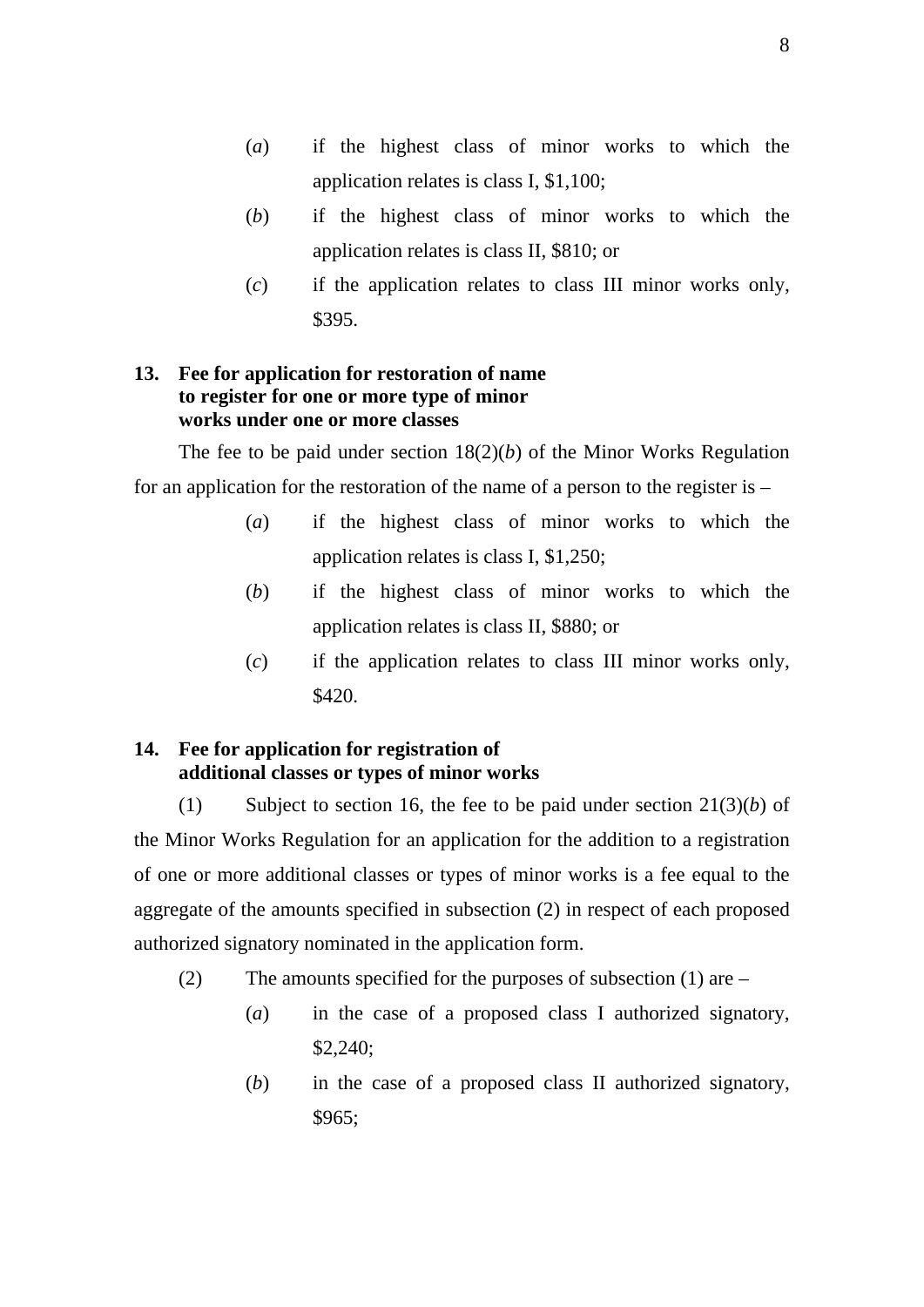(*c*) in the case of a proposed class III authorized signatory, \$630.

## **15. Fee for application for approval of nomination of additional authorized signatory**

Subject to section 16, the fee to be paid under section 24(2)(*b*) of the Minor Works Regulation for an application for the approval of the nomination of an additional individual as an authorized signatory is –

- (*a*) if the individual is a proposed class I authorized signatory, \$2,240;
- (*b*) if the individual is a proposed class II authorized signatory, \$965; or
- (*c*) if the individual is a proposed class III authorized signatory, \$630.

## **16. Calculation of fee when application for registration of additional classes or types of minor works and application for approval of nomination of additional authorized signatory are made at the same time**

(1) The fee to be paid under section 21(3)(*b*) of the Minor Works Regulation for an application under section 21(2) of that Regulation and the fee to be paid under section  $24(2)(b)$  of that Regulation for an application under section 24(1) of that Regulation are to be calculated in accordance with this section as a combined fee if –

- (*a*) the applicant indicates in the application form submitted for the application under that section 21(2) that the applicant is also making an application under that section 24(1); and
- (*b*) the 2 application forms are submitted together.

(2) The fee is a fee equal to the aggregate of the amounts specified in subsection  $(3)$  in respect of each individual nominated to be –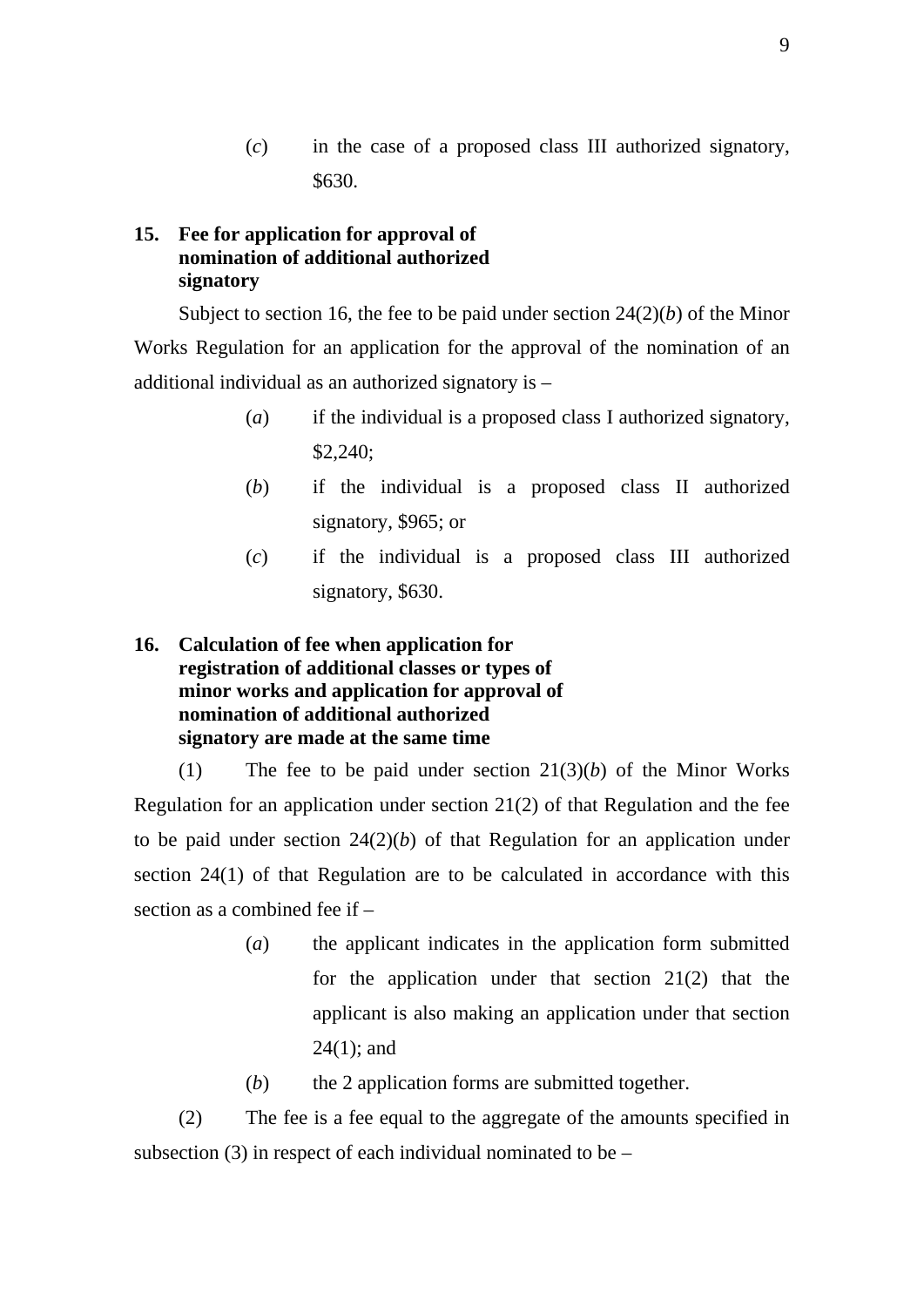- (*a*) the authorized signatory of the applicant for the purposes of the application under section 21(2) of the Minor Works Regulation only;
- (*b*) the authorized signatory of the applicant for the purposes of the application under section 24(1) of that Regulation only; or
- (*c*) the authorized signatory of the applicant for the purposes of both applications.
- (3) The amounts specified for the purposes of subsection (2) are
	- (*a*) in the case of an individual mentioned in subsection  $(2)(a)$ , the appropriate amount specified in section 14(2);
	- (*b*) in the case of an individual mentioned in subsection  $(2)(b)$ , the appropriate amount specified in section 15;
	- $(c)$  in the case of an individual mentioned in subsection  $(2)(c)$ , the appropriate amount specified in section 14(2) or the appropriate amount specified in section 15, whichever is higher.

## **17. Fee for request for review: application relating to one or more types of minor works under one or more classes**

(1) The fee to be paid under section 26(2)(*b*) of the Minor Works Regulation for a request to review a decision or recommendation made in respect of an application is a fee equal to the aggregate of the amounts specified in subsection (2) in respect of each proposed authorized signatory involved in the application, or part of the application, in respect of which the request is made.

- (2) The amounts specified for the purposes of subsection (1) are
	- (*a*) if the highest class of minor works in which the individual is involved is class I, \$1,100;
	- (*b*) if the highest class of minor works in which the individual is involved is class II, \$810;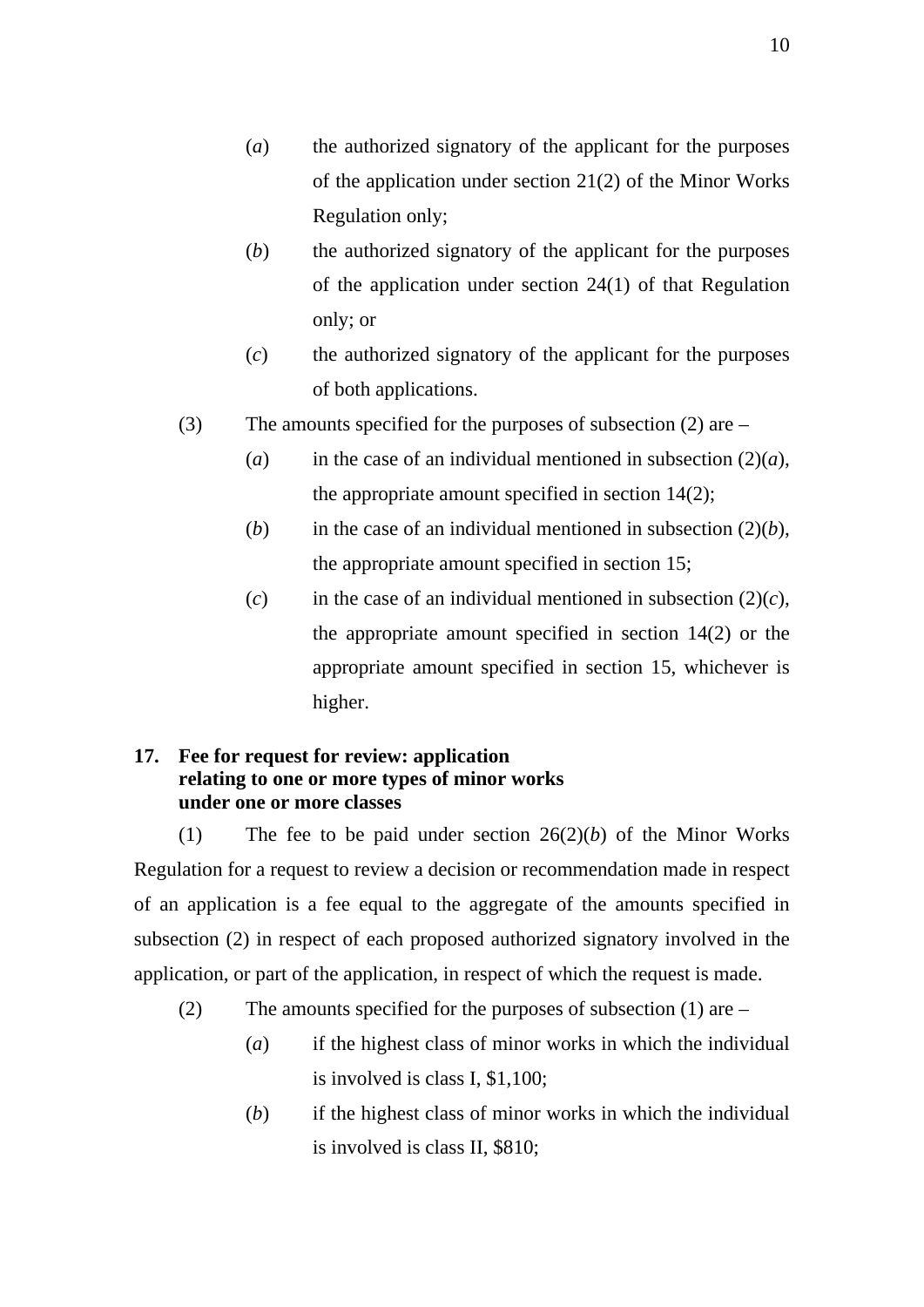(*c*) if the individual is involved in class III minor works only, \$395.

## PART 4

### FEES RELATING TO PROVISIONAL REGISTRATION

#### **18. Application of Part 4**

(1) Section 19 applies to an application under section 64(1) of the Minor Works Regulation for registration as a registered minor works contractor (provisional) for one or more types of minor works under one or more classes.

(2) Section 20 applies to the registration of a person as a registered minor works contractor (provisional) under section 65(5) of the Minor Works Regulation.

(3) Section 21 applies to a request under section 26(1) of the Minor Works Regulation to review a decision made in respect of an application referred to in subsection (1).

## **19. Fee for application for registration as registered minor works contractor (provisional)**

(1) Subject to subsection (2), the fee to be paid under section  $64(2)(b)$ of the Minor Works Regulation for an application for registration as a registered minor works contractor (provisional) is –

- (*a*) if the highest class of minor works to which the application relates is class I, \$865;
- (*b*) if the highest class of minor works to which the application relates is class II, \$590; or
- (*c*) if the application relates to class III minor works only, \$590.

(2) If 2 or more proposed authorized signatories are nominated in the application form, an additional amount specified in subsection (3) is to be paid in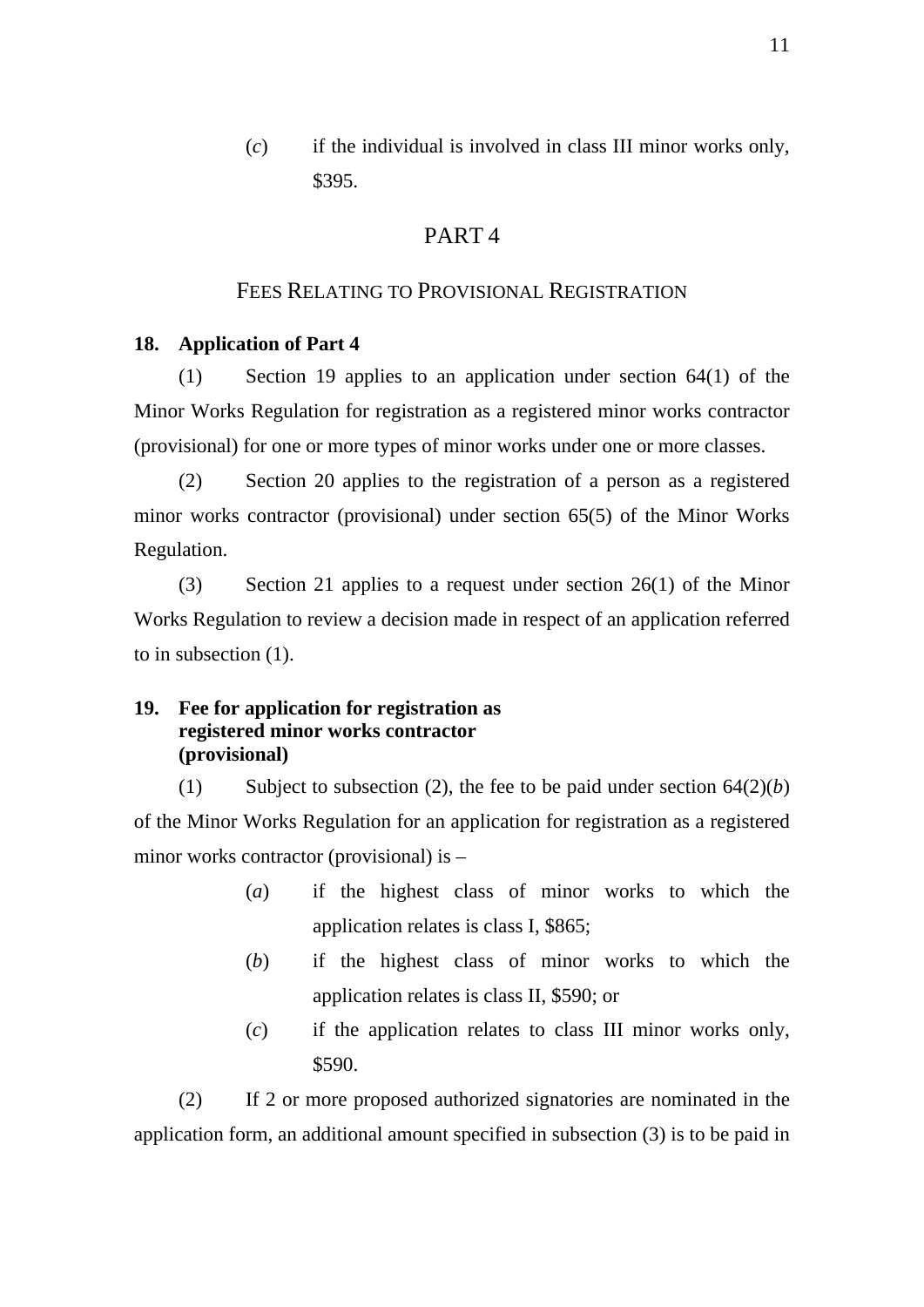respect of each proposed authorized signatory other than the first one nominated for the highest class of minor works to which the application relates.

- (3) The amount specified for the purposes of subsection (2) is
	- (*a*) in the case of a proposed class I authorized signatory, \$710;
	- (*b*) in the case of a proposed class II authorized signatory, \$480;
	- (*c*) in the case of a proposed class III authorized signatory, \$480.

## **20. Fee for registration as registered minor works contractor (provisional)**

The fee to be paid under section 65(5) of the Minor Works Regulation for the registration of a person as a registered minor works contractor (provisional) is \$315.

## **21. Fee for request for review: application for registration as registered minor works contractor (provisional)**

(1) The fee to be paid under section 26(2)(*b*) of the Minor Works Regulation for a request to review a decision made in respect of an application is a fee equal to the aggregate of the amounts specified in subsection (2) in respect of each proposed authorized signatory involved in the application, or part of the application, in respect of which the request is made.

- (2) The amounts specified for the purposes of subsection (1) are
	- (*a*) if the highest class of minor works in which the individual is involved is class I, \$1,100;
	- (*b*) if the highest class of minor works in which the individual is involved is class II, \$810;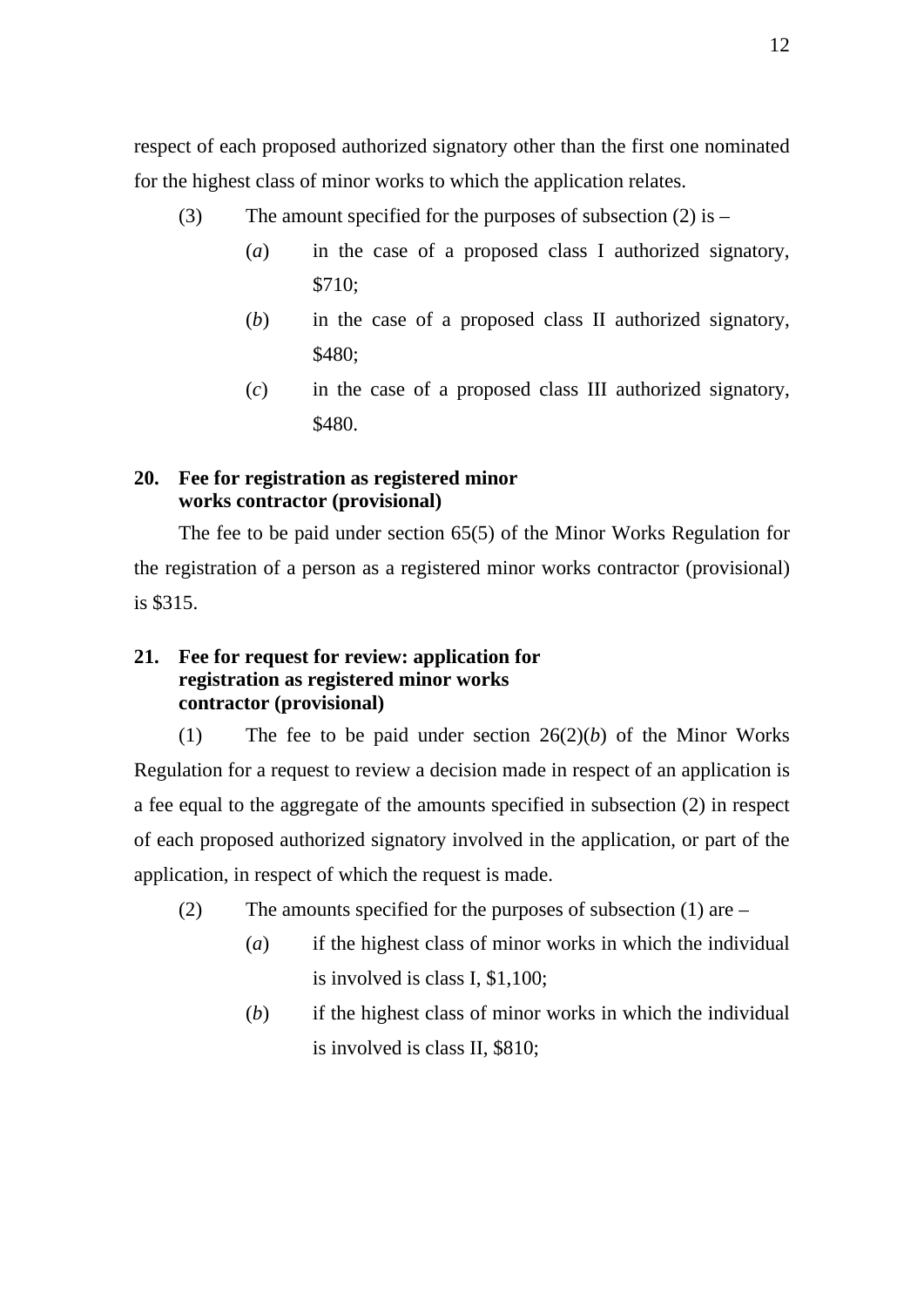(*c*) if the individual is involved in class III minor works only, \$395.

Clerk to the Executive Council

COUNCIL CHAMBER

2009

### **Explanatory Note**

The object of this Regulation is to prescribe the fees payable in respect of the following matters under the Building (Minor Works) Regulation (L.N. 51 of 2009) ("Minor Works Regulation") –

- (*a*) an application under section 10(1) of the Minor Works Regulation for registration as a registered minor works contractor;
- (*b*) the registration of a person as a registered minor works contractor under section 12(7) of the Minor Works Regulation;
- (*c*) an application under section 14(1) of the Minor Works Regulation for the renewal of the registration of a registered minor works contractor;
- (*d*) an application under section 18(1) of the Minor Works Regulation for the restoration to the register of the name of a person;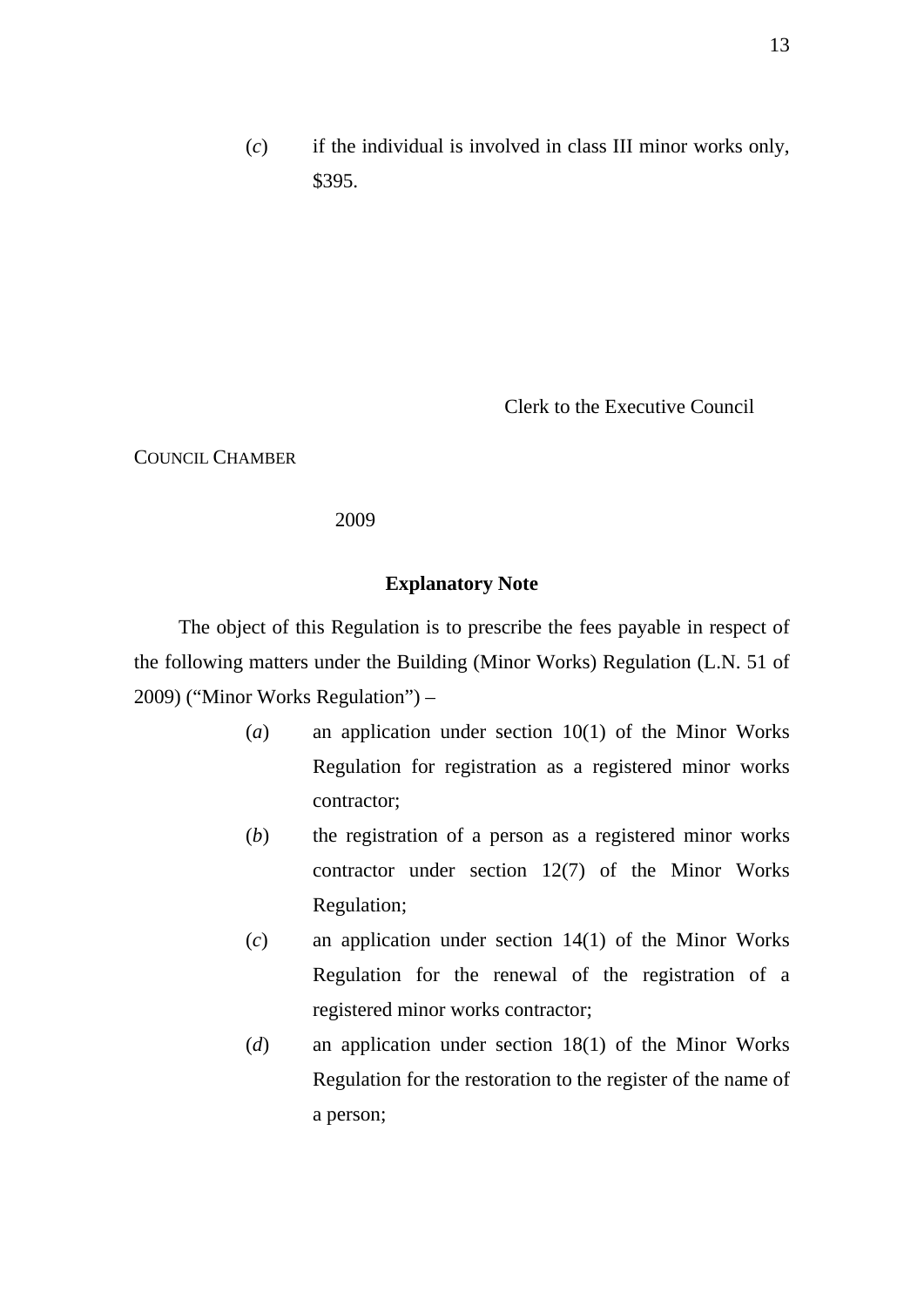- (*e*) an application under section 21(1) or (2) of the Minor Works Regulation for the addition to a registration of one or more additional classes, types or items of minor works;
- (*f*) an application under section 24(1) of the Minor Works Regulation for the approval of the nomination of an additional individual as an authorized signatory;
- (*g*) an application under section 64(1) of the Minor Works Regulation for registration as a registered minor works contractor (provisional);
- (*h*) the registration of a person as a registered minor works contractor (provisional) under section 65(5) of the Minor Works Regulation; and
- (*i*) a request under section 26(1) of the Minor Works Regulation to review a decision of the Building Authority or a recommendation of a Minor Works Contractors Registration Committee.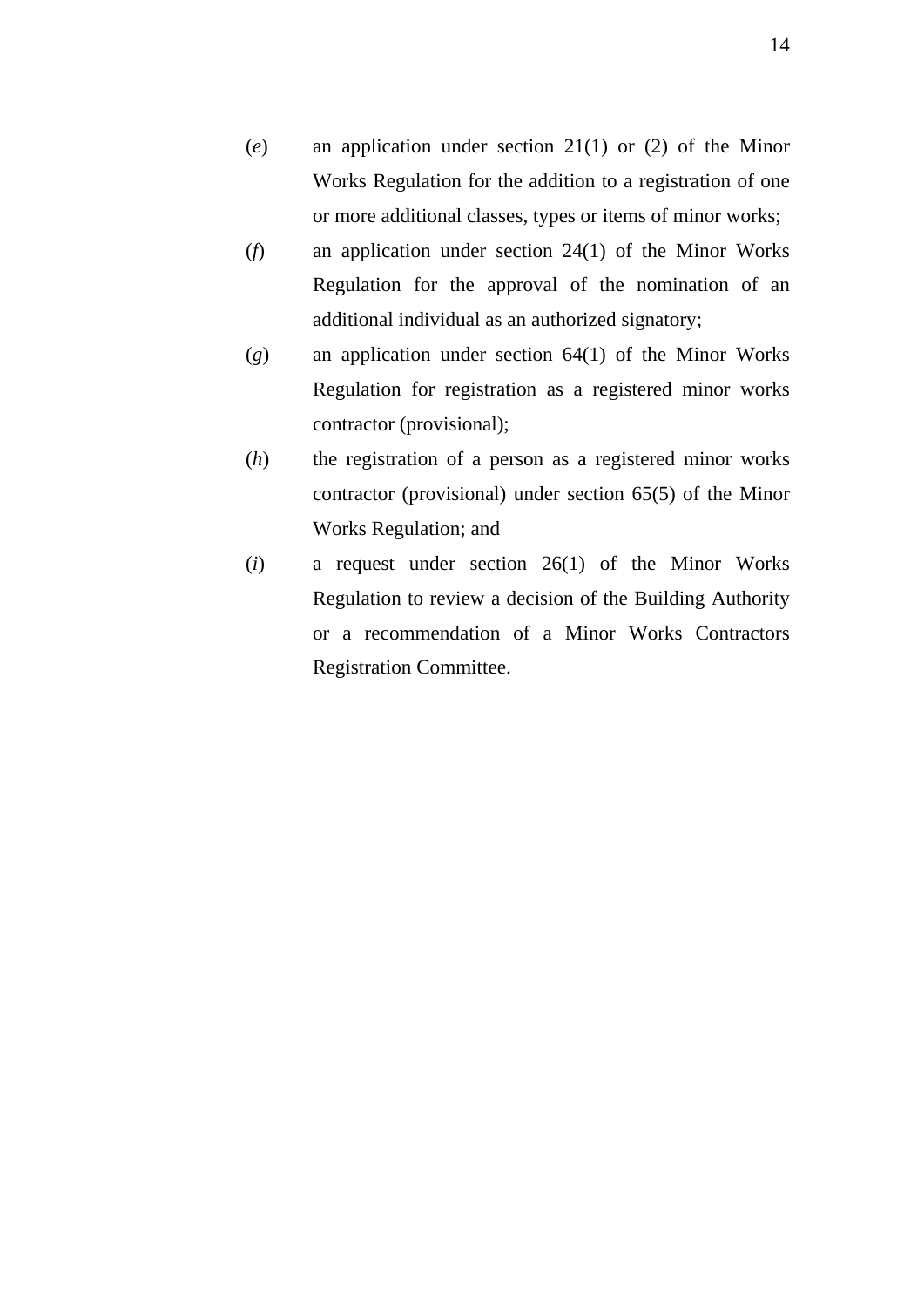### **Annex B**

## **PREVENTION OF BRIBERY ORDINANCE (AMENDMENT OF SCHEDULE 1) ORDER 2009**

(Made by the Chief Executive in Council under section 35 of the Prevention of Bribery Ordinance (Cap. 201))

### **1. Commencement**

This Order comes into operation on a day to be appointed by the Secretary for Development by notice published in the Gazette.

#### **2. Public bodies**

Schedule 1 to the Prevention of Bribery Ordinance (Cap. 201) is amended by adding –

"113. Minor Works Contractors Registration Committee.".

Clerk to the Executive Council

COUNCIL CHAMBER

### 2009

### **Explanatory Note**

This Order amends Schedule 1 to the Prevention of Bribery Ordinance (Cap. 201) to specify a Minor Works Contractors Registration Committee appointed under section 6(1) of the Building (Minor Works) Regulation (L.N. 51 of 2009) as a public body for the purposes of the Ordinance.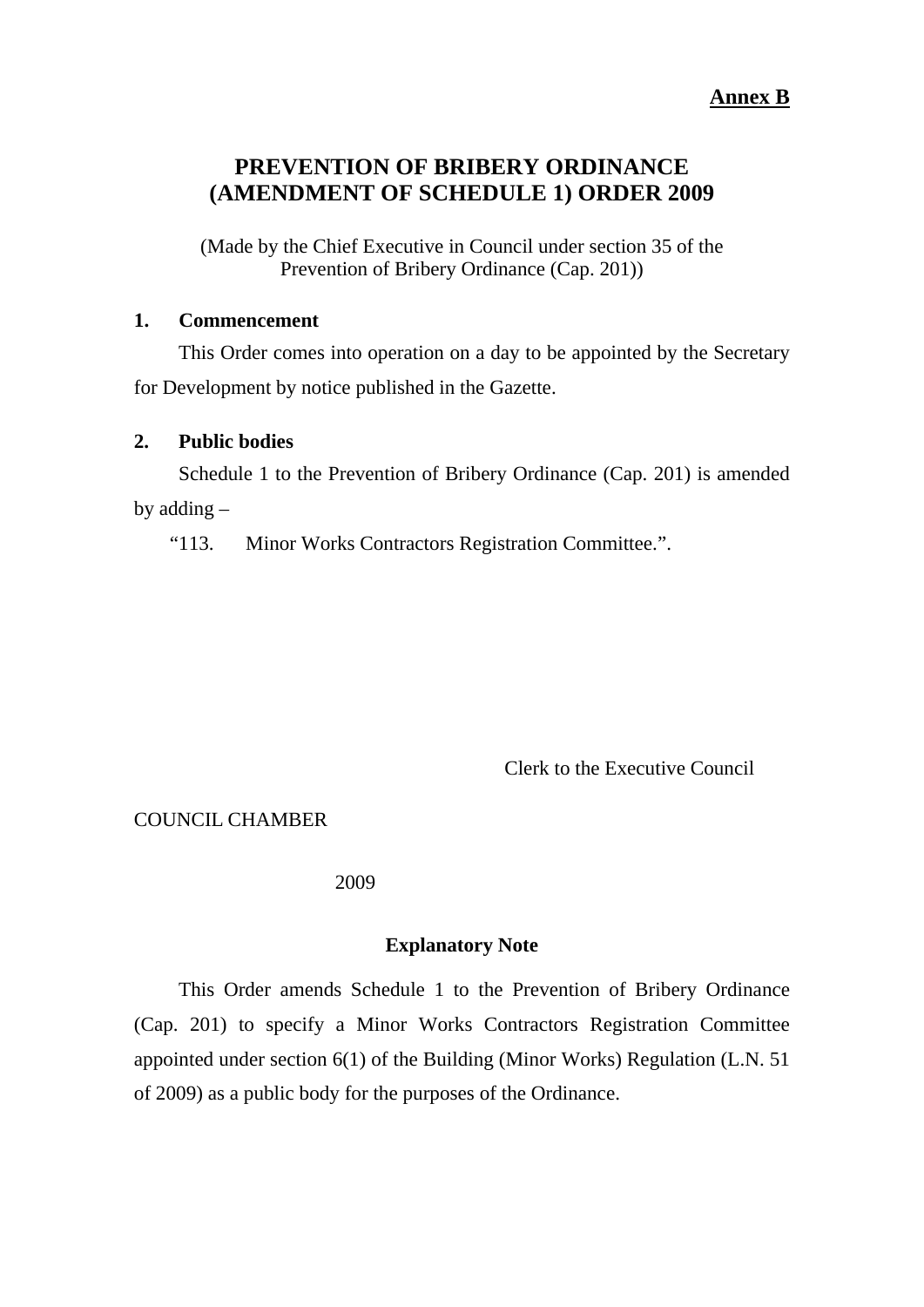# **BUILDING (ADMINISTRATION) (AMENDMENT) REGULATION 2009**

(Made by the Secretary for Development under section 38 of the Buildings Ordinance (Cap. 123))

## **1. Commencement**

This Regulation comes into operation on a day to be appointed by the Secretary for Development by notice published in the Gazette.

## **2. Building Authority to be notified on change of authorized person, registered structural engineer, registered geotechnical engineer, registered contractor, etc.**

Regulation 22(3) and (4) of the Building (Administration) Regulations (Cap. 123 sub. leg. A) is amended by repealing "14 days" and substituting "7 days".

**3. Duty of authorized person, registered structural engineer, registered geotechnical engineer, registered contractor, etc. to notify Building Authority of change of business address** 

Regulation 45 is amended by repealing "and registered specialist contractor" and substituting ", registered specialist contractor and registered minor works contractor".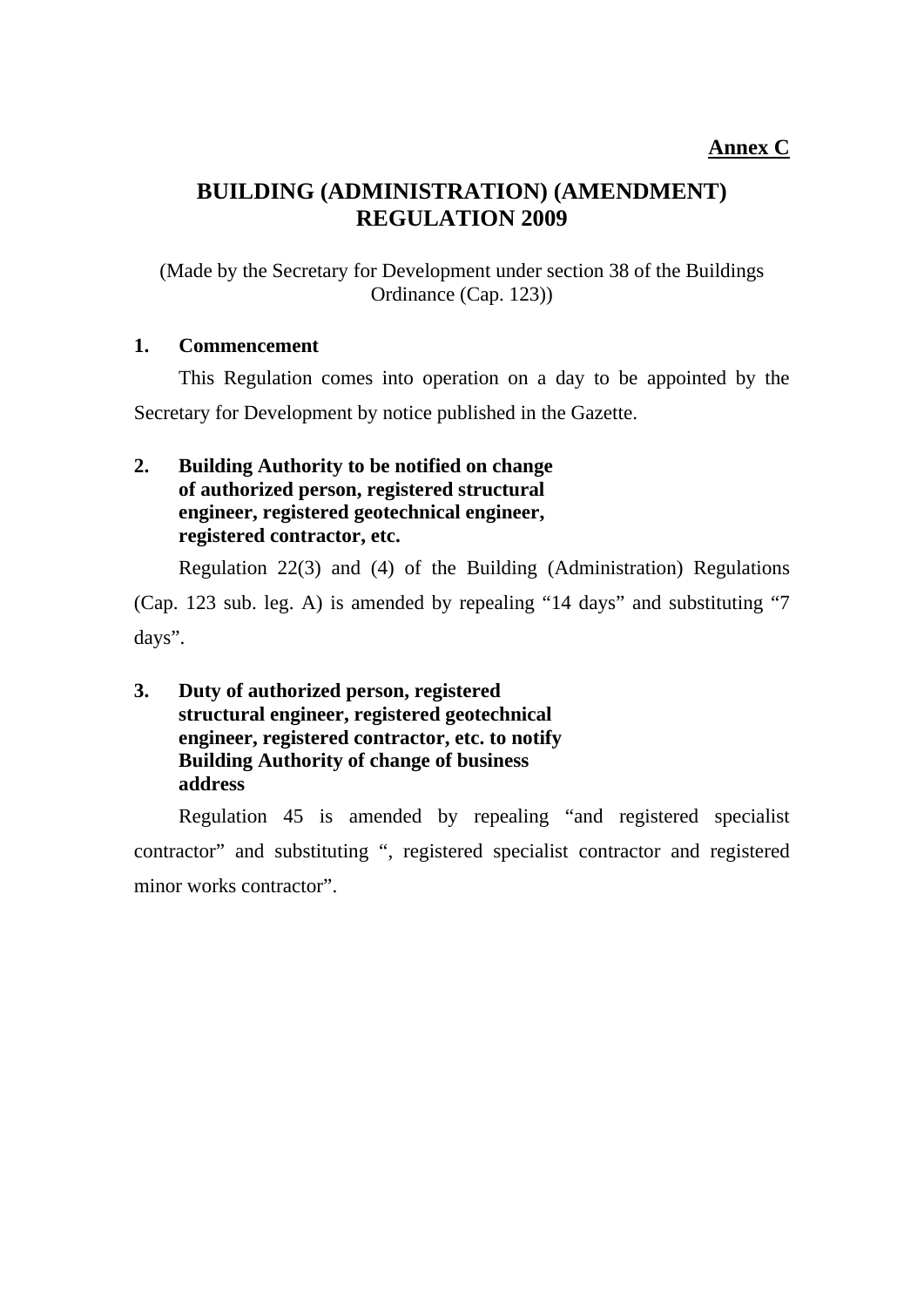Secretary for Development

2009

## **Explanatory Note**

This Regulation amends the Building (Administration) Regulations (Cap. 123 sub. leg. A) to  $-$ 

- (*a*) reduce the period within which an authorized person, registered structural engineer, registered geotechnical engineer, registered general building contractor, registered specialist contractor or registered minor works contractor is required to notify the Building Authority of a change in the appointment of any technically competent person from 14 days to 7 days; and
- (*b*) require a registered minor works contractor to notify the Building Authority of a change of business address.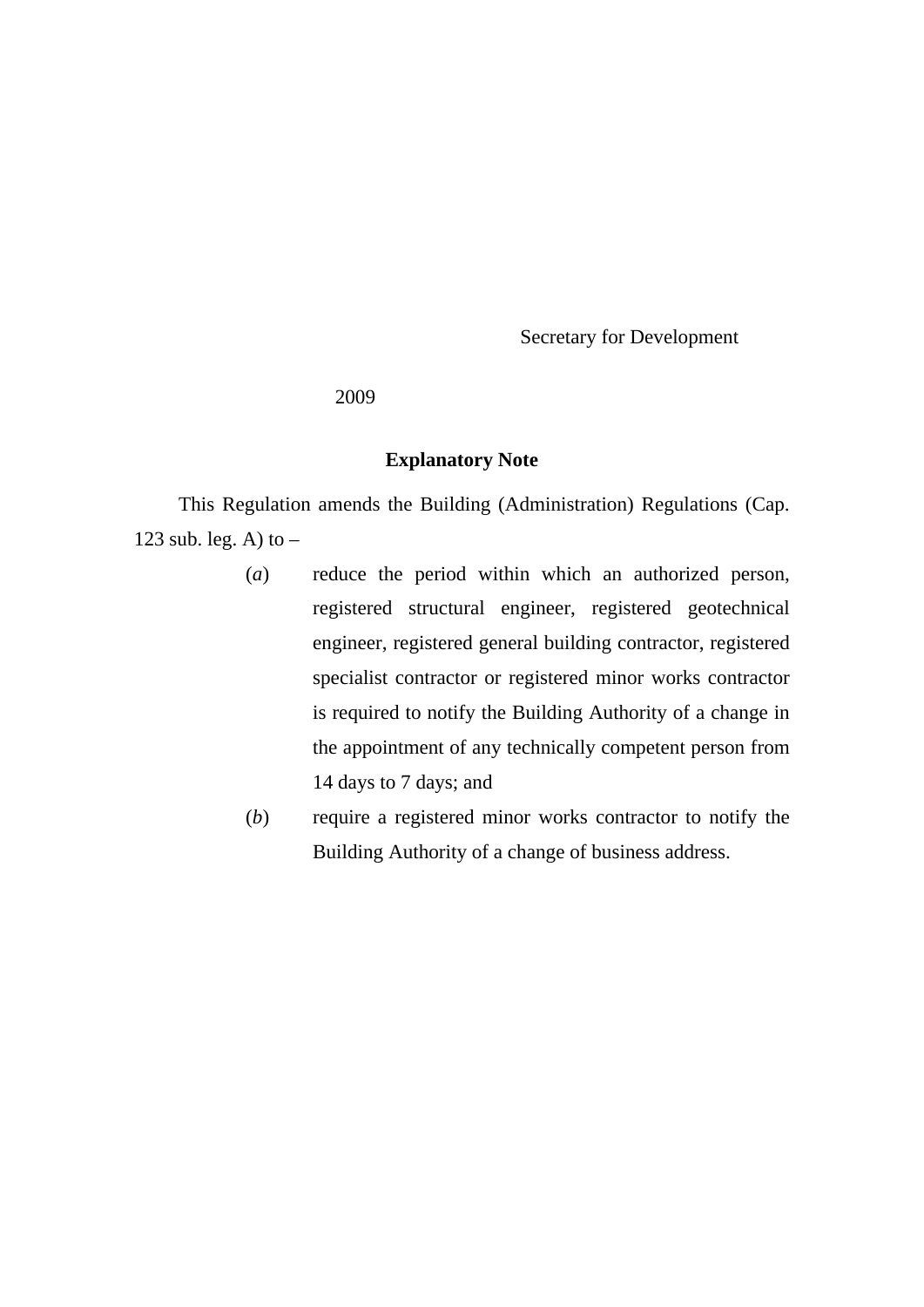**Annex D**

# **TECHNICAL MEMORANDUM FOR SUPERVISION PLANS 2009**

Secretary for Development

2009

This Technical Memorandum is issued under Section 39A of the Buildings Ordinance (Cap. 123), and shall commence to have effect on a date to be appointed by the Secretary for Development by notice published in the Gazette.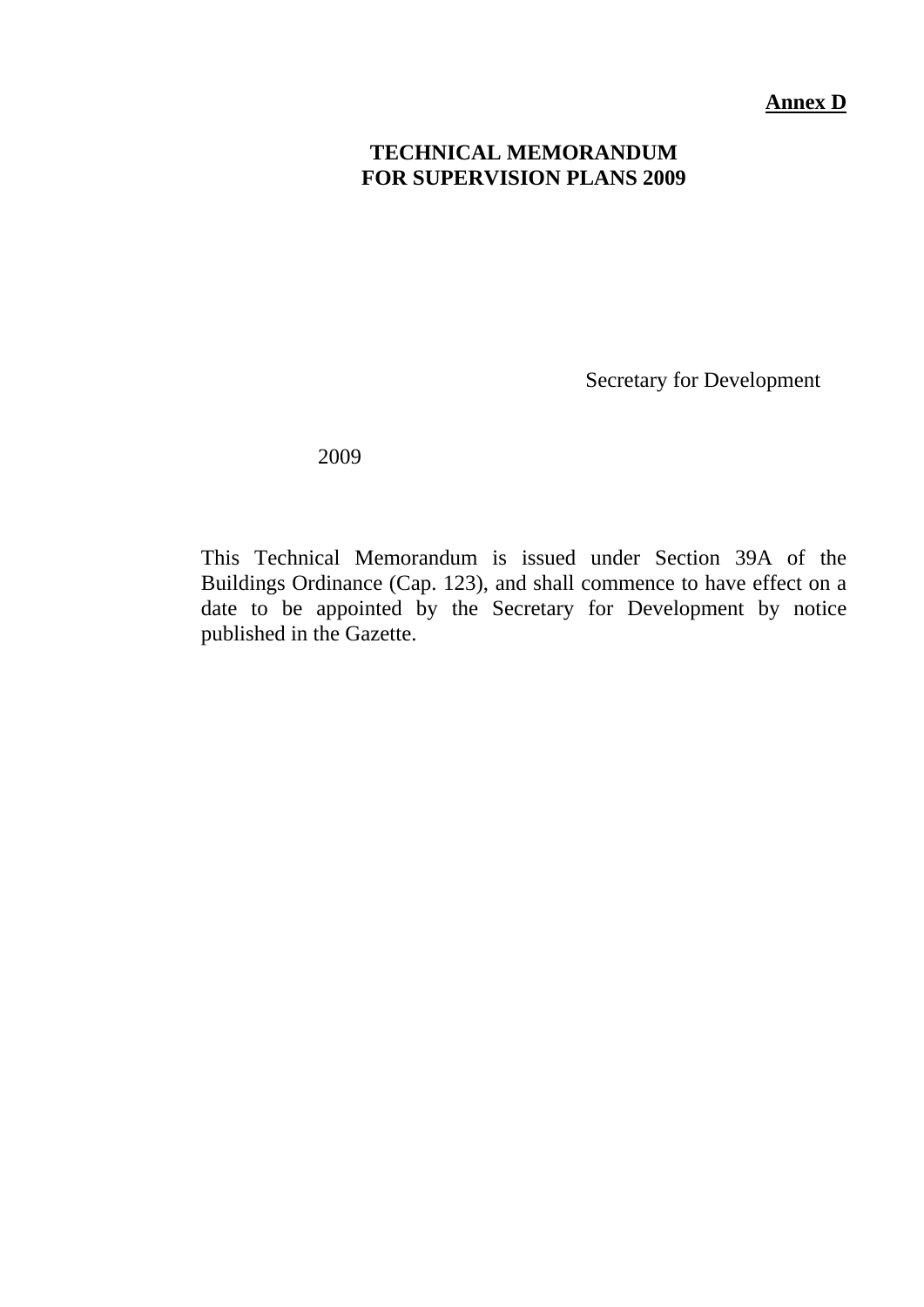## **TECHNICAL MEMORANDUM FOR SUPERVISION PLANS 2009**

**Issued by the Secretary for Development under section 39A of the Buildings Ordinance (Cap. 123)**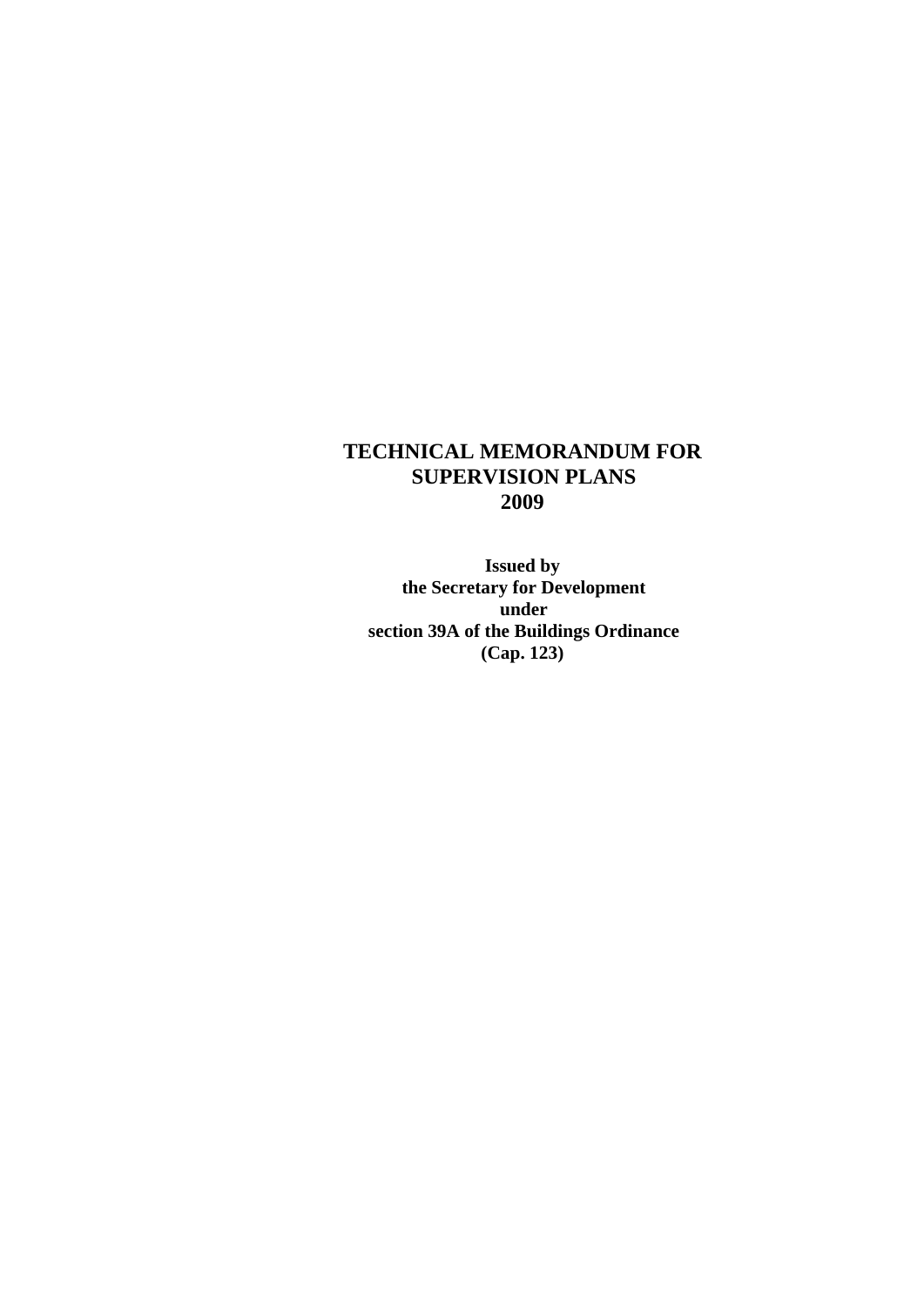The Technical Memorandum, originally published under section 39A of the Buildings Ordinance (Cap. 123) in Special Supplement No. 5 to Gazette No. 9 Vol. 1 on 29 August 1997 and amended by the resolution of the Provisional Legislative Council passed under section 39A(3) of the Buildings Ordinance on 28 September 1997, came into operation on 22 December 1997.

The second edition of the Technical Memorandum, incorporating amendments for the integration of the site safety and quality supervision plan systems and supervision requirements of the registered geotechnical engineers, was published in Special Supplement No. 5 to Gazette No. 22/2005 on 3 June 2005 and came into operation on 31 December 2005.

This edition of the Technical Memorandum may be cited as the Technical Memorandum for Supervision Plans 2009. It incorporates amendments on site supervision plan systems and supervision requirements for the carrying out of minor works. It shall come into operation on a date to be appointed by the Secretary for Development by notice published in the Gazette.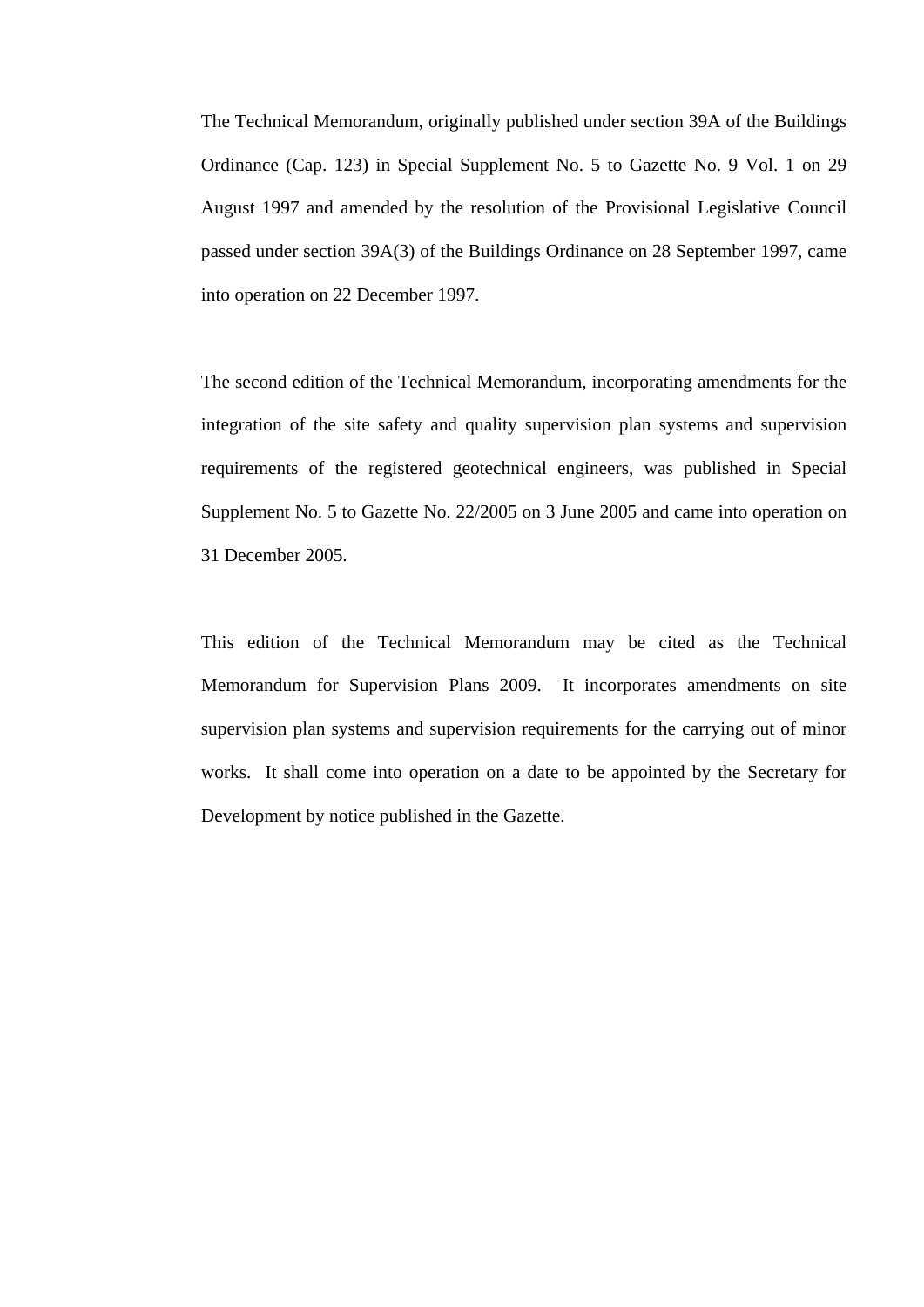## **CONTENTS**

| <b>PART I</b>   | <b>PRELIMINARY</b>                                                                                                                                                                      | Page           |
|-----------------|-----------------------------------------------------------------------------------------------------------------------------------------------------------------------------------------|----------------|
| 1.              | Citation and commencement                                                                                                                                                               | 1              |
| 2.              | Application and scope                                                                                                                                                                   | 1              |
| 3.              | Interpretation                                                                                                                                                                          | $\overline{2}$ |
| <b>PART II</b>  | THE SUPERVISION PLAN                                                                                                                                                                    |                |
| 4.              | General principles                                                                                                                                                                      | 7              |
| 5.              | Safety management structure                                                                                                                                                             | 9              |
| 6.              | Supervision requirements                                                                                                                                                                | 16             |
| 7.              | Form and content of a supervision plan                                                                                                                                                  | 19             |
| 8.              | Procedures for submission of supervision plans                                                                                                                                          | 22             |
| 9.              | Circumstances in which minor deviations from a supervision<br>plan may be notified in retrospect                                                                                        | 23             |
| 10.             | The method and timing of notification of, and the amendment<br>procedures for, a proposed or actual deviation from the supervision<br>plan, including deviations caused by an emergency | 23             |
| 11.             | Circumstances in which a supervision plan is not required<br>for building works or street works                                                                                         | 24             |
| <b>PART III</b> | <b>MISCELLANEOUS INFORMATION</b>                                                                                                                                                        |                |
| Table 1         | Minimum supervision requirements for different<br>types of building works or street works                                                                                               | 28             |
| Table 2         | Minimum qualifications and experience required for each grade                                                                                                                           | 30             |

of TCP for site supervision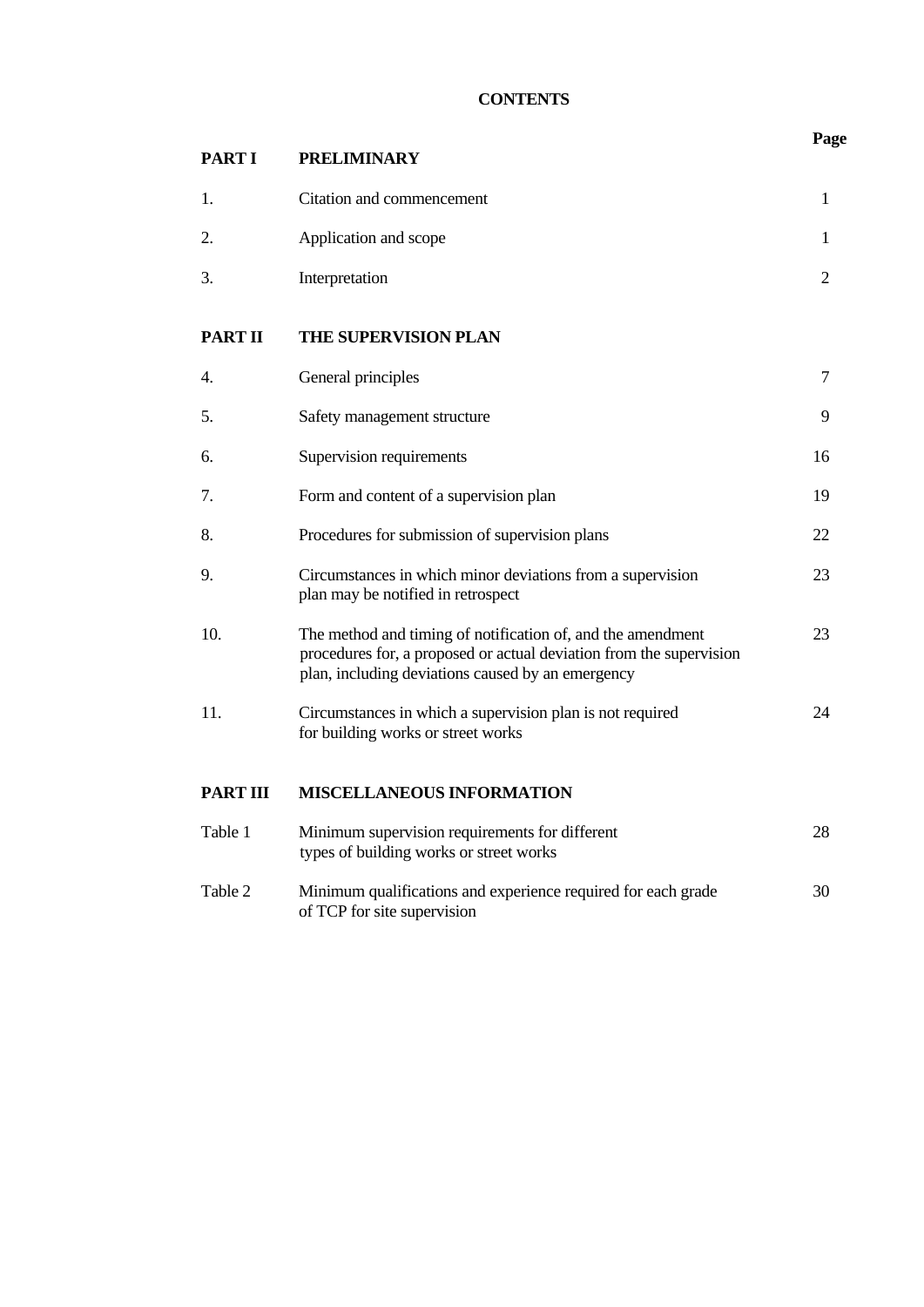# **PART I PRELIMINARY**

#### *1. Citation and commencement*

- 1.1 This Technical Memorandum is the Technical Memorandum for Supervision Plans issued by the Secretary for Development under section 39A of the Buildings Ordinance (Cap. 123).
- 1.2 This Technical Memorandum replaces the second edition of the Technical Memorandum published in Special Supplement No. 5 to Gazette No. 22/2005 on 3 June 2005 which came into operation on 31 December 2005. This Technical Memorandum shall commence to have effect on a date to be appointed by the Secretary for Development by notice published in the Gazette.

#### *2. Application and scope*

- 2.1 This Technical Memorandum supplements the provisions of the Buildings Ordinance governing the supervision of building works and street works.
- 2.2 This Technical Memorandum sets out the principles, requirements and operation of supervision plans. It deals in particular with:-
	- (a) the principles for the preparation of supervision plans;
	- (b) the form and content of a supervision plan;
	- (c) the method statement of various types of building works and street works, the types of precautionary and protective measures required to be undertaken for the safety of the site, the workers and the public, and such other details relating to site safety as the Building Authority may consider necessary;
	- (d) the classes of supervision that the Building Authority identifies as appropriate to various types of building works and street works having regard to the complexity of the building works or street works, the manpower required and level of supervision required for each of the classes of supervision;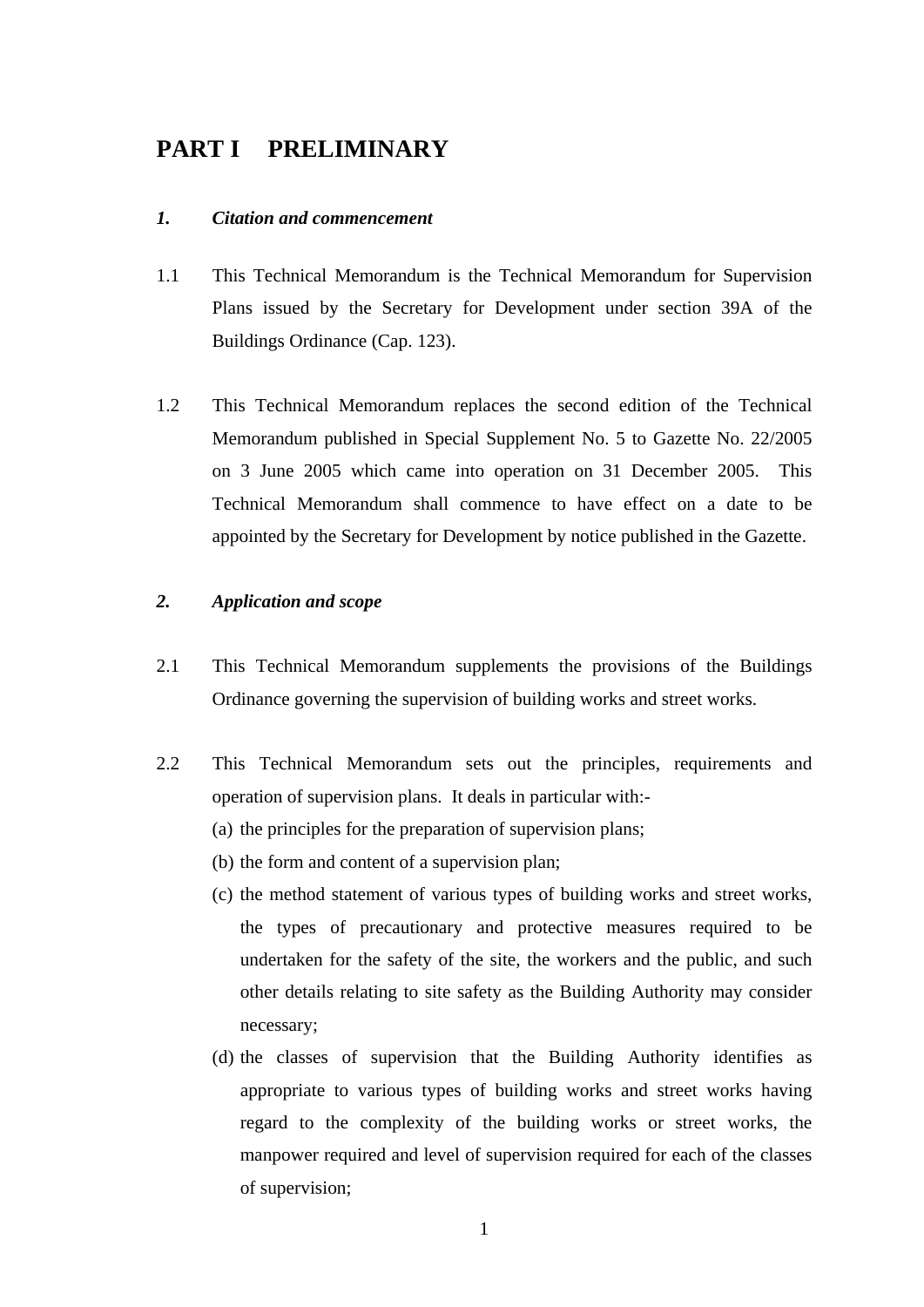- (e) detailed supervision requirements for various types of building works and street works including the management structure required to ensure site safety, the manpower required for each element of the management structure, the qualifications and experience of the personnel involved and the specific tasks to be associated in each element of the management structure;
- (f) the general responsibilities of the site supervision personnel for the various types of building works and street works;
- (g) the qualifications and experience required for technically competent persons to be appointed for supervisory work under supervision plans;
- (h) the procedure, timing and sequence for the submission of supervision plans;
- (i) the circumstances in which an authorized person, registered structural engineer, registered geotechnical engineer, registered general building contractor, registered specialist contractor or registered minor works contractor is permitted to notify in retrospect for minor deviations from a supervision plan;
- (j) the method and timing of notification of, and the amendment procedures for, a proposed or actual deviation from a supervision plan, including deviations caused by an emergency; and
- (k) the circumstances in which a supervision plan is not required for building works or street works.
- 2.3 For detailed requirements and guidance on the preparation of supervision plans, the Code of Practice, the relevant practice notes for authorized persons, registered structural engineers and registered geotechnical engineers and the relevant practice notes for registered contractors issued from time to time by the Building Authority should be referred to.

#### *3. Interpretation*

3.1 In this Technical Memorandum the following definitions apply:-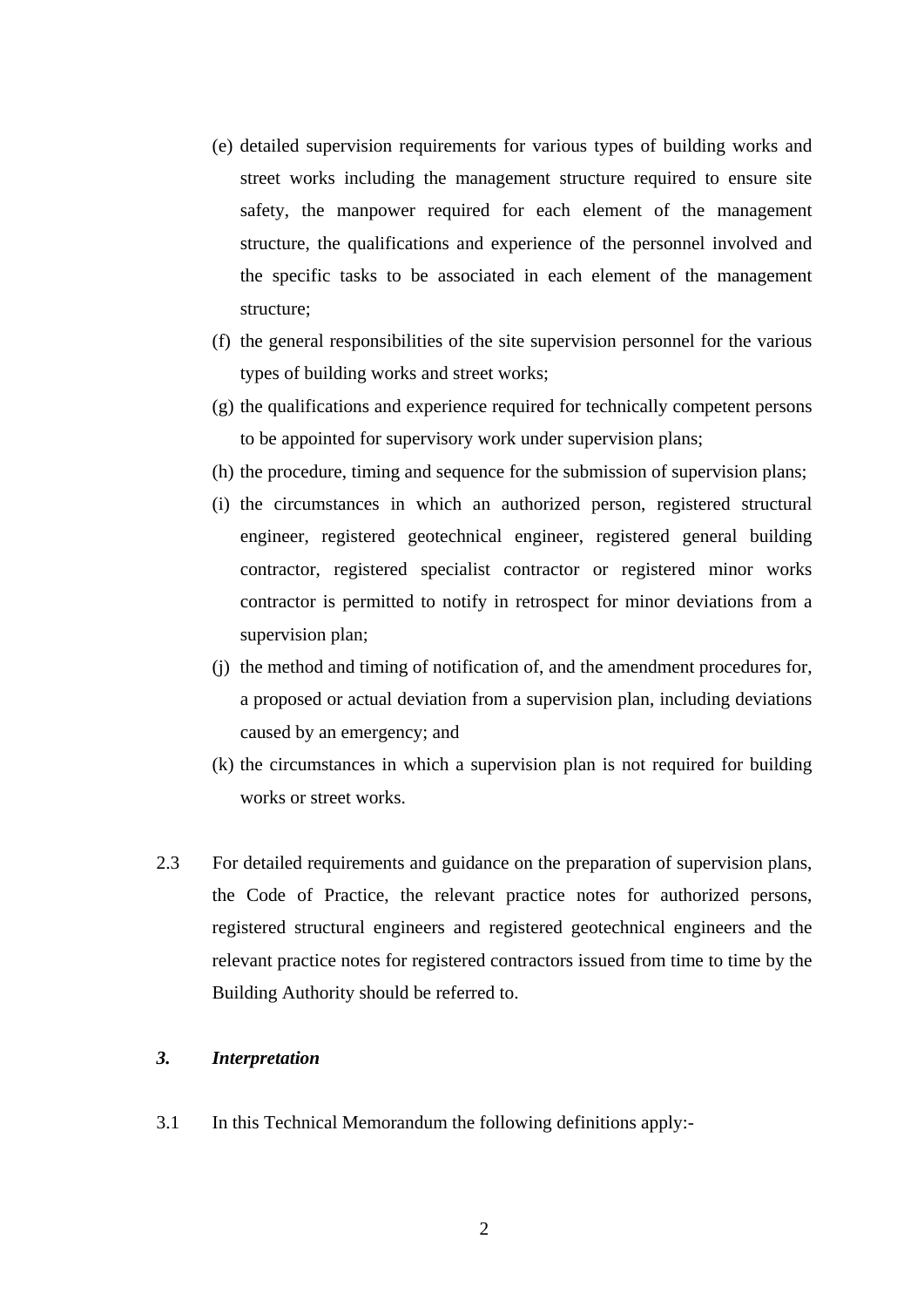*"author"* means the authorized person, registered structural engineer, registered geotechnical engineer or authorized signatory who is responsible for preparing a supervision plan;

*"authorized signatory"* means the person appointed by the registered contractor to act for it for the purposes of the Buildings Ordinance, and authorized by the registered contractor to act on his behalf to exercise overall control of the contractor's safety management structure for the project. The authorized signatory should be:-

- (a) if the registered contractor is a registered general building contractor or registered specialist contractor and is a body corporate, a person appointed by the registered contractor as referred to in section 8B(2)(d) of the Buildings Ordinance;
- (b) if the registered contractor is a registered general building contractor or registered specialist contractor and is a partnership, a partner appointed by all the partners for the purpose of section  $8B(2)(d)$  of the Buildings Ordinance;
- (c) if the registered contractor is a registered general building contractor or registered specialist contractor and is a sole proprietorship, the contractor himself; or
- (d) if the registered contractor is a registered minor works contractor, the person whose name is entered in the register as an authorized signatory of the registered minor works contractor in section  $12(7)(a)(ii)$ ,  $19(4)(a)(ii)$ ,  $23(7)(a)(ii)$  or  $25(7)$  of the Building (Minor Works) Regulation or in the provisional register as an authorized signatory of the registered minor works contractor in section  $65(5)(a)(ii)$  of the Building (Minor Works) Regulation.

*"Code of Practice"* means the code of practice for site supervision of building works and street works issued by the Building Authority;

*"designated area"* means the area with complex geological or groundwater conditions as specified in the practice notes for authorized persons, registered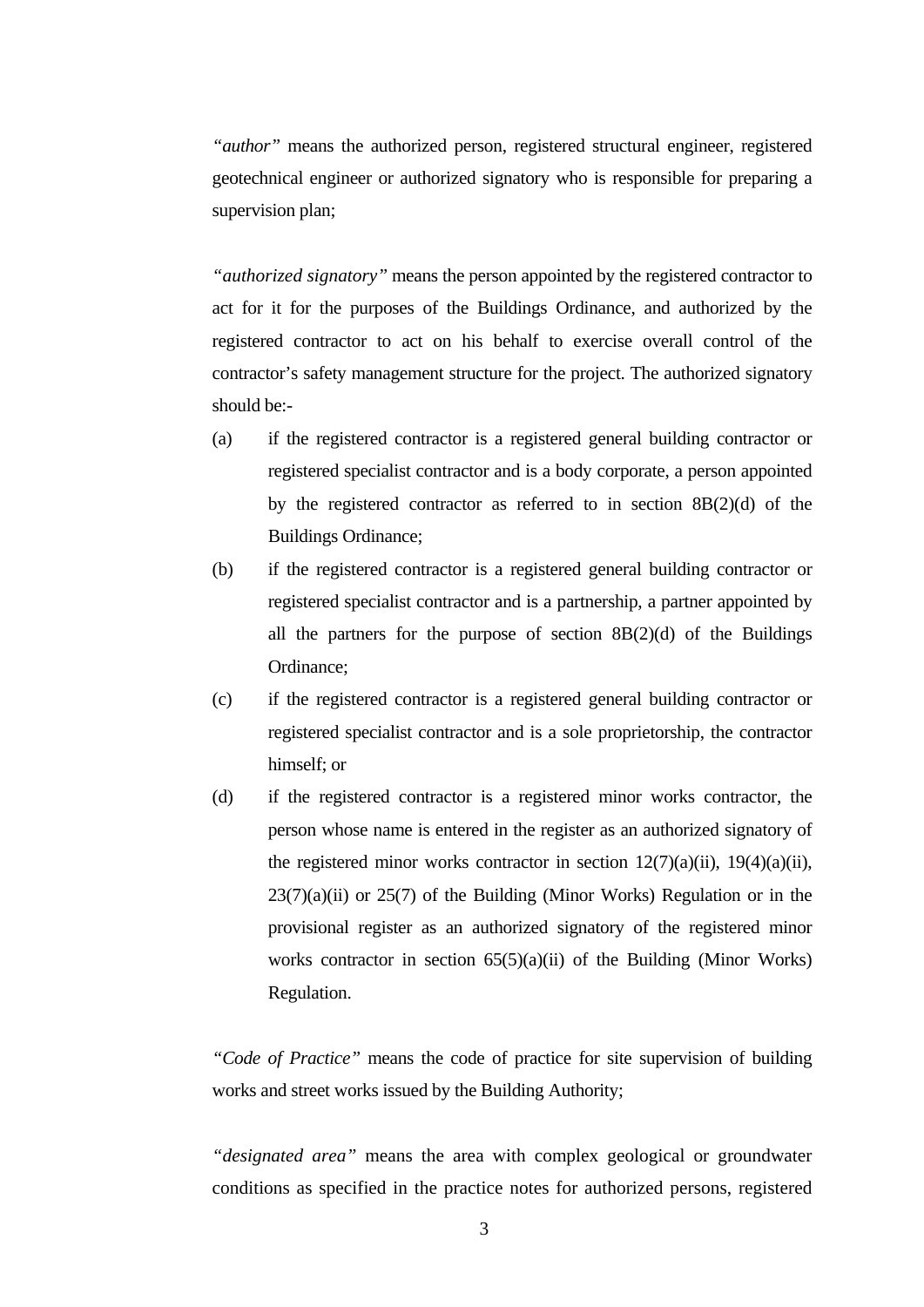structural engineers and registered geotechnical engineers and practice notes for registered contractors issued by the Building Authority;

*"method statement"* means a document setting out working procedures and sequences including those necessary to ensure safety management;

 *"minor works"* means building works designated in the Building (Minor Works) Regulation as minor works;

*"non-conformity"* means a situation where the conditions on site, the methods or measures adopted or the completed works do not conform to the provisions of this Technical Memorandum, or the Code of Practice, or the Supervision Plan or supplementary documents such as the approved plans, method statements or statements of precautionary and protective measures;

 "*permanent works*" means the construction activities or completed works which constitute a complete and permanent form of the building works or street works;

 "*practice notes for authorized persons, registered structural engineers and registered geotechnical engineers"* means the practice notes issued by the Building Authority from time to time to provide guidance to authorized persons, registered structural engineers and registered geotechnical engineers for various aspects of building works and street works;

*"practice notes for registered contractors"* means the practice notes issued by the Building Authority from time to time to provide guidance to registered contractors for various aspects of building works and street works;

*"quality supervision"* means the necessary site supervision required to ensure that the building works or street works are carried out in general accordance with the provisions of the Buildings Ordinance and regulations, the plans approved in respect of such building works or street works by the Building Authority or the plans submitted to the Building Authority in respect of minor works which are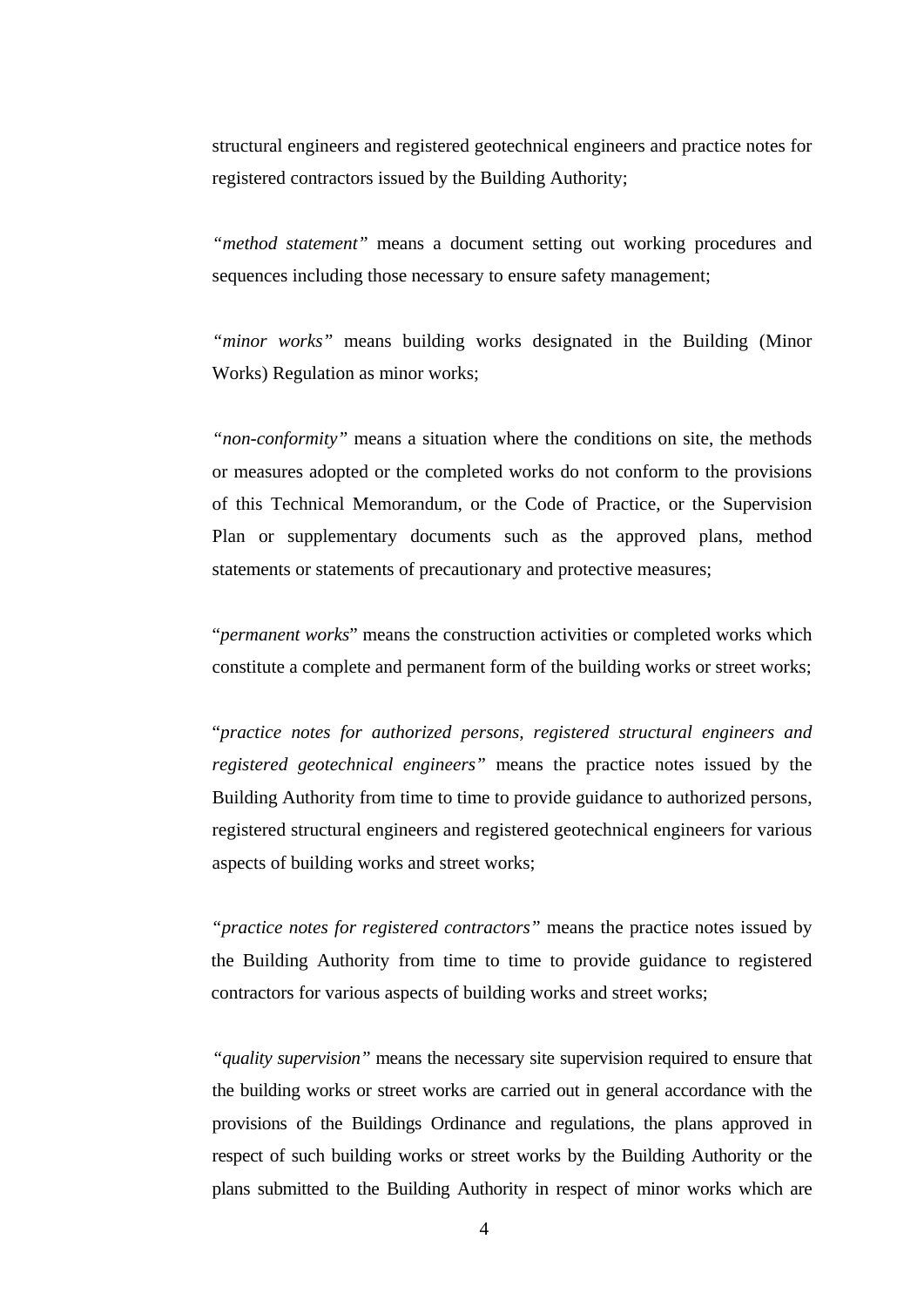carried out in accordance with the simplified requirements, and any order made or condition imposed, pursuant to any provision of the Ordinance or regulations in that behalf, by the Building Authority;

*"registered contractor*" means a person whose name is for the time being on the registers maintained under section 8A of the Buildings Ordinance, who is appointed to carry out building works or street works on a site;

"*scale"* means an assessment of the size or extent of the building works or street works falling within the supervision plan under consideration;

*"simplified requirements"* means any requirements prescribed in the Building (Minor Works) Regulation as simplified requirements;

*"site safety supervision"* means the necessary site supervision required to check that the carrying out of building works or street works, including the sequence of construction, temporary works pertinent to all stages of building works or street works and the working environment are safe, such that the hazards from these works are controlled and risks to workers on site, all persons around the site, and adjoining properties and land are mitigated;

 "*technically competent person"* means a person whose academic or professional qualifications or experience of building works or street works satisfy the requirements set out in this Technical Memorandum and the Code of Practice for a particular type of site supervision or management tasks. There are 5 grades as defined in this Technical Memorandum;

*"temporary works"* means the activity or construction which enables, supports or protects the permanent construction works, and which will be removed or become redundant on completion of the permanent construction works. Temporary works may include a particular sequence of activity within a method statement; and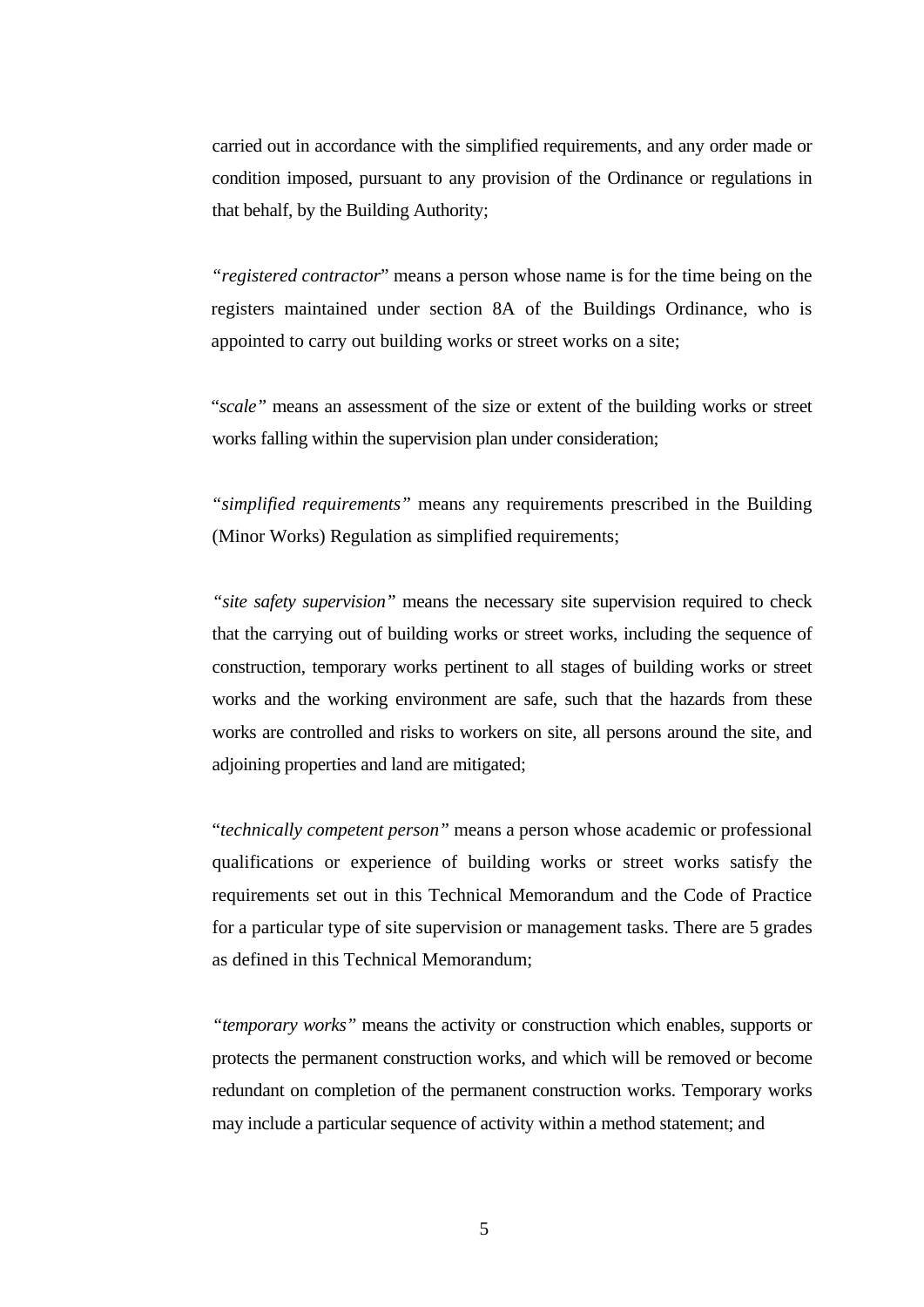*"works"* means the whole or a part of the works (other than minor works carried out in accordance with simplified requirements) which is the subject of an application for consent to commence works and which is the subject of a supervision plan; or in case of minor works carried out in accordance with simplified requirements, the subject of a supervision plan.

3.2 Unless the context otherwise requires, where applicable the terms and expressions in this Technical Memorandum shall have the same meaning assigned to them under the Buildings Ordinance.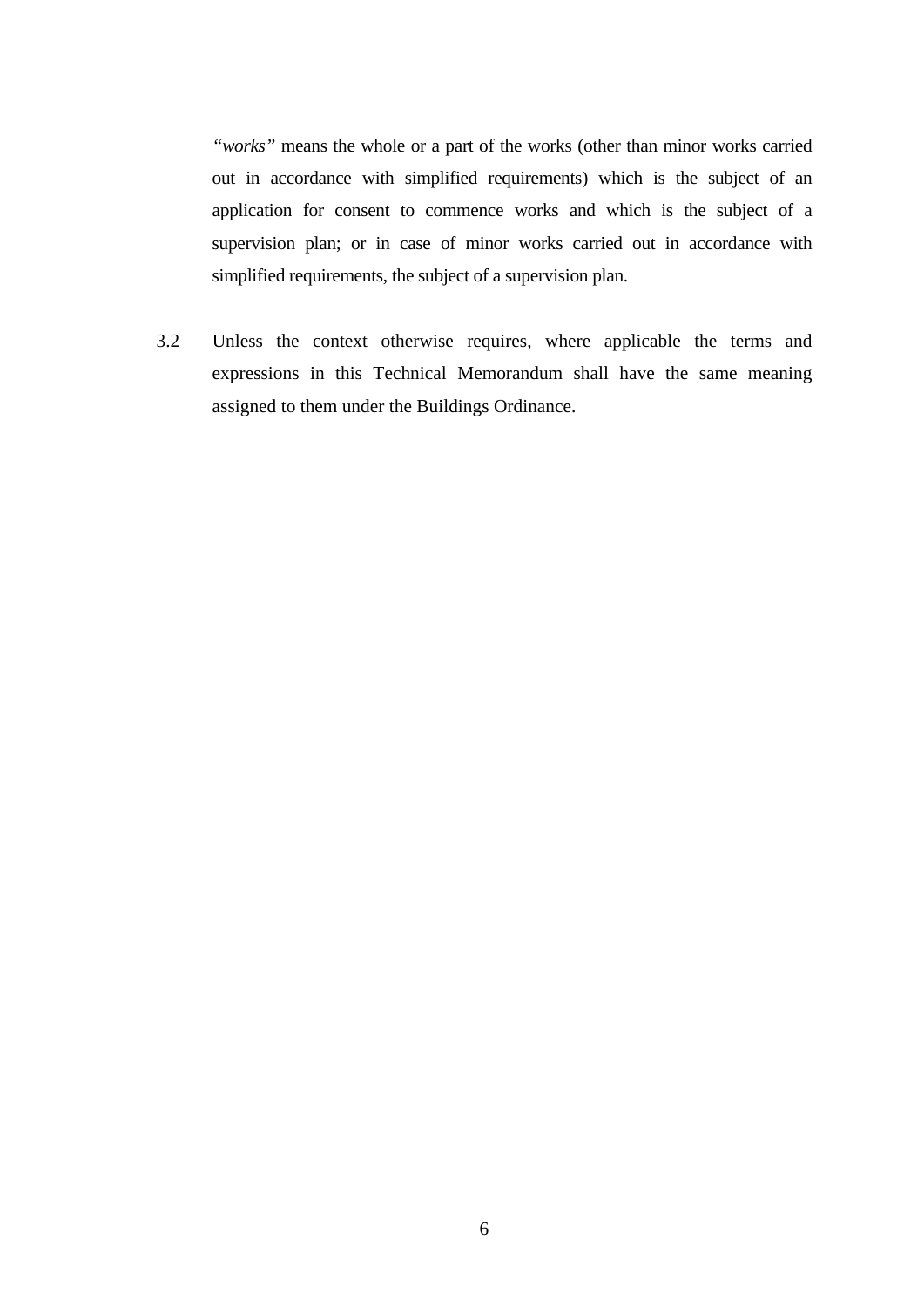## **PART II THE SUPERVISION PLAN**

#### *4. General principles*

- 4.1 A supervision plan is defined under section 2(1) of the Buildings Ordinance. It is a plan setting out the plan of safety management of building works or street works. It should be drawn up by the authorized person (AP), the registered structural engineer (RSE), the registered geotechnical engineer (RGE), the authorized signatory (AS) of the registered contractor (RC) appointed for the building works or street works and any other person as necessary, to address quality supervision and characterise the particular site safety related features and hazards of the whole works. It should include details of the grade and number of technically competent persons (TCPs) required for supervision.
- 4.2 For the purpose of preparing a supervision plan and supervising the carrying out of building works or street works by an AP, RSE and RGE under sections 4(3) and 4B(2) of the Buildings Ordinance and by a RC under sections 9(5), 9(6), 9AA(4) and 9AA(6) of the same Ordinance respectively, safety management of building works or street works comprises:-
	- (a) ensuring that the building works or street works are carried out in general accordance with the provisions of the Buildings Ordinance and regulations, the plans approved in respect of such building works or street works by the Building Authority or the plans submitted to the Building Authority in respect of minor works which are carried out according to the simplified requirements, and any order made or condition imposed, pursuant to any provision of the Ordinance or regulations in that behalf, by the Building Authority, hereafter referred to as quality supervision; and
	- (b) controlling hazards from building works or street works so as to mitigate the risk to:-
		- (i) the workers on site;
		- (ii) all persons around the sites; and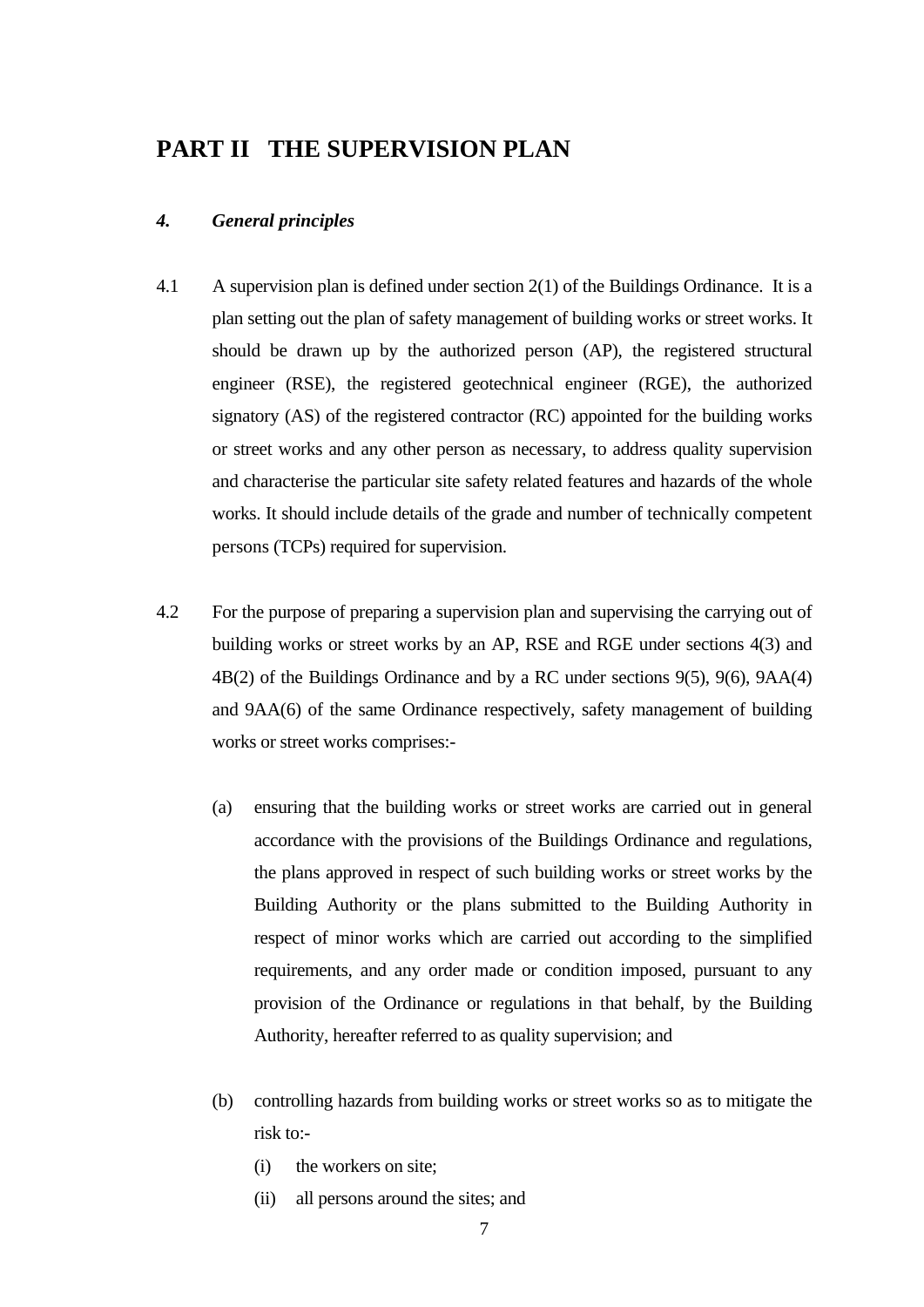(iii) adjoining buildings, structures and land,

hereafter referred to as site safety supervision.

- 4.3 A supervision plan shall set out a management structure for site supervision which provides for:-
	- (a) adequate safety measures to be implemented to assure a safe physical working environment on site;
	- (b) adequate measures to be taken to check proper structural support for plant and machinery being operated on site, and that their operation is safe;
	- (c) adequate control to be exercised on the sequence of construction works and temporary works to check that all intermediate stages of building works or street works are safe; and
	- (d) adequate measures to be taken to check that the building works or street works are carried out in accordance with the provisions of the Buildings Ordinance and regulations, the plans approved by the Building Authority or the plans submitted to the Building Authority in respect of minor works which are carried out according to the simplified requirements, and any order made or condition imposed by the Building Authority.
- 4.4 A supervision plan is required to be lodged with the Building Authority prior to or at the time of application for consent to the commencement of building works or street works or as a result of carrying out urgent works. The supervision plan is a pre-requisite to the issue of consent by the Building Authority for the carrying out of the building works or street works referred to in the plan. For minor works which are carried out according to the simplified requirements, the supervision plans, if so required, should be submitted to the Building Authority not less than 7 days before commencement of the minor works.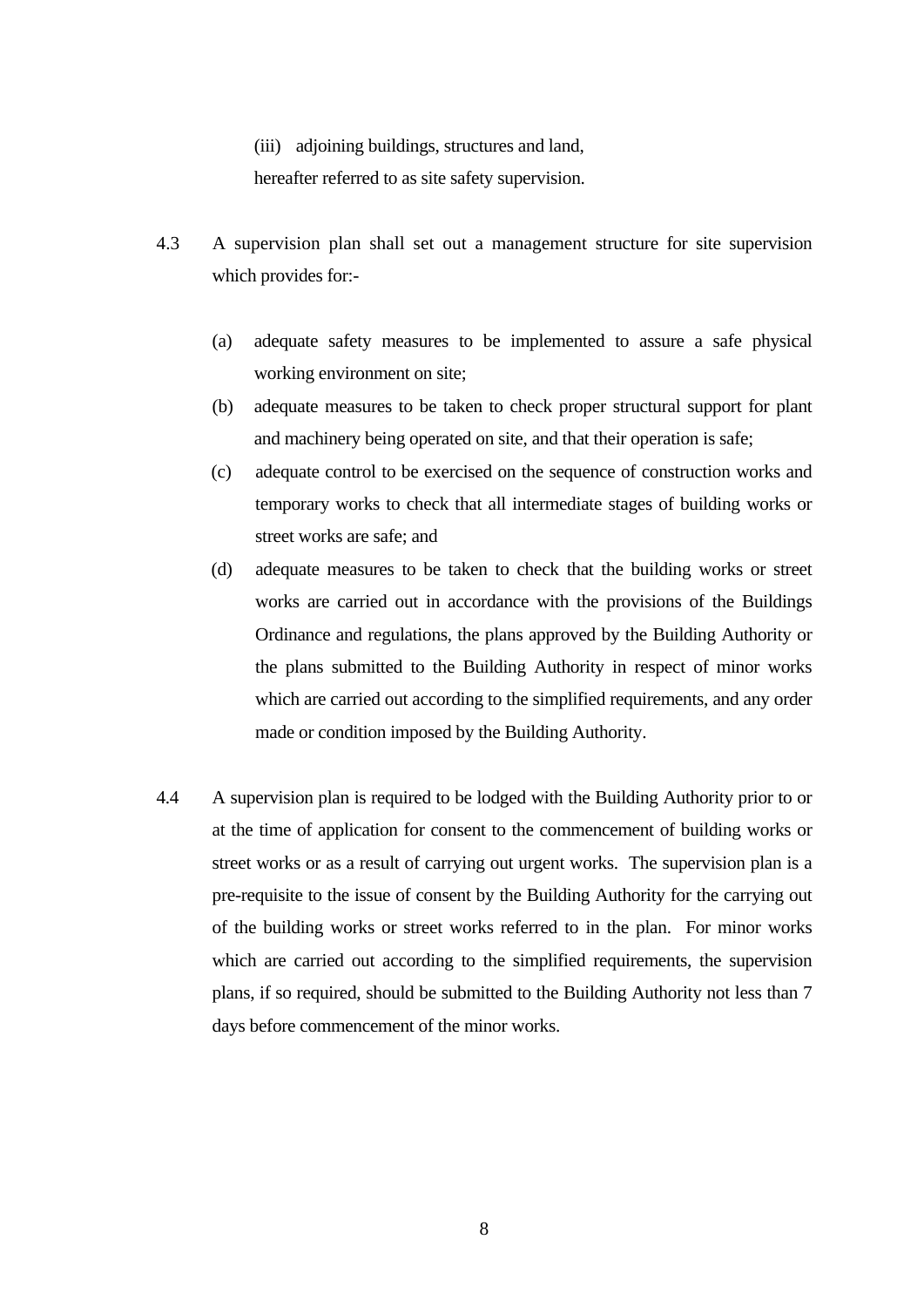#### *5. Safety management structure*

#### *Safety management roles*

- 5.1 The AP, RSE, RGE, AS and the TCP they appoint shall each have a role to play in safety management. TCPs are organized in four streams led respectively by the AS, RSE, RGE and AP and shall carry out the duties assigned to them. In carrying out functions for safety management, all persons shall adopt the current practice as set out in the Code of Practice, and where applicable and practicable, shall also adopt the best practice established by their respective professions from time to time.
- 5.1.1 The safety management functions of the RC and his stream are:-
	- (a) to exercise all reasonable skill, care and diligence in following the part of the supervision plan prepared by the AS; to carry out safety management measures and actions during the course of the works in order to meet the objectives of section 4.3 of this Technical Memorandum;
	- (b) to check that the building works or street works are carried out in accordance with the provisions of the Buildings Ordinance and regulations, the plans approved by the Building Authority or the plans submitted to the Building Authority in respect of minor works which are carried out according to the simplified requirements, and any order made or condition imposed by the Building Authority; and
	- (c) to supervise, in accordance with the frequency set out in the supervision plan, that the works (including method statements and temporary works) shown on the prescribed plans are adhered to.
- 5.1.2 The safety management functions of the RSE and his stream are:-
	- (a) to check and be satisfied, in accordance with the frequency set out in the supervision plan, that the RC's safety management system complies with the part of the supervision plan prepared by the AS;
	- (b) to verify that conditions on site are consistent with assumptions made in the design of the permanent works and in the design of those method statements and temporary works which are shown on the prescribed plans;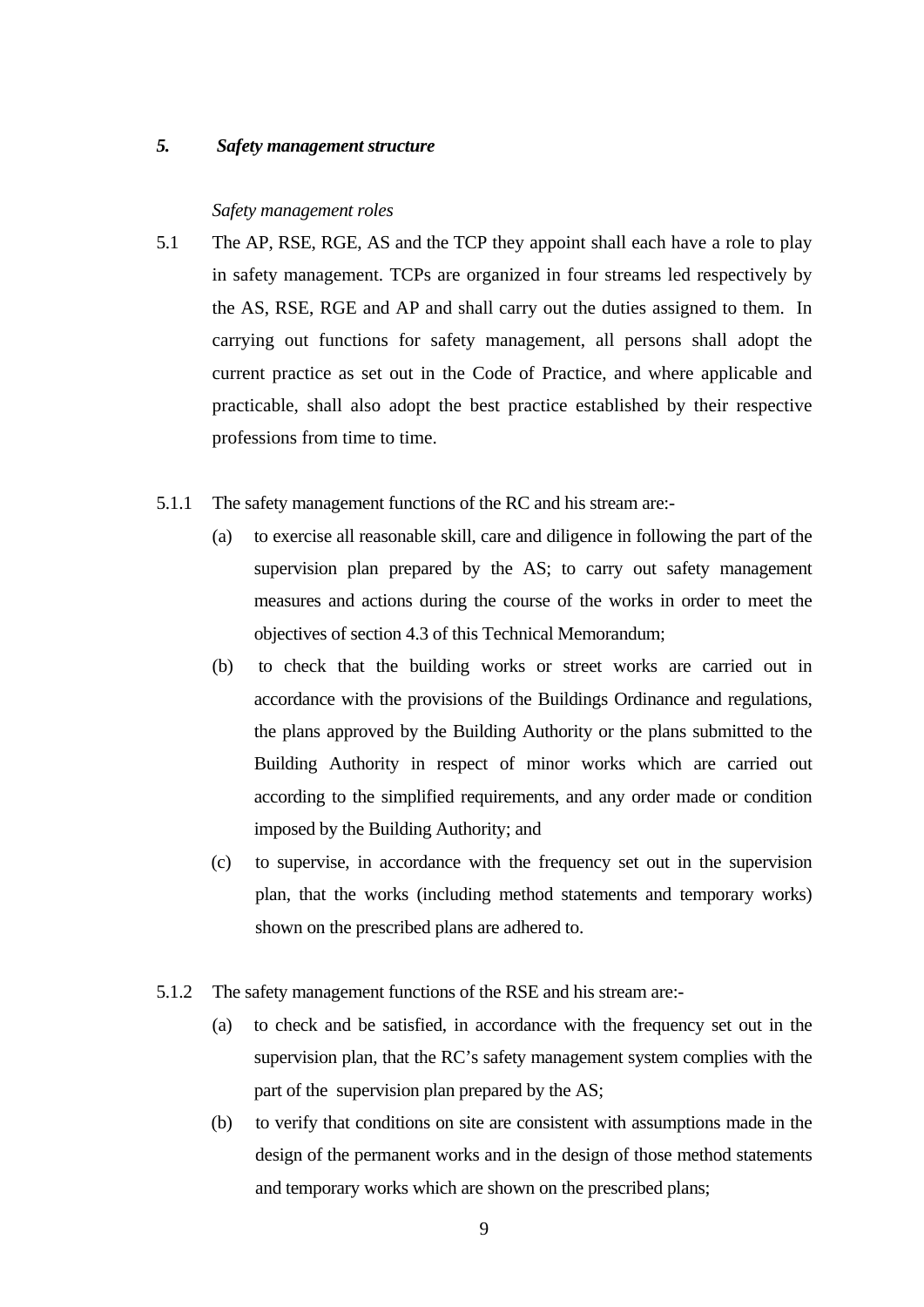- (c) to check that the building works or street works are carried out in general accordance with the provisions of the Buildings Ordinance and regulations, the plans approved by the Building Authority or the plans submitted to the Building Authority in respect of minor works which are carried out according to the simplified requirements, and any order made or condition imposed by the Building Authority; and
- (d) to supervise, in accordance with the frequency set out in the supervision plan, that the works (including method statements and temporary works) shown on the prescribed plans are adhered to.
- 5.1.3 The safety management functions of the RGE and his stream are:-
	- (a) to check and be satisfied, in accordance with the frequency set out in the supervision plan, that the RC's safety management system complies with the part of the supervision plan prepared by the AS;
	- (b) to verify that conditions on site are consistent with assumptions made in the design of the permanent works and in the design of those method statements and temporary works which are shown on the prescribed plans;
	- (c) to check that the building works or street works are carried out in general accordance with the provisions of the Buildings Ordinance and regulations, the plans approved by the Building Authority or the plans submitted to the Building Authority in respect of minor works which are carried out according to the simplified requirements, and any order made or condition imposed by the Building Authority; and
	- (d) to supervise, in accordance with the frequency set out in the supervision plan, that the works (including method statements and temporary works) shown on the prescribed plans are adhered to.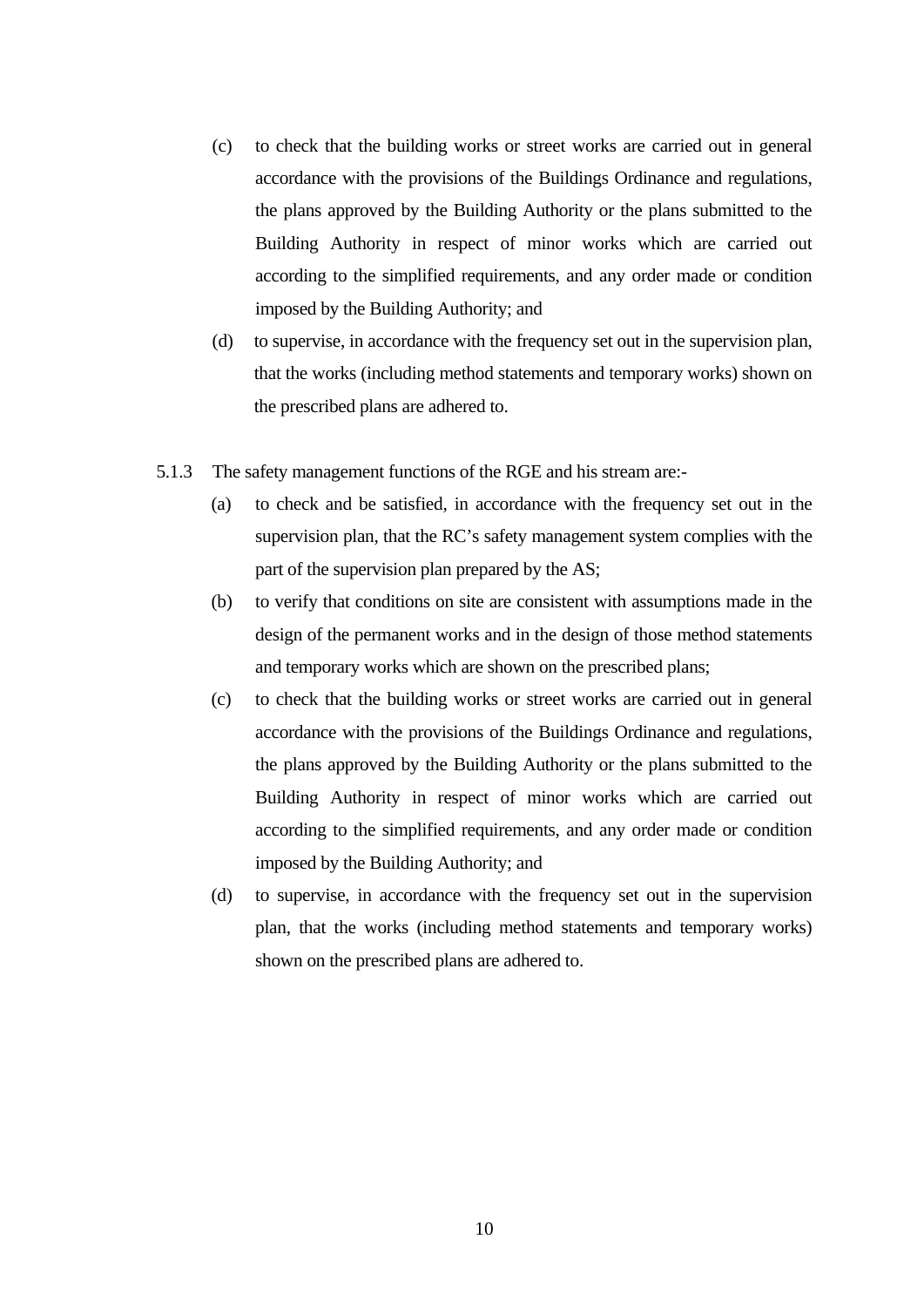- 5.1.4 The safety management functions of the AP and his stream are:-
	- (a) to check and be satisfied, in accordance with the frequency set out in the supervision plan, that the RC's safety management system complies with the part of the supervision plan prepared by the AS;
	- (b) to check that the building works or street works are carried out in general accordance with the provisions of the Buildings Ordinance and regulations, the plans approved by the Building Authority or the plans submitted to the Building Authority in respect of minor works which are carried out according to the simplified requirements, and any order made or condition imposed by the Building Authority;
	- (c) to compile and prepare non-conformity and rectification reports to the Building Authority under the circumstances set out in section 5.21 of this Technical Memorandum; and
	- (d) to supervise, in accordance with the frequency set out in the supervision plan, that the works (including method statements and temporary works) shown on the prescribed plans are adhered to.
- 5.1.5 For the types of building works or street works which do not require the appointment of an RSE and/or RGE, the AP is to appoint TCPs who meet the requirements of the streams of the RSE and/or RGE in order to carry out the duties and functions in sections 5.1.2, 5.1.3, 5.12 and 5.13 of this Technical Memorandum.
- 5.2 Within each stream of the RC, the RSE, the RGE and the AP, TCPs of the appropriate grades shall be appointed, either full time or part time depending on the type of building works or street works involved. The TCPs shall exercise all reasonable skill, care and diligence in carrying out the duties and specific tasks and undertaking the responsibilities which are set out in this Technical Memorandum and the Code of Practice.
- 5.3 The AP, RSE, RGE and RC shall each appoint the highest grade TCP in his stream as representative to assist in carrying out their respective safety management functions. Alternatively, the AP, RSE, RGE and AS may act as the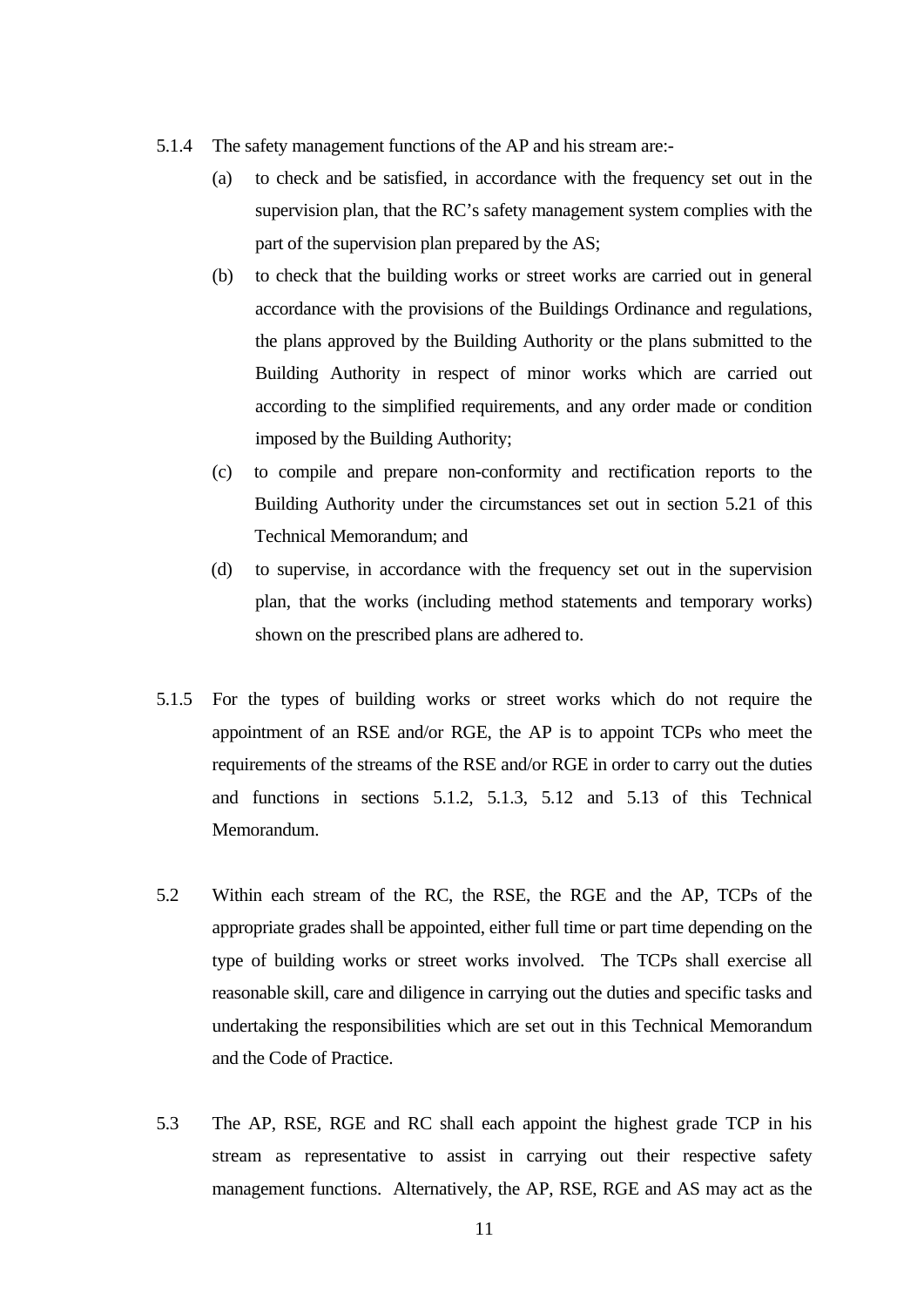respective representative to carry out such safety management functions (subject to their inspection frequency be not less than that required of the highest grade TCP within their respective stream).

5.4 The AS, AP, RSE and RGE shall be responsible for the operation of the respective parts of the supervision plans prepared by them and shall carry out such site inspection as may be necessary to satisfy themselves that the requirements of the supervision plans are implemented, and that their respective representatives and TCPs carry out their duties under the supervision plan and as required by this Technical Memorandum and the Code of Practice.

#### *Common responsibilities of TCPs*

- 5.5 In addition to the specified responsibilities set out in the Code of Practice, all TCPs shall have common responsibilities which are:-
	- (a) to keep records and to report on their own work; and
	- (b) to co-operate with and communicate with the TCPs in other streams.

#### *Site safety supervision tasks*

- 5.6 Within each stream of the RC, the RSE, the RGE and the AP, the TCP's tasks shall be grouped into two types of supervision - engineering safety supervision and routine safety supervision.
- 5.7 Engineering safety supervision is carried out by TCPs of grades T4 and/or T5. Engineering safety supervision requires judgement and includes but is not confined  $\text{to:}$ 
	- (a) consideration of the principles of working methods being used on site and their suitability for the conditions encountered;
	- (b) checking that specified aspects of work comply with design requirements where these are related to site safety;
	- (c) checking that site works comply with the supervision plan including method statements and precautionary and protective measures;
	- (d) verifying that the provisions of method statements and precautionary and protective methods are valid for the conditions as encountered on site;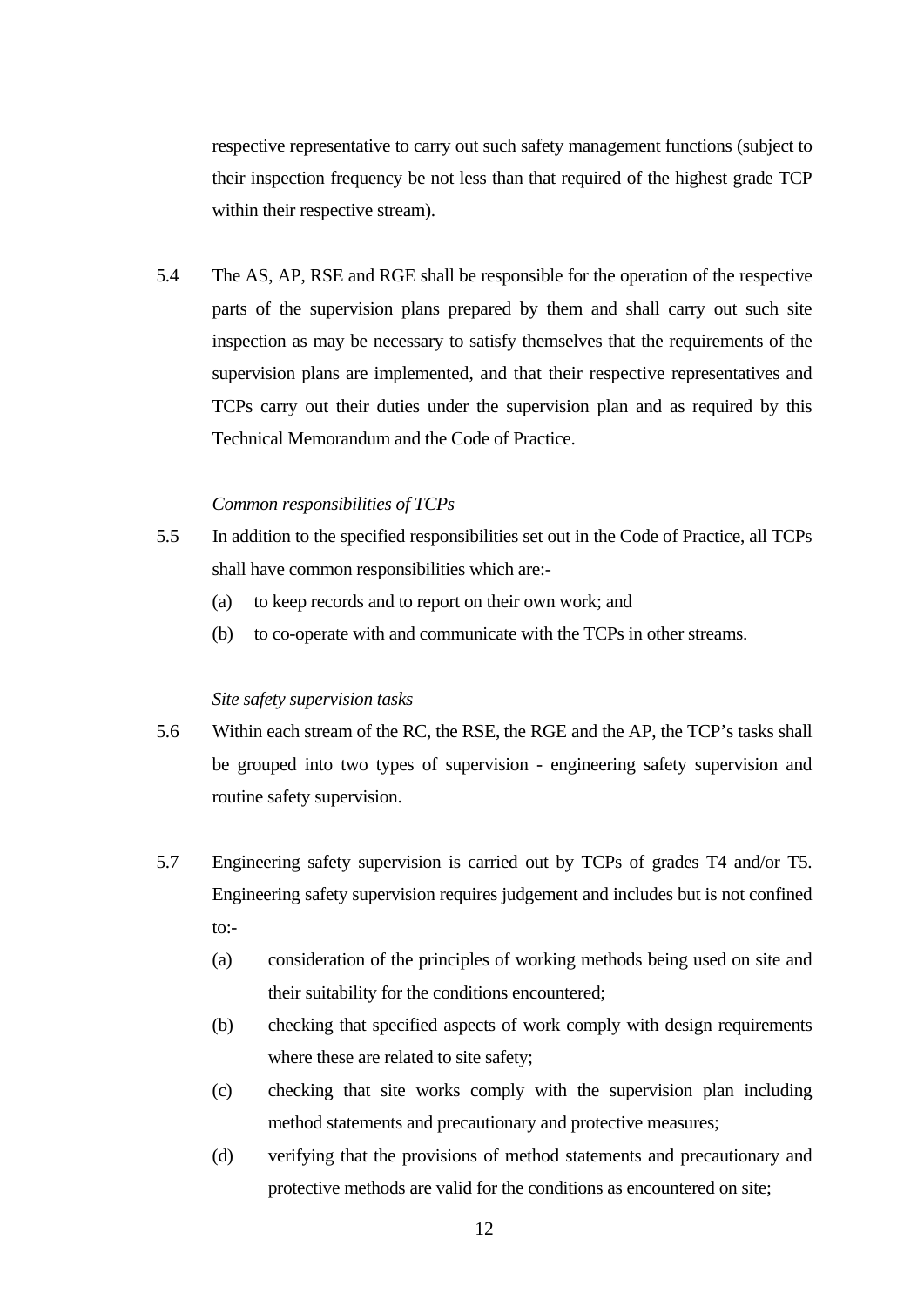- (e) notifying the designer of method statements and precautionary and protective measures of variations in site conditions which are inconsistent with assumptions made in the designer's design; and
- (f) ensuring that systems are in place and followed to record that safety supervision has been properly executed.
- 5.8 Routine safety supervision is carried out by the TCPs of grades T1 to T3. Routine safety supervision includes but is not confined to:-
	- (a) monitoring that the site operations and working methods meet safety standards set out in the Buildings Ordinance and respective codes of practice issued by the Building Authority, and that unsafe practices are not being followed;
	- (b) checking that general and minor safety aspects of the building works or street works are properly carried out; and
	- (c) checking that work carried out on site complies with the approved, accepted or submitted method statements and precautionary and protective measures.
- 5.9 Specific tasks for each type of site safety supervision include but are not confined to those set out in the tables in the Code of Practice, under the following headings:-
	- (a) General safety measures and minor safety aspects of building works and street works;
	- (b) Structural support for and operation of plants and machinery; and
	- (c) Temporary works and intermediate stages of the building works and street works.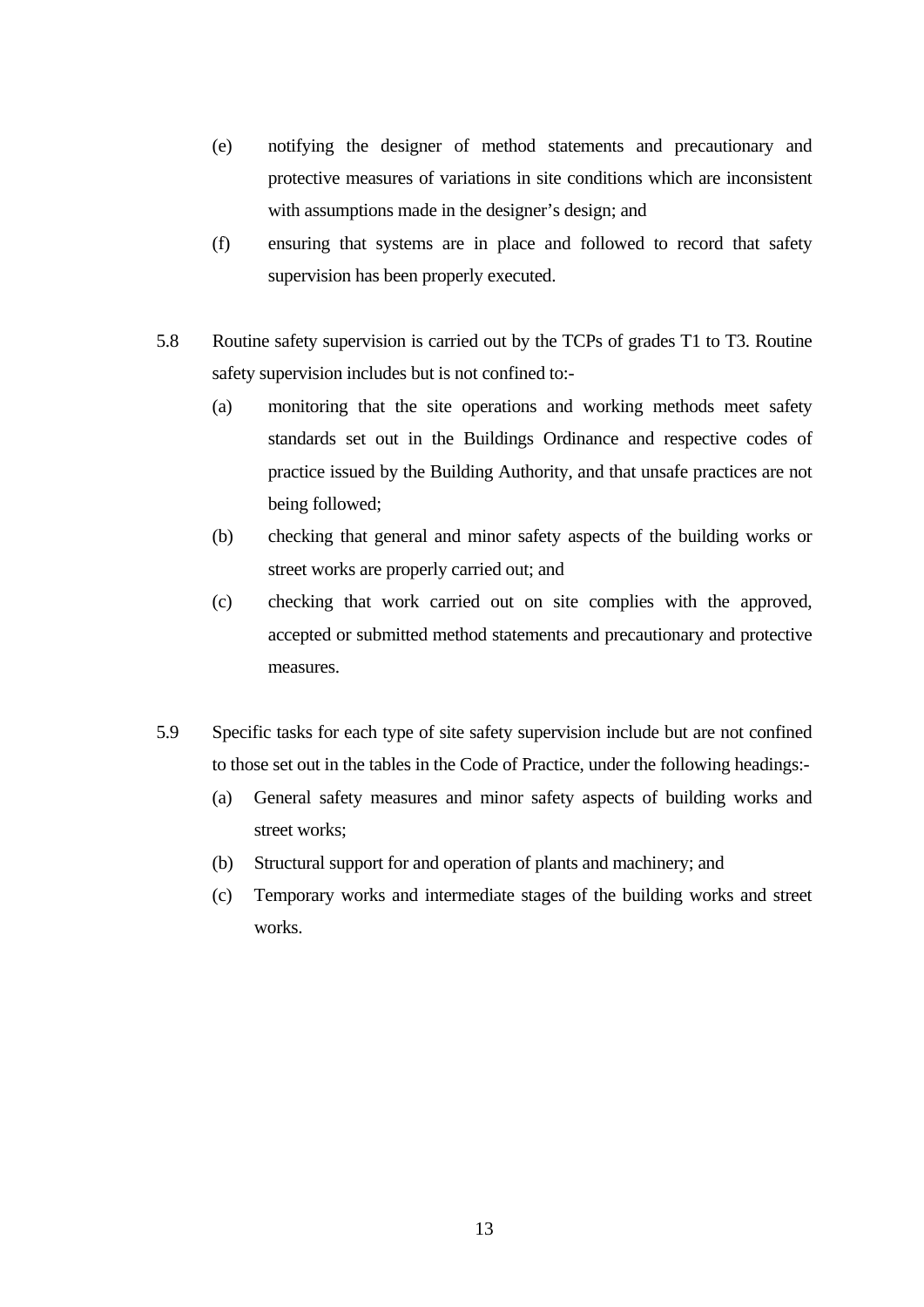*Quality supervision tasks* 

- 5.10 Quality supervision includes but is not confined to:-
	- (a) checking that the works are carried out in general accordance with the provisions of the Buildings Ordinance and regulations;
	- (b) checking that the works are carried out in accordance with the plans approved by the Building Authority or the plans submitted to the Building Authority in respect of minor works which are carried out according to the simplified requirements, and any order made or conditions imposed; and
	- (c) checking that the design assumptions agree with the actual site conditions.

#### *AP's safety management structure*

5.11 The AP shall appoint the highest grade TCP in his stream to be his representative who shall assist him in carrying out safety management functions as set out in section 5.1.4 of this Technical Memorandum. Alternatively, the AP may act as his own representative to carry out such safety management functions (subject to his inspection frequency be not less than that required of the highest grade TCP within his stream). The duties of the AP, the AP's representative and the TCPs in the AP's stream are set out in the Code of Practice.

#### *RSE's safety management structure*

5.12 The RSE shall appoint the highest grade TCP in his stream to be his representative who shall assist him in carrying out safety management functions as set out in section 5.1.2 of this Technical Memorandum. Alternatively, the RSE may act as his own representative to carry out such safety management functions (subject to his inspection frequency be not less than that required of the highest grade TCP within his stream). The duties of the RSE, the RSE's representative and the TCPs in the RSE's stream are set out in the Code of Practice.

#### *RGE's safety management structure*

5.13 The RGE shall appoint the highest grade TCP in his stream to be his representative who shall assist him in carrying out safety management functions as set out in section 5.1.3 of this Technical Memorandum. Alternatively, the RGE may act as his own representative to carry out such safety management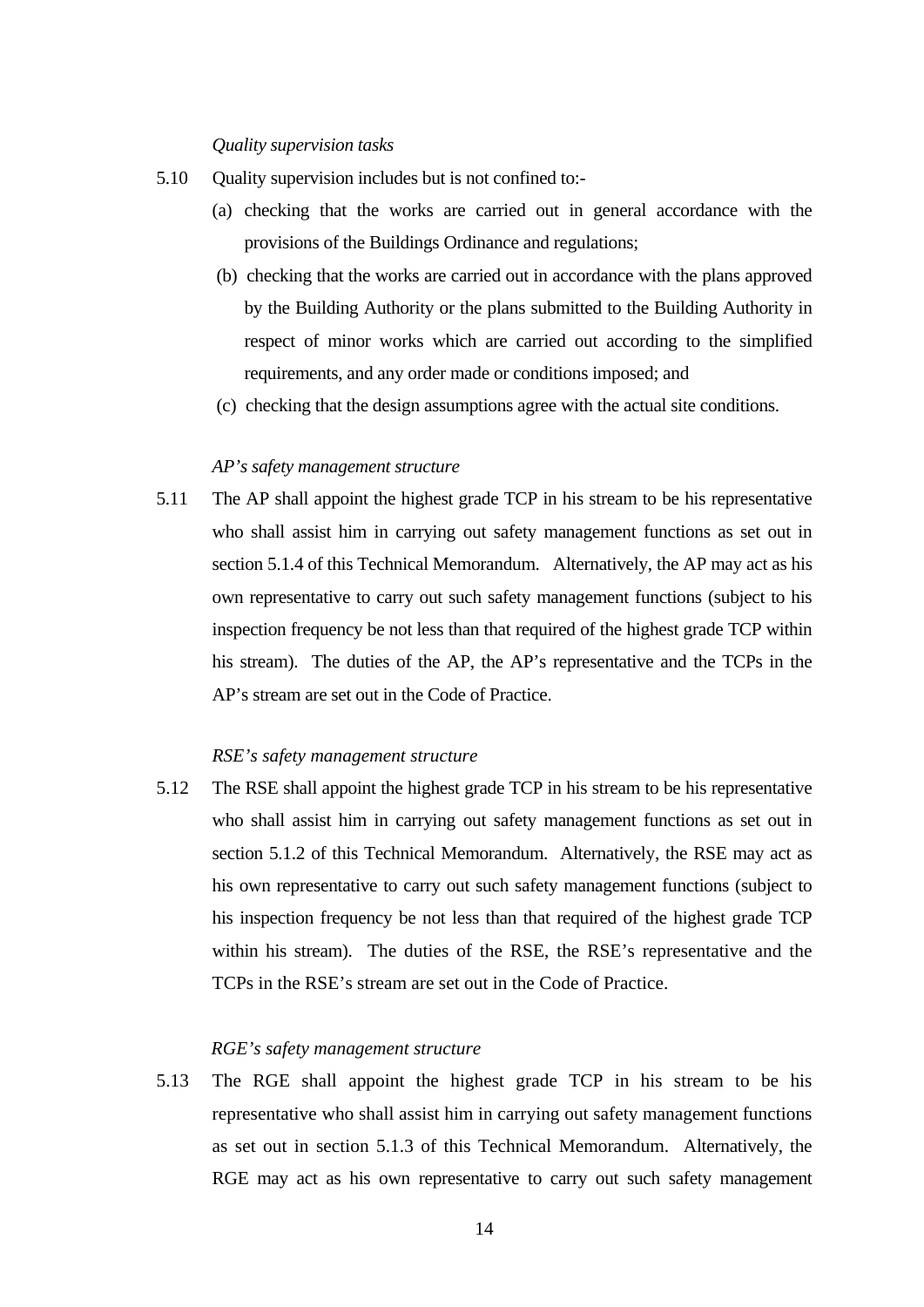functions (subject to his inspection frequency be not less than that required of the highest grade TCP within his stream). The duties of the RGE, the RGE's representative and the TCPs in the RGE's stream are set out in the Code of Practice.

#### *RC's safety management structure*

5.14 The RC shall appoint the highest grade TCP in its stream to be the AS's representative who shall assist its AS in carrying out safety management functions as set out in section 5.1.1 of this Technical Memorandum. Alternatively, the AS may act as his own representative to carry out such safety management functions (subject to his inspection frequency be not less than that required of the highest grade TCP within the RC's stream). The duties of the AS, the AS's representative and the TCPs in the RC's stream are set out in the Code of Practice.

#### *Interstream communication*

- 5.15 Interstream communication shall include all communication arising out of the TCP's responsibility to co-operate and communicate with the TCPs in other streams.
- 5.16 The TCPs are deemed to have a duty to communicate directly with the TCPs in other streams with a priority no less than that they would apply to communication within their own stream.

#### *Reports*

- 5.17 Two types of reports must be prepared:-
	- (a) site supervision reports; and
	- (b) non-conformity and rectification reports.
- 5.18 The procedures for preparing and submitting reports, including reports to the Building Authority if required, are set out in the following sections.

#### *Site supervision reports*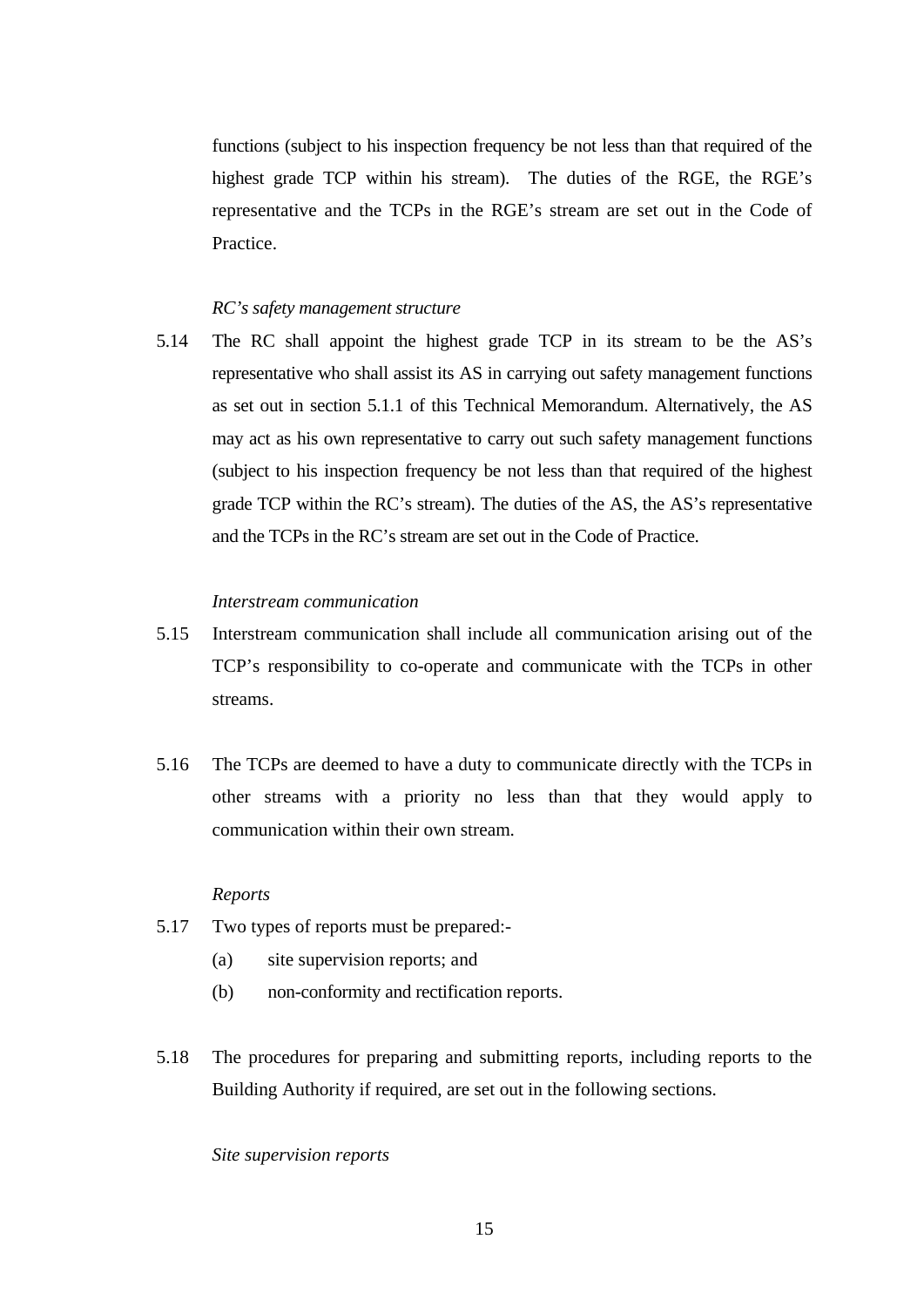- 5.19 Site supervision reports shall be prepared by all the TCPs whenever they carry out supervision on site, including daily reports for full time TCPs. These reports shall be filed and maintained in the site office.
- 5.20 The site supervision report shall cover the following items:-
	- (a) the items of works that have been inspected;
	- (b) the results of inspection; and
	- (c) notes of non-conformity.

#### *Non-conformity and Rectification Reports*

- 5.21 Non-conformity and rectification reports shall be compiled and prepared by the AP and submitted to the Building Authority. When the AP notes or is made aware of the non-conformity, he shall, under the following circumstances, compile and prepare the non-conformity and rectification report for submission to the Building Authority:-
	- (a) the non-conformity shall pose an imminent danger; or
	- (b) the non-conformity shall cause a material concern for safety or quality and the RC fails to comply with the rectification instruction .
- 5.22 The Code of Practice sets out how non-conformity is dealt with at the level of TCP.

#### *6. Supervision requirements*

6.1 The classes of supervision appropriate to a type of building works or street works are defined by means of the number and grades of TCPs and their frequency level of inspection of the works. The minimum requirements on the grades of TCPs and frequency level of inspection appropriate to various types of building works or street works are set out in Table 1 in this Technical Memorandum. The number of TCPs and their frequency level of inspections should be increased with the complexity of the works. Complexity should be assessed on the basis of the criteria including the types of building works or street works, the construction and span of structure, the locality and the effect of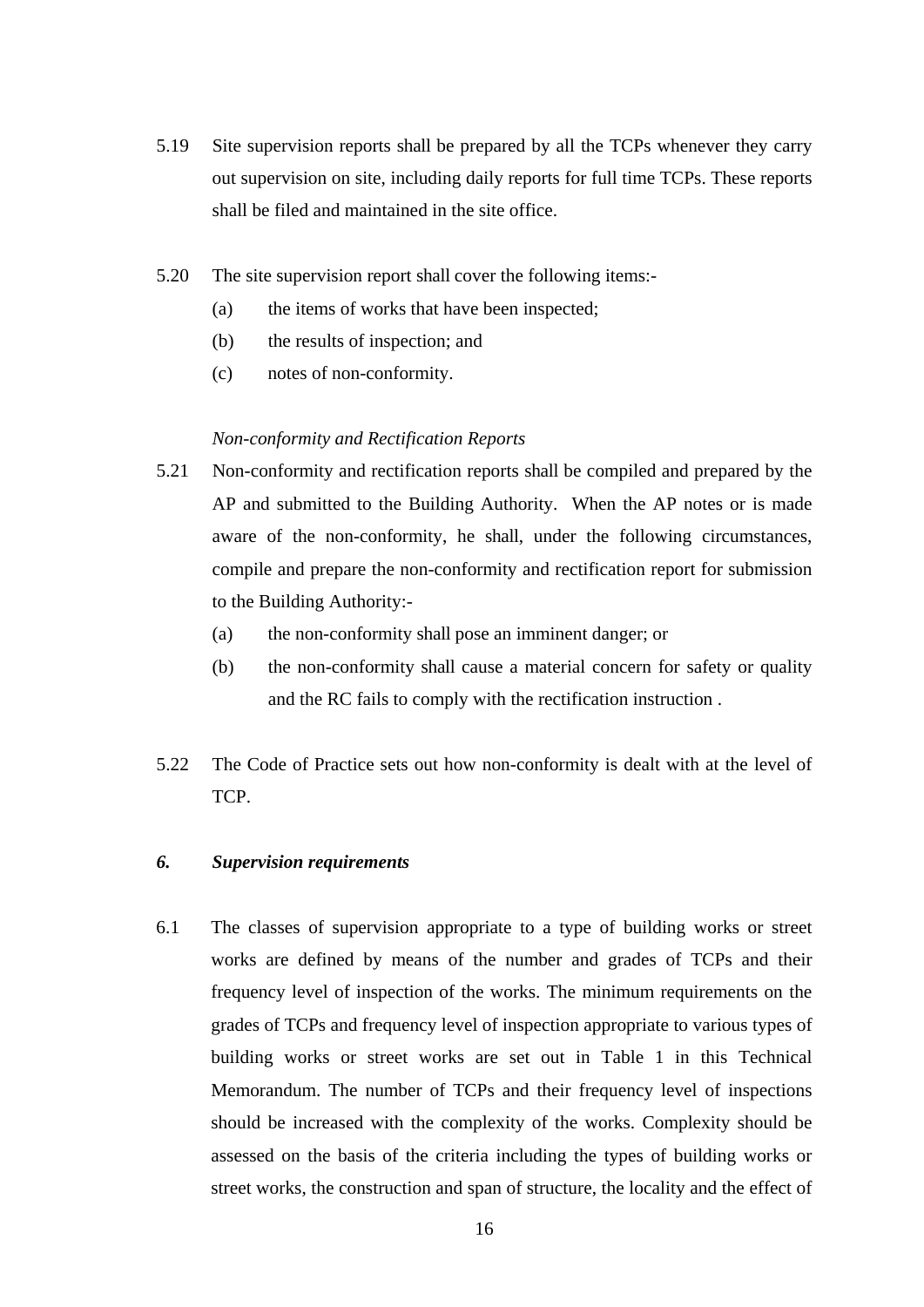the works to adjacent buildings, structures, lands, streets and utilities. Details of the method of assessment of complexity and the extent that the number of TCPs and their frequency level of inspections should be increased are set out in the Code of Practice.

- 6.2 The minimum qualifications and experience required for each grade of TCP are set out in Table 2 in this Technical Memorandum.
- 6.3 From time to time, the Building Authority may review the details in the Code of Practice including an assessment of the supervision requirements for different types of building works or street works, the qualifications and experience of the TCPs and their frequency of attendance on site so as to reflect good practice of the building industry and profession current at the time.

#### *Types of works*

- 6.4 Subject to section 11 of this Technical Memorandum, supervision plans are required to be submitted for the following types of building works or street works:-
	- (a) types of building works
		- (i) demolition
		- (ii) ground investigation field works
		- (iii) foundation
		- (iv) site formation
		- (v) excavation and lateral support
		- (vi) cap / footing / basement
		- (vii) superstructure
		- (viii) curtain wall / cladding
		- (ix) addition and alteration
		- (x) slope / retaining wall / buried services repairs
		- (xi) tunnel works
	- (b) street works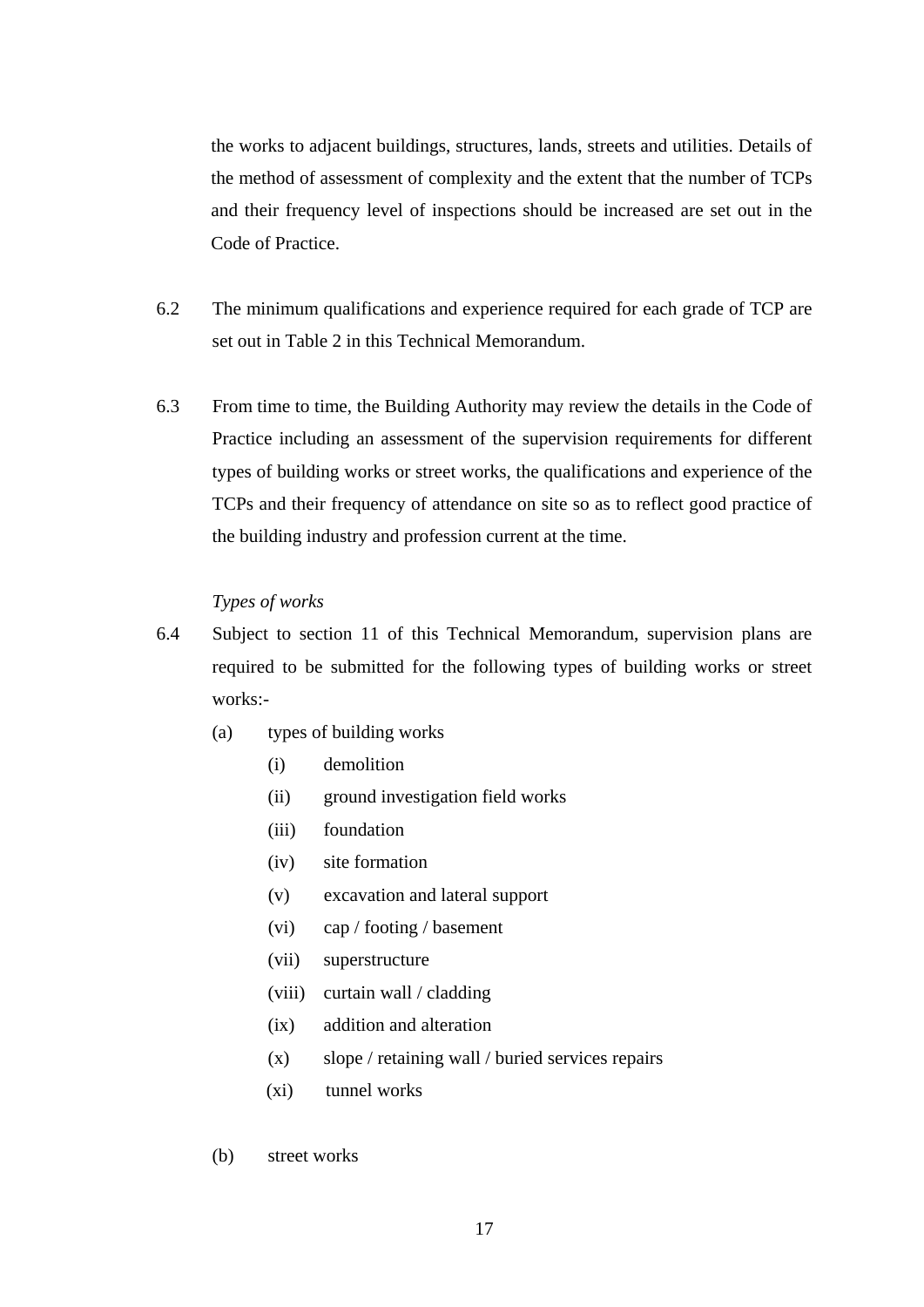#### *Flexible deployment of TCPs*

- 6.5 If more than one TCP is required under any stream of supervision, the AP, RSE, RGE or RC may assign one or more TCP to cover the duties and responsibilities of more than one role provided that:-
	- (a) the TCP who is appointed satisfies the requirements of the highest grade of TCP specified; and
	- (b) the TCP undertakes inspections at a frequency no less than the frequency derived in accordance with the Code of Practice and Table 1 in this Technical Memorandum.
- 6.6 For the streams of the AP, RSE and RGE, the AP, RSE and RGE may appoint the same TCP to cover the roles in two or three streams, as the case may be, provided that:-
	- (a) the TCP satisfies the grade requirements under all the related streams;
	- (b) the TCP satisfies the requirements of the highest grade of TCP specified; and
	- (c) the TCP undertakes inspections at a frequency no less than the frequency derived in accordance with the Code of Practice and Table 1 in this Technical Memorandum.
- 6.7 The AP, RSE, RGE or their TCPs cannot combine supervision duties with the TCPs' within the RC's stream. AS and his TCPs cannot act as TCPs within the stream of AP, RSE or RGE.
- 6.8 One supervision plan may cover more than one type of building works or street works provided that the respective plans of the building works or street works have been approved by the Building Authority or the respective plans of minor works have been submitted to the Building Authority according to the simplified requirements. In the case of such a combined supervision plan, the separate TCP roles may be combined together into the duties of one or more persons provided that the requirements for qualifications and experience are satisfied and the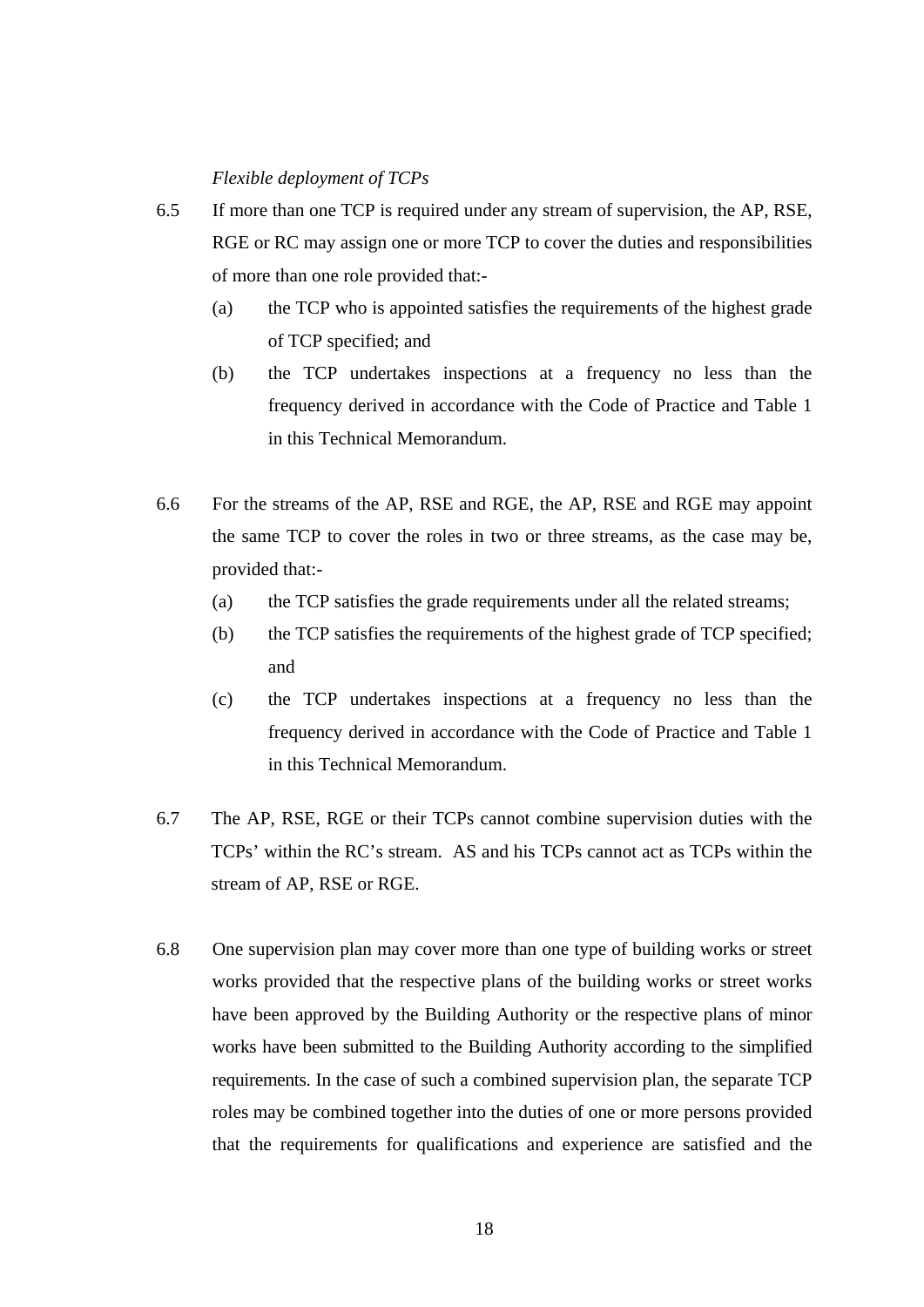combined inspection frequency is not less than that under the separate supervision plans.

6.9 When there is an existing supervision plan for a type of building works or street works, and additional or new work of the same type is to be carried out under the same AP, RSE, RGE and AS, an amended supervision plan may be submitted incorporating the work currently supervised under one or more existing supervision plans.

#### *7. Form and content of a supervision plan*

7.1 A supervision plan comprises different parts to be prepared by different authors as set out below:-

|     | Part     | <b>Author</b> |
|-----|----------|---------------|
| (a) | Preamble | AP            |
| (b) | Part I   | AP            |
| (c) | Part II  | <b>RSE</b>    |
| (d) | Part III | <b>RGE</b>    |
| (e) | Part IV  | AS            |

Standard forms for the above types of supervision plans are set out in the Code of **Practice** 

7.2 The plan is to be drawn up by the respective authors to form a fully co-ordinated and documented supervision plan with supporting appendices.

#### *Preamble*

- 7.3 Item (1) shall provide background information on the site and the proposed building works or street works known at the time of preparation.
- 7.4 Item (2) requires the AP, RSE, RGE and AS to undertake that their supervision will be carried out in accordance with the plan, this Technical Memorandum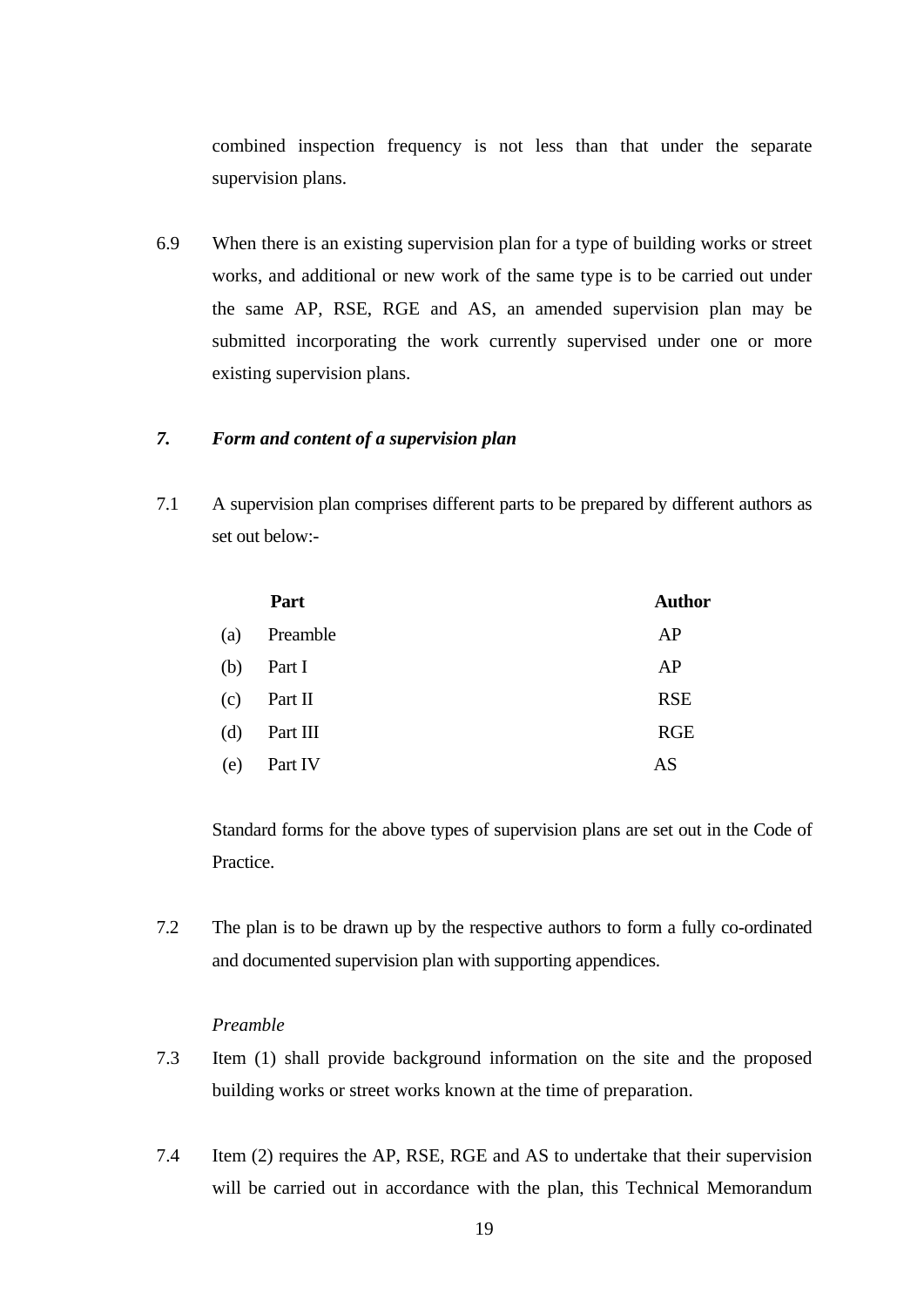and the Code of Practice. It also requires them to undertake that the management and execution of site supervision of the works covered by the plan will be carried out in the manner prescribed by the provisions of the Buildings Ordinance and regulations.

### *Part I*

- 7.5 Item (3) requires the AP to state the type of building works or street works, the date of approval of plans or date of submission of plans in respect of minor works which are carried out according to the simplified requirements and the assessment of the scale of the works.
- 7.6 Item (4) requires the AP to identify the supervision input of different grades of TCPs, and provide the combined supervision input of the TCPs for one or more types of building works or street works under one supervision plan prepared by the AP. Detailed requirements are set out in the Code of Practice.
- 7.7 Item (5) requires the AP to identify the particulars and frequency level of site inspection of respective grade of TCP for site supervision. Detailed requirements are set out in the Code of Practice.
- 7.8 Item (6) requires the AP to identify the particulars and inspection frequency of respective grade of TCP for site supervision during critical stages of the works. Detailed requirements are set out in the Code of Practice.
- 7.9 Item (7) requires the AP to declare that the plan is in compliance with this Technical Memorandum, the Code of Practice and the requirements of the Buildings Ordinance and regulations, and he has also read and confirmed the Preamble of the plan.

#### *Part II*

7.10 Item (8) requires the RSE, taking into account the type of works specified in Part I of the plan, to identify the supervision input of different grades of TCPs, and provide the combined supervision input of the TCPs for one or more types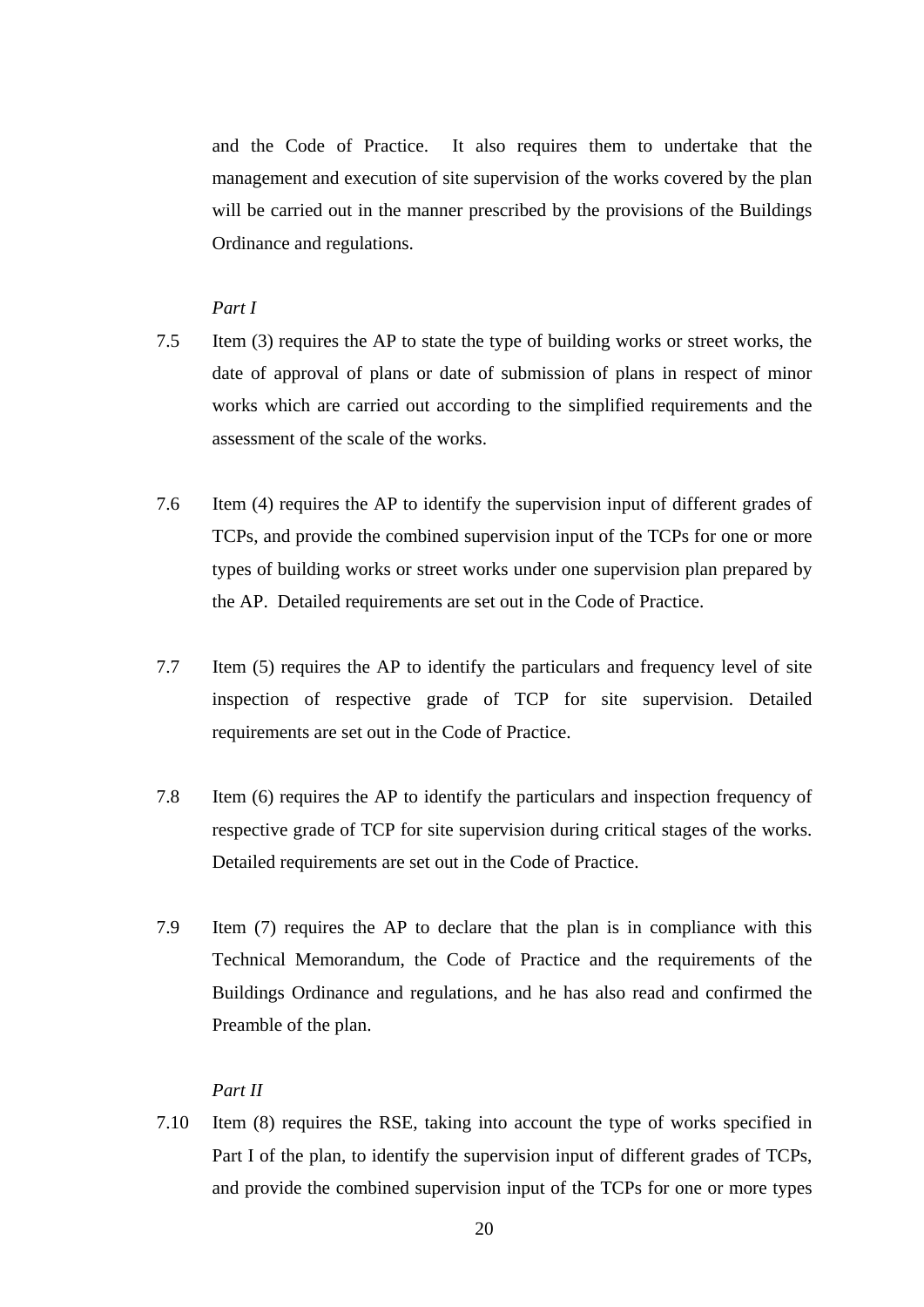of building works or street works under one supervision plan prepared by the RSE. Detailed requirements are set out in the Code of Practice.

- 7.11 Item (9) requires the RSE to identify the particulars and frequency level of site inspection of respective grade of TCP for site supervision. Detailed requirements are set out in the Code of Practice.
- 7.12 Item (10) requires the RSE to identify the particulars and inspection frequency of respective grade of TCP for site supervision during critical stages of the works. Detailed requirements are set out in the Code of Practice.
- 7.13 Item (11) requires the RSE to declare that the plan is in compliance with this Technical Memorandum, the Code of Practice and the requirements of the Buildings Ordinance and regulations, and he has also read and confirmed the Preamble of the plan.

#### *Part III*

- 7.14 Item (12) requires the RGE, taking into account the type of works specified in Part I of the plan, to identify the supervision input of different grades of TCPs, and provide the combined supervision input of the TCPs for one or more types of building works or street works under one supervision plan prepared by the RGE. Detailed requirements are set out in the Code of Practice.
- 7.15 Item (13) requires the RGE to identify the particulars and frequency level of site inspection of respective grade of TCP for site supervision. Detailed requirements are set out in the Code of Practice.
- 7.16 Item (14) requires the RGE to identify the particulars and inspection frequency of respective grade of TCP for site supervision during critical stages of the works. Detailed requirements are set out in the Code of Practice.
- 7.17 Item (15) requires the RGE to declare that the plan is in compliance with this Technical Memorandum, the Code of Practice and the requirements of the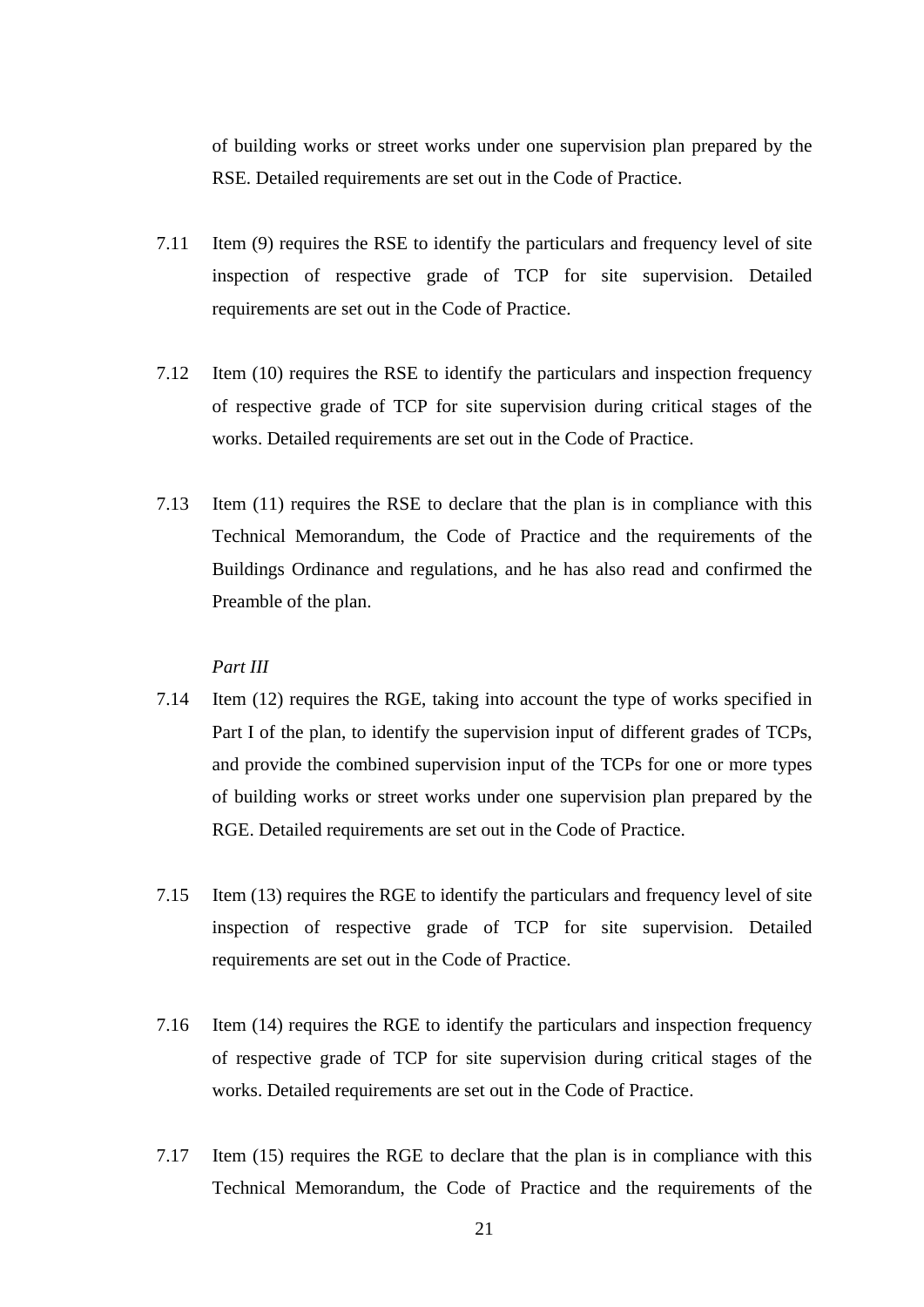Buildings Ordinance and regulations, and he has also read and confirmed the Preamble of the plan.

#### *Part IV*

- 7.18 Item (16) requires the AS, taking into account the type of works specified in Part I of the plan, to identify the supervision input of different grades of TCPs, and provide the combined supervision input of the TCPs for one or more types of building works or street works under one supervision plan prepared by the AS. Detailed requirements are set out in the Code of Practice.
- 7.19 Item (17) requires the AS to identify the particulars and frequency level of site inspection of respective grade of TCP for site supervision. Detailed requirements are set out in the Code of Practice.
- 7.20 Item (18) requires the AS to identify the particulars and inspection frequency of respective grade of TCP for site supervision during critical stages of the works. Detailed requirements are set out in the Code of Practice.
- 7.21 Item (19) requires the AS to declare that the plan is in compliance with this Technical Memorandum, the Code of Practice and the requirements of the Buildings Ordinance and regulations, and he has also read and confirmed the Preamble of the plan.

#### *8. Procedures for submission of supervision plans*

8.1 The supervision plan shall be lodged with the Building Authority by the AP prior to or at the same time as the application for the first consent for commencement of building works or street works. For minor works carried out according to the simplified requirements, the supervision plans, if so required, shall be submitted to the Building Authority not less than 7 days before commencement of the minor works.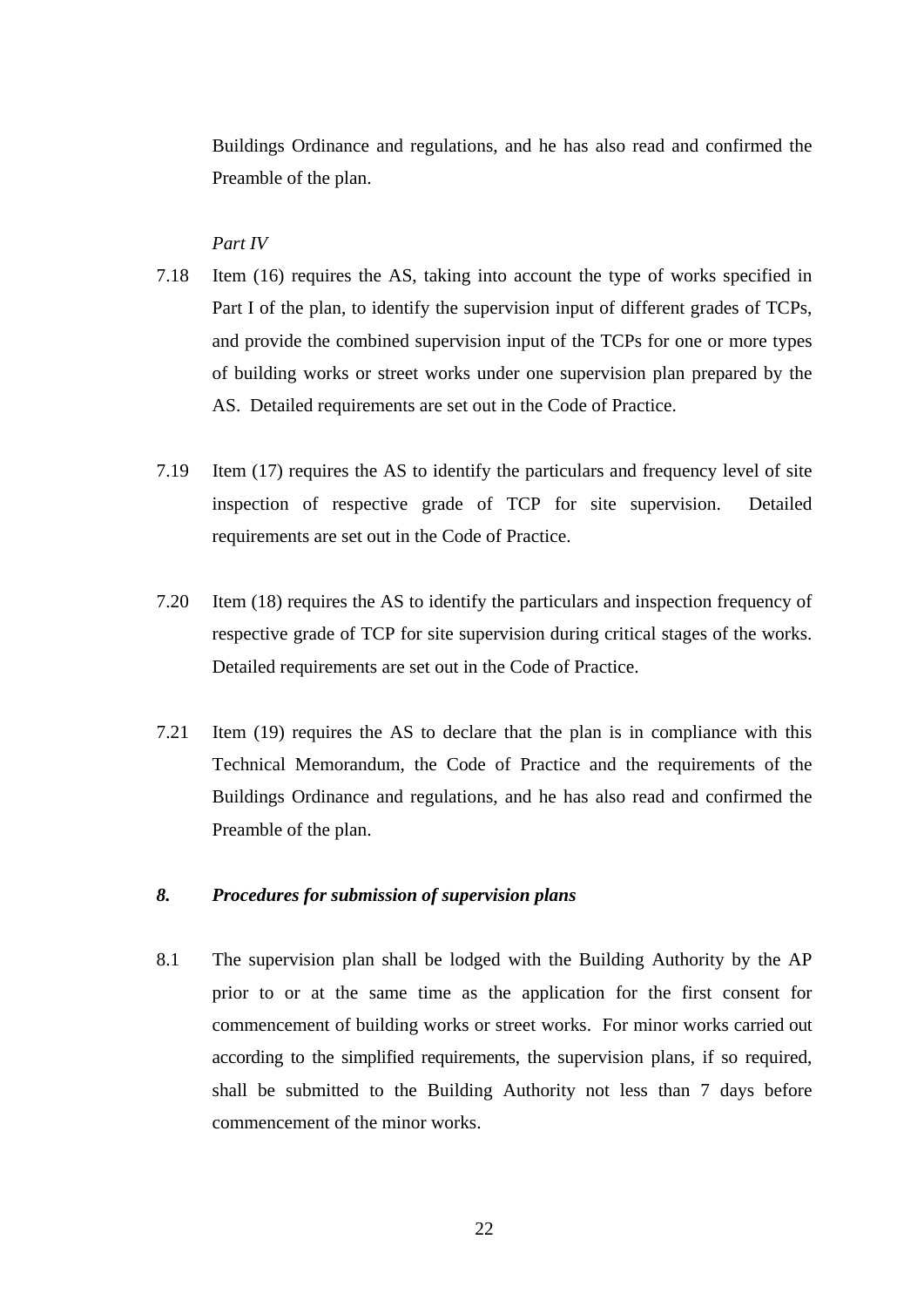- 8.2 If the proposals for subsequent stages of the work change or if there is new information which invalidates the submitted supervision plan, then a revised supervision plan shall be lodged.
- 8.3 If there is a change of TCP other than those cases referred to in section 9 of this Technical Memorandum, the AP, RSE, RGE and AS, as the case may be, shall submit a revised supervision plan to the Building Authority within 7 days of the change and only the amendment of the relevant part of the supervision plan needs to be submitted without the other parts of the supervision plan.
- *9. Circumstances in which minor deviations from a supervision plan may be notified in retrospect*
- 9.1 If a TCP is absent or is likely to be absent because of accident, illness or emergency, a replacement TCP of equal or better qualifications and experience shall be posted to the site within 48 hours. The name and identity card number of the replacement TCP shall be entered into the site register until such time as a further appointment is made or until the original TCP returns to duty. The AP, RSE, RGE and AS, as the case may be, shall notify the Building Authority of such arrangements within 7 days.
- 9.2 If a TCP is absent for reasons other than those described in section 9.1 of this Technical Memorandum, the representative of his stream shall check that an entry is made in the site register explaining the circumstances which have arisen and the action which is to be taken.

# *10. The method and timing of notification of, and the amendment procedures for, a proposed or actual deviation from the supervision plan, including deviations caused by an emergency*

10.1 Should any urgent work, accident, emergency or other special circumstances render it impracticable to comply with the requirements of a supervision plan, then the plan may be deviated from for a maximum period of 48 hours after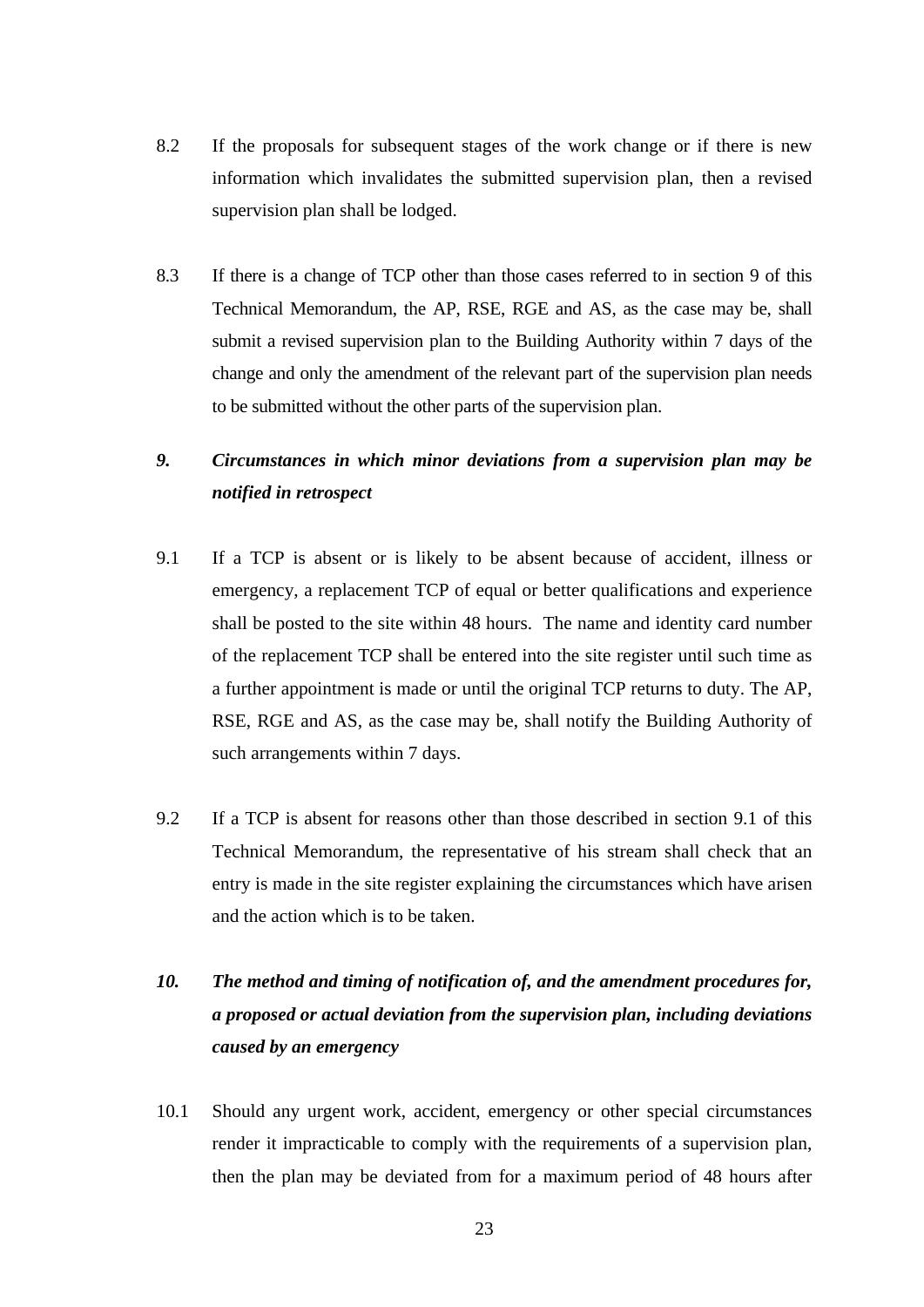which time alternative arrangements shall be made which are equivalent to or better than the original requirements of the supervision plan. The Building Authority shall be notified within 48 hours after such work has been commenced. The AP, RSE, RGE and AS shall prepare a revised supervision plan as a result of the urgent works.

10.2 An increase in the number of TCP provided is not a deviation from a supervision plan.

# *11. Circumstances in which a supervision plan is not required for building works or street works*

 A supervision plan is not required for building works which satisfy the criteria set out below.

#### *Demolition*

- the building is not located in area number 1 of the scheduled areas specified in the Fifth Schedule of the Buildings Ordinance;
- the total height of the building does not exceed 10m;
- the storey height of the building does not exceed 5m;
- the span of any structural element of the construction does not exceed 6m;
- there are no cantilever structures exceeding 1m in span in the building;
- there are no prestressed concrete elements in the building;
- the building is not retaining any ground level difference exceeding 1.5m; and
- there are no other buildings or streets within 5m of the building.

#### *Site Formation*

- the maximum gradient across the lot from boundary to boundary is not more than 15 degrees;
- the overall gradient of an area bounded by lines 10m outside the lot boundary in any direction is less than 15 degrees;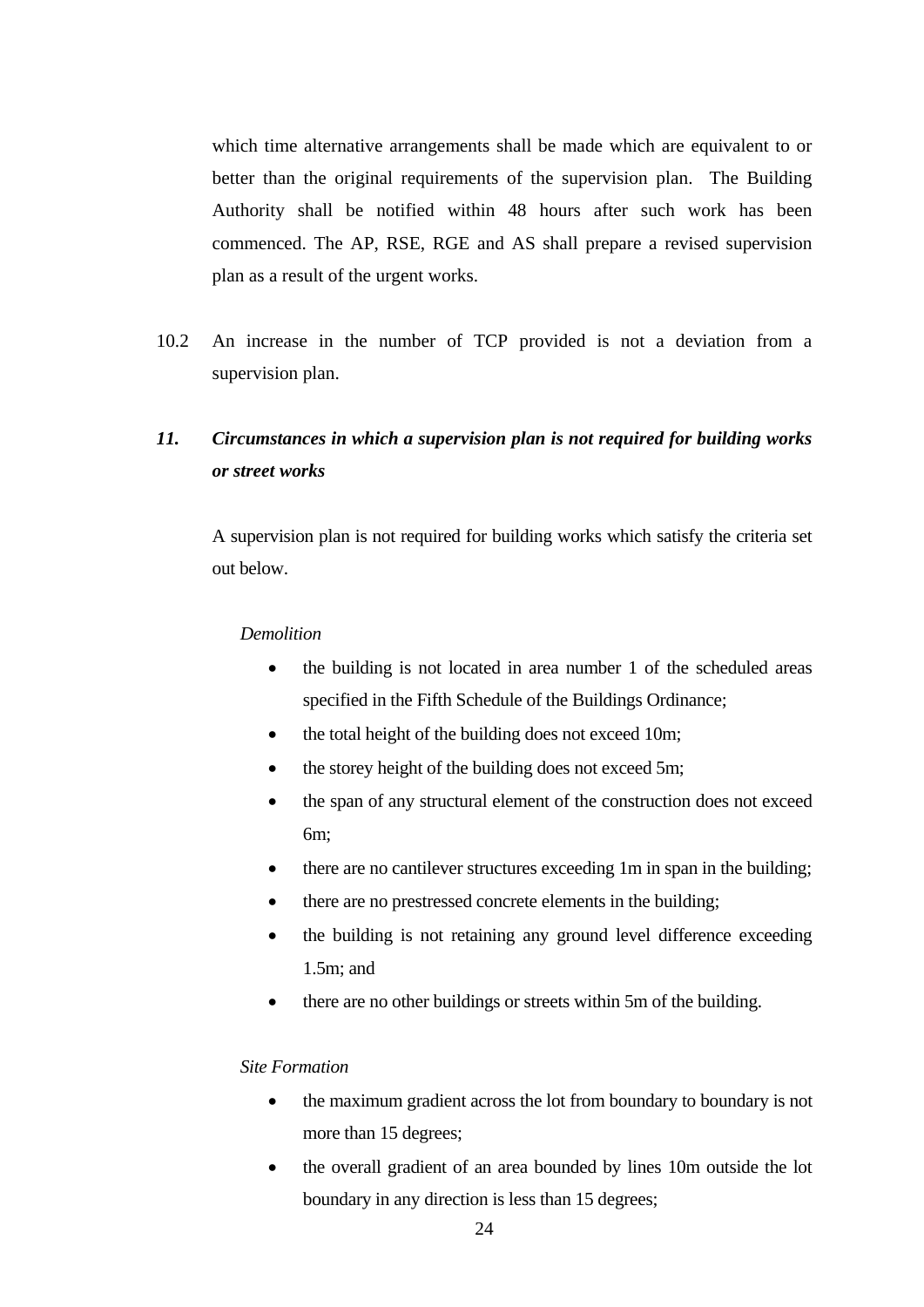- there is no slope within the area 10m outside the lot boundary steeper than 30 degrees or higher than 1.5m;
- there is no retaining wall or terrace wall either within the lot or within the area 10m outside the lot which is higher than 1.5m;
- no retaining walls or terrace walls higher than 1.5m are to be constructed;
- no slopes steeper than 30 degrees nor higher than 1.5m are to be constructed;
- the combined height of retaining wall and slope constructed shall not exceed 1.5 m;
- the retaining height to breadth ratio of retaining walls constructed shall not be greater than two; and
- the retaining walls shall be constructed of masonry or concrete.

### *Excavation*

- the depth of excavation is less than 2.5m; and
- there are no roads, buildings, other structures, slopes steeper than 30 degrees or water-mains of 75mm or greater in diameter within the profile described by a line drawn at 45 degrees to the horizontal from the perimeter of the base of excavation to the ground surface.

### *Superstructure*

- the total height of the building does not exceed 10m;
- the span of any structural element of the building does not exceed 6m;
- the structural elements are constructed of reinforced concrete; and
- the construction floor area of the building is less than 500 square metres.

### *Drainage*

all drainage works.

 (Note that excavation of significant depth is covered by the rules for excavation and lateral support works)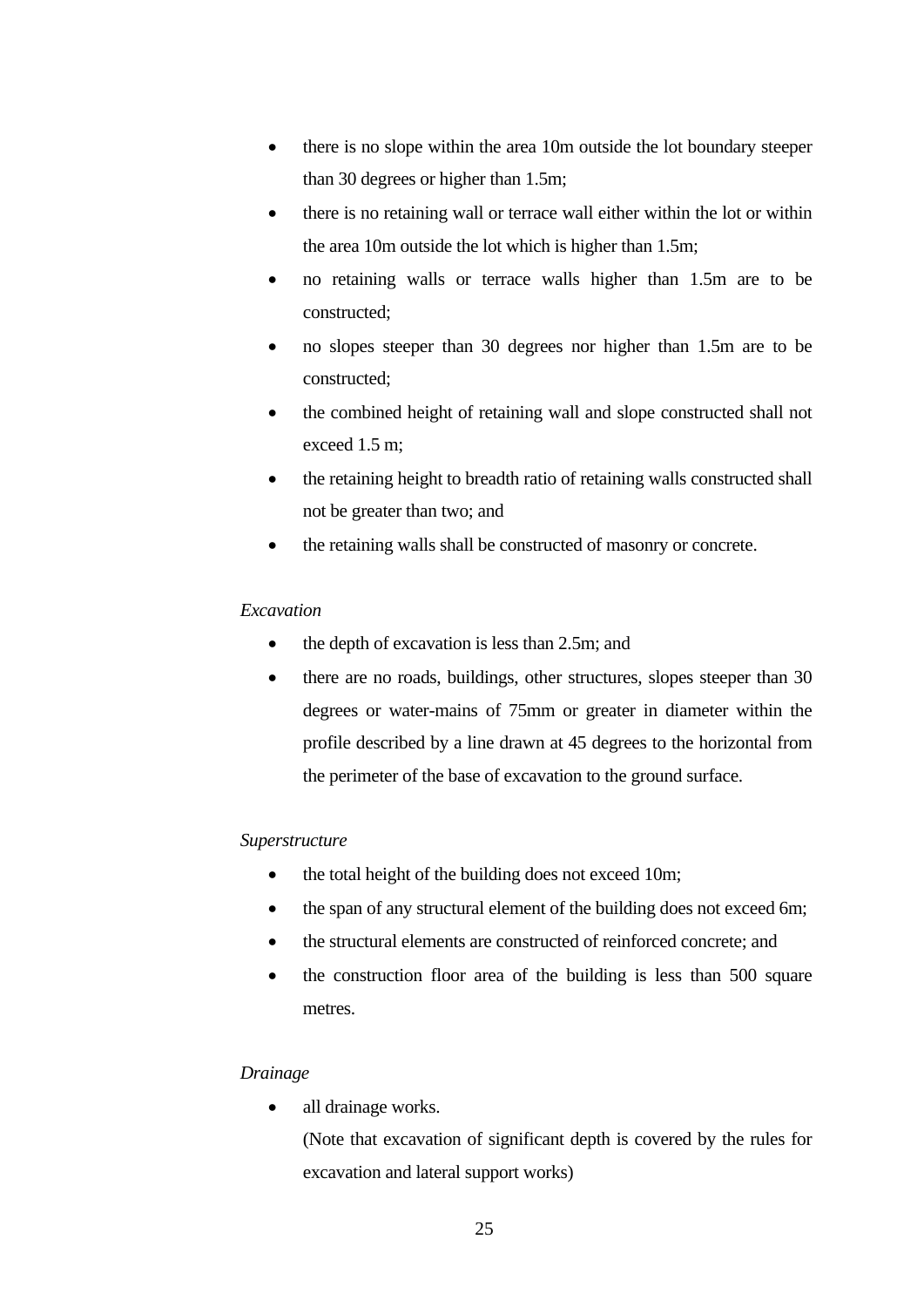### *Alteration and Addition Works*

• work not requiring demolition or structural alteration.

## *Building Repairs*

• all building repairs.

### *Minor Works*

- all Class II minor works.
- all Class III minor works.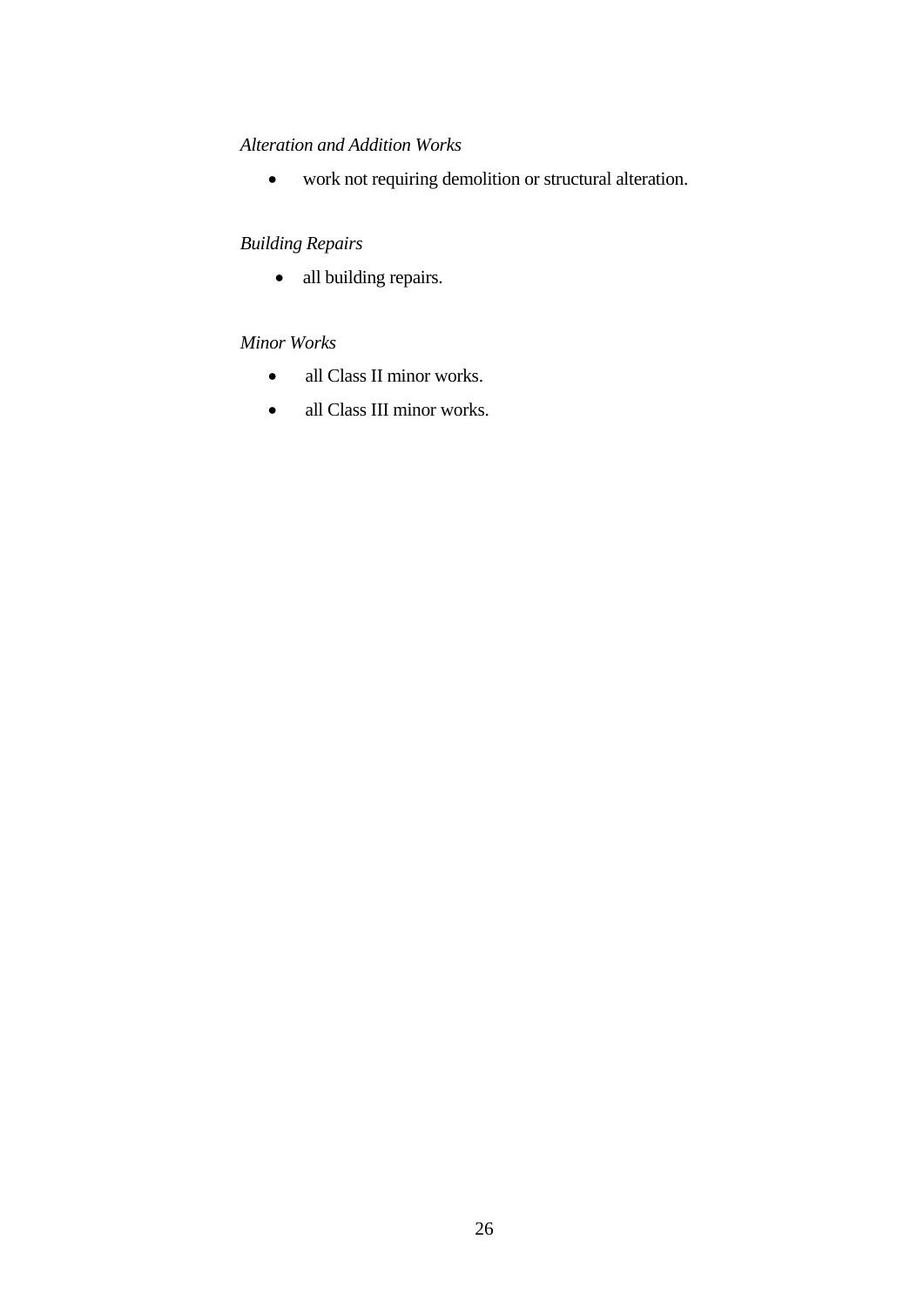# **PART III MISCELLANEOUS INFORMATION**

## **List of Tables**

| Table 1 | Minimum supervision requirements for different |
|---------|------------------------------------------------|
|         | types of building works or street works        |
| Table 2 | Minimum qualifications and experience required |
|         | for each grade of TCP for site supervision     |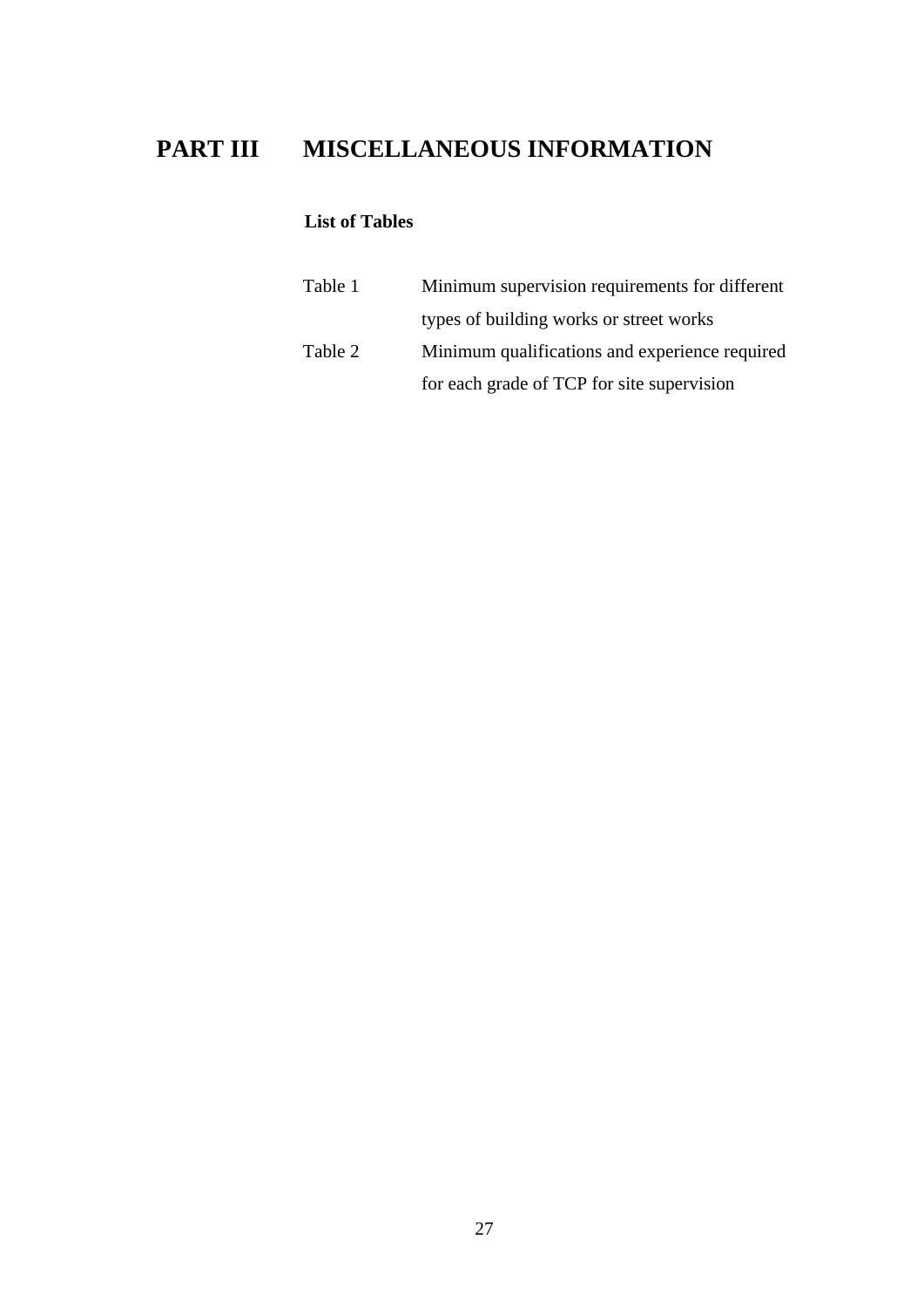# Table 1 Minimum supervision requirements for different types of building works or street works

|                                                                                               |                        | Grades of TCP and Minimum Frequency Levels of Inspection |                          |                          |                |                          |                |                          |                          |                |                          |                |              |                          |                          |                          |                          |                          |                |                          |                          |                          |                          |                          |                          |
|-----------------------------------------------------------------------------------------------|------------------------|----------------------------------------------------------|--------------------------|--------------------------|----------------|--------------------------|----------------|--------------------------|--------------------------|----------------|--------------------------|----------------|--------------|--------------------------|--------------------------|--------------------------|--------------------------|--------------------------|----------------|--------------------------|--------------------------|--------------------------|--------------------------|--------------------------|--------------------------|
| Type of building works and<br>street works                                                    | RC's Stream            |                                                          |                          |                          |                |                          |                | AP's Stream              |                          |                |                          |                |              | RSE's Stream             |                          |                          |                          |                          |                | <b>RGE's Stream</b>      |                          |                          |                          |                          |                          |
|                                                                                               | T <sub>1</sub>         | T <sub>2</sub>                                           | T <sub>3</sub>           | T <sub>4</sub>           | T <sub>5</sub> | AS                       | T1             | T2                       | T <sub>3</sub>           | <b>T4</b>      | T <sub>5</sub>           | AP             | T1           | T <sub>2</sub>           | T <sub>3</sub>           | T <sub>4</sub>           | T <sub>5</sub>           | <b>RSE</b>               | T1             | T <sub>2</sub>           | T <sub>3</sub>           | T <sub>4</sub>           | T <sub>5</sub>           | <b>RGE</b>               |                          |
| field<br>Ground<br>investigation<br>works                                                     |                        | $\overline{5}$                                           | ÷,                       | $\overline{\phantom{a}}$ | $\overline{4}$ | $\sim$                   | $\overline{1}$ | $\blacksquare$           |                          | $\mathfrak{Z}$ | $\overline{\phantom{a}}$ | $\blacksquare$ | $\mathbf{1}$ | $\blacksquare$           | $\blacksquare$           | $\overline{\phantom{a}}$ | $\blacksquare$           | $\overline{\phantom{a}}$ | $\overline{a}$ | $\sim$                   | $\overline{\phantom{a}}$ | 5                        | $\blacksquare$           | $\overline{4}$           | $\mathbf{1}$             |
| <b>Building works</b><br>with significant<br>geotechnical<br>content<br>(Note 4)              | Foundation<br>(Note 5) | $5\overline{5}$                                          | $5\phantom{.0}$          | ÷                        | $\overline{4}$ | $\overline{\phantom{a}}$ | $\overline{1}$ | ÷,                       | $\overline{\phantom{0}}$ | $\overline{4}$ | $\overline{2}$           | $\blacksquare$ | $\mathbf{1}$ | $\blacksquare$           | ٠                        | 5                        | $\blacksquare$           | $\overline{4}$           | 1              | $\blacksquare$           | $\blacksquare$           | $\overline{5}$           | $\overline{a}$           | $\overline{4}$           | 1                        |
|                                                                                               | Others                 | 5                                                        | $\overline{4}$           | $\overline{\phantom{a}}$ | $\overline{4}$ | $\overline{\phantom{a}}$ | $\mathbf{1}$   | $\blacksquare$           | $\overline{\phantom{a}}$ | $\overline{4}$ | $\overline{2}$           | $\sim$         | $\mathbf{1}$ | $\overline{\phantom{a}}$ | $\overline{\phantom{a}}$ | $\overline{4}$           | $\blacksquare$           | 3                        | $\mathbf{1}$   | $\overline{\phantom{a}}$ | $\blacksquare$           | 5                        | $\overline{\phantom{a}}$ | $\overline{4}$           | $\mathbf{1}$             |
| Foundation works (other than<br>foundation works with<br>significant geotechnical<br>content) |                        | 5                                                        | $5\phantom{.0}$          | $\overline{\phantom{a}}$ | $\overline{4}$ | $\overline{\phantom{a}}$ | $\overline{1}$ | $\overline{\phantom{a}}$ | $\overline{\phantom{0}}$ | $\overline{4}$ | $\overline{2}$           | $\blacksquare$ | $\mathbf{1}$ | $\blacksquare$           | $\overline{\phantom{a}}$ | 5                        | $\blacksquare$           | $\overline{4}$           | $\mathbf{1}$   | $\overline{\phantom{a}}$ | $\overline{\phantom{a}}$ | $\blacksquare$           | $\blacksquare$           |                          |                          |
| All other building works (other<br>than minor works) or street<br>works                       |                        | 5                                                        | $\overline{\phantom{a}}$ | $\overline{4}$           | $\overline{4}$ | $\overline{\phantom{a}}$ | $\mathbf{1}$   | $\overline{\phantom{a}}$ | $\overline{\phantom{a}}$ | $\overline{4}$ | $\overline{2}$           | $\sim$         | $\mathbf{1}$ | $\blacksquare$           | $\overline{\phantom{a}}$ | $\overline{4}$           | $\overline{\phantom{a}}$ | 3                        | $\mathbf{1}$   | $\sim$                   | $\blacksquare$           | $\overline{\phantom{a}}$ | $\sim$                   | $\overline{\phantom{0}}$ | $\overline{\phantom{a}}$ |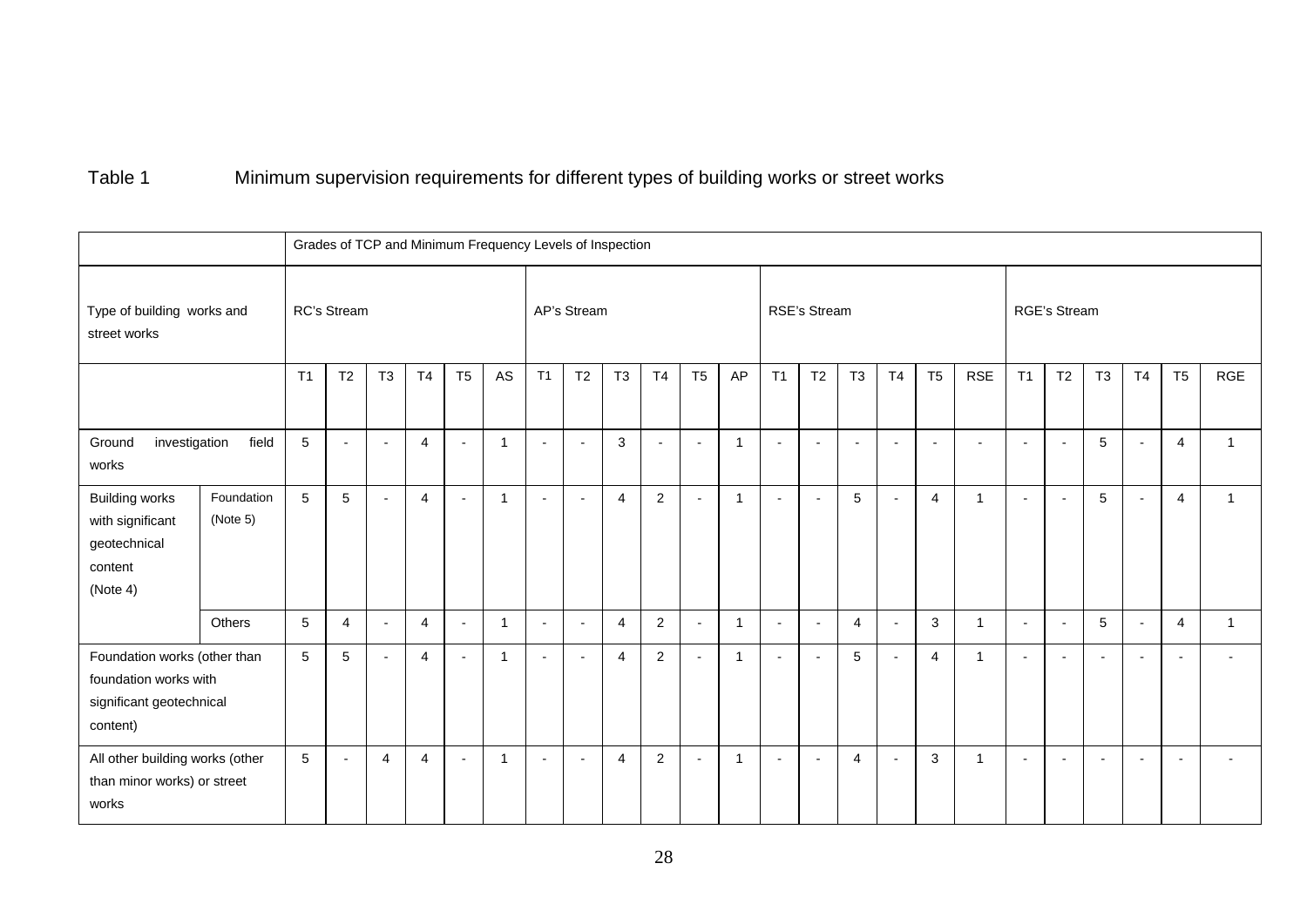| Class I minor<br>works | Works where<br>only<br>appointment of<br>AP is required     | $5\phantom{.0}$          | $\overline{a}$           | 4                        | $\overline{\phantom{a}}$ | $\overline{\phantom{a}}$ |                          | $\overline{\phantom{0}}$ | $\overline{\phantom{a}}$ | $\overline{4}$           | $\overline{\phantom{0}}$ | $\overline{\phantom{0}}$ |                          | $\blacksquare$           | $\overline{\phantom{0}}$ | $\sim$                   | $\overline{\phantom{0}}$ | $\overline{\phantom{0}}$ | $\overline{\phantom{a}}$ | $\overline{\phantom{0}}$ | $\overline{\phantom{0}}$ | $\overline{\phantom{0}}$ |                          | $\overline{\phantom{a}}$ | $\overline{\phantom{0}}$ |
|------------------------|-------------------------------------------------------------|--------------------------|--------------------------|--------------------------|--------------------------|--------------------------|--------------------------|--------------------------|--------------------------|--------------------------|--------------------------|--------------------------|--------------------------|--------------------------|--------------------------|--------------------------|--------------------------|--------------------------|--------------------------|--------------------------|--------------------------|--------------------------|--------------------------|--------------------------|--------------------------|
|                        | Additional<br>TCPs for<br>works where<br>RSE is<br>required | $\sim$                   | $\overline{\phantom{a}}$ | $\overline{\phantom{a}}$ | $\overline{\phantom{a}}$ | $\sim$                   | $\overline{\phantom{0}}$ | $\overline{\phantom{a}}$ | $\overline{\phantom{a}}$ | $\overline{\phantom{a}}$ | $\overline{\phantom{0}}$ | $\overline{\phantom{a}}$ | $\overline{\phantom{0}}$ | $\overline{\phantom{a}}$ | $\overline{\phantom{0}}$ | $\overline{4}$           | $\sim$                   | $\overline{\phantom{0}}$ |                          | $\overline{\phantom{0}}$ | $\overline{\phantom{0}}$ | $\overline{\phantom{a}}$ | $\overline{\phantom{a}}$ | $\overline{\phantom{0}}$ | $\overline{\phantom{a}}$ |
|                        | Additional<br>TCPs for<br>works where<br>RGE is<br>required | $\overline{\phantom{a}}$ |                          | . .                      | $\overline{\phantom{0}}$ | $\overline{\phantom{a}}$ | $\overline{\phantom{0}}$ |                          | $\overline{\phantom{0}}$ | $\overline{\phantom{a}}$ |                          | $\overline{\phantom{a}}$ | $\overline{\phantom{0}}$ | $\overline{\phantom{a}}$ |                          | $\overline{\phantom{0}}$ | $\overline{\phantom{0}}$ | $\overline{\phantom{0}}$ | $\overline{\phantom{0}}$ | $\blacksquare$           | 5                        | $\overline{\phantom{a}}$ | $\overline{\phantom{0}}$ | $\overline{\phantom{0}}$ |                          |

Notes to Table 1

- 1. Level  $1 =$  Inspection as and when required
	- Level  $2 =$  Monthly inspection
	- Level  $3 =$  Fortnightly inspection
	- Level  $4 =$  Weekly inspection
	- Level  $5 =$  Full-time inspection during site working hours
- 2. Higher grade TCP and/or more frequent site inspection up to full time may be required at critical stages. Further guidance is given in the Code of Practice.
- 3. For the qualification and experience required for each grade of TCP, refer to Table 2 of this Technical Memorandum. Further guidance is given in the Code of Practice.
- 4. The type of building works that are regarded as building works with significant geotechnical content are set out in the Code of Practice.
- 5. The type of foundation works, including those in the designated area, that are regarded as building works with significant geotechnical content are set out in the Code of Practice.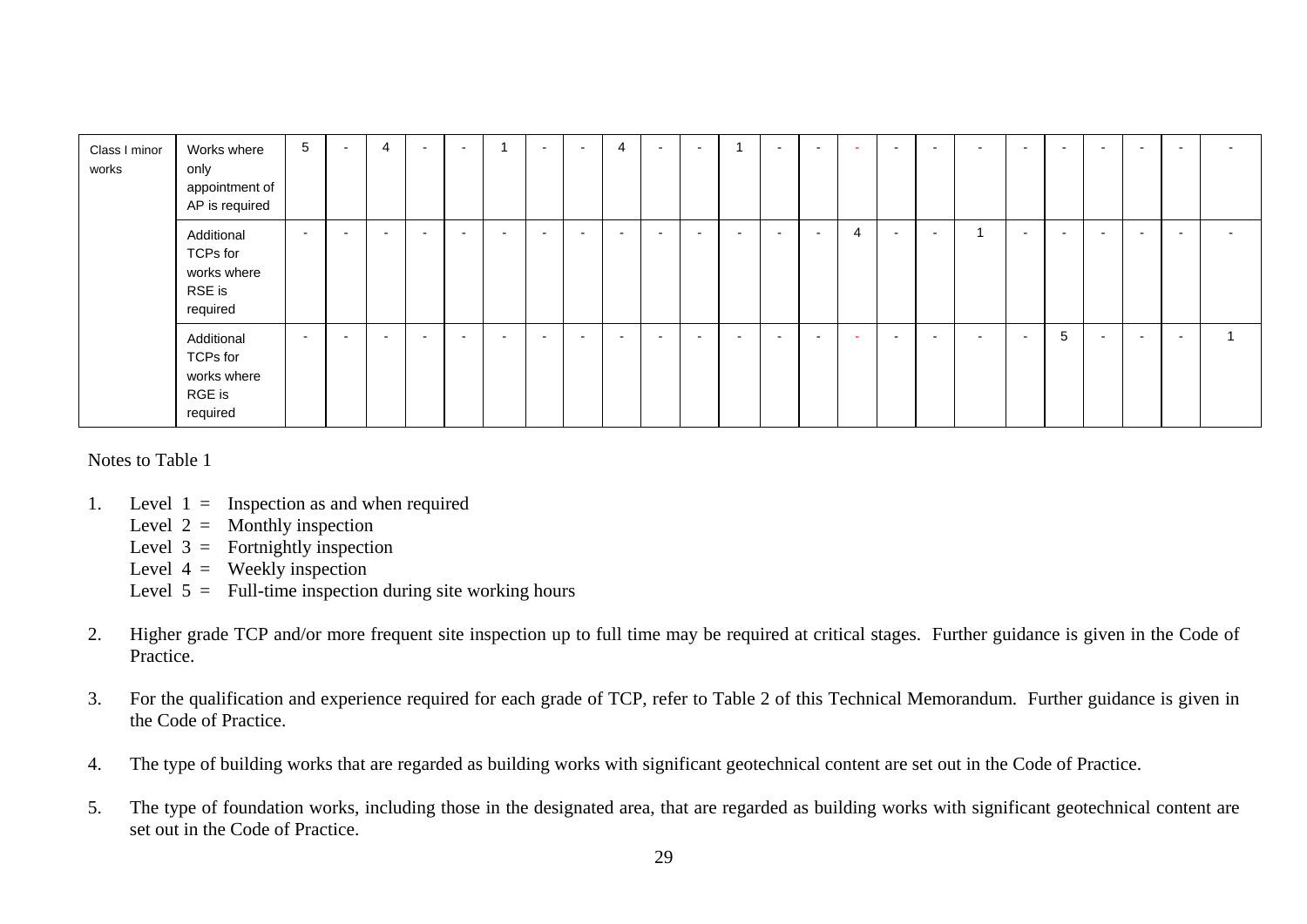| Grade of TCP   | Minimum qualifications and experience for each grade of TCP for site supervision                                                                                                                                                        |
|----------------|-----------------------------------------------------------------------------------------------------------------------------------------------------------------------------------------------------------------------------------------|
| T1             | A certificate or diploma holder with minimum total relevant working experience of 2 years to the satisfaction of the Building Authority.                                                                                                |
| T <sub>2</sub> | A higher certificate or higher diploma holder with minimum total relevant working experience of 3 years to the satisfaction of the Building Authority.                                                                                  |
| T <sub>3</sub> | A higher certificate or higher diploma holder with minimum total relevant working experience of 5 years, or a degree holder with minimum total relevant<br>working experience of 2 years to the satisfaction of the Building Authority. |
| T4             | A degree holder with minimum total relevant working experience of 4 years to the satisfaction of the Building Authority or a registered professional.                                                                                   |
| T5             | A registered professional with minimum total relevant working experience of 5 years to the satisfaction of the Building Authority.                                                                                                      |

#### **Table 2 Minimum qualifications and experience required for each grade of TCP for site supervision**

#### Notes to Table 2

| "relevant working experience" | means such working experience as may from time to time be recognised by the Building Authority as being<br>relevant to the duties of a TCP of appropriate grade under each stream of supervision |
|-------------------------------|--------------------------------------------------------------------------------------------------------------------------------------------------------------------------------------------------|
| "total relevant"              |                                                                                                                                                                                                  |
| working experience"           | means relevant working experience aggregated by a method recognised by the Building Authority                                                                                                    |

- (2) A person who satisfies the Building Authority by reason of his training, experience and skill in safety management that he is a fit and proper person to be qualified for a particular grade of TCP shall be deemed to be so qualified for the purpose of employment in safety management as required in this Technical Memorandum. Further guidance is given in the Code of Practice.
- (3) For some grades of TCP, the absence of the required qualifications may be compensated for by extra relevant working experience according to guidelines to be determined by the Building Authority. Further guidance is given in the Code of Practice, Practice Notes for Authorized Persons, Registered Structural Engineers and Registered Geotechnical Engineers or Practice Notes for Registered Contractors.
- (4) Details of the minimum qualifications and experience required for each grade of TCP for site supervision are given in the Code of Practice.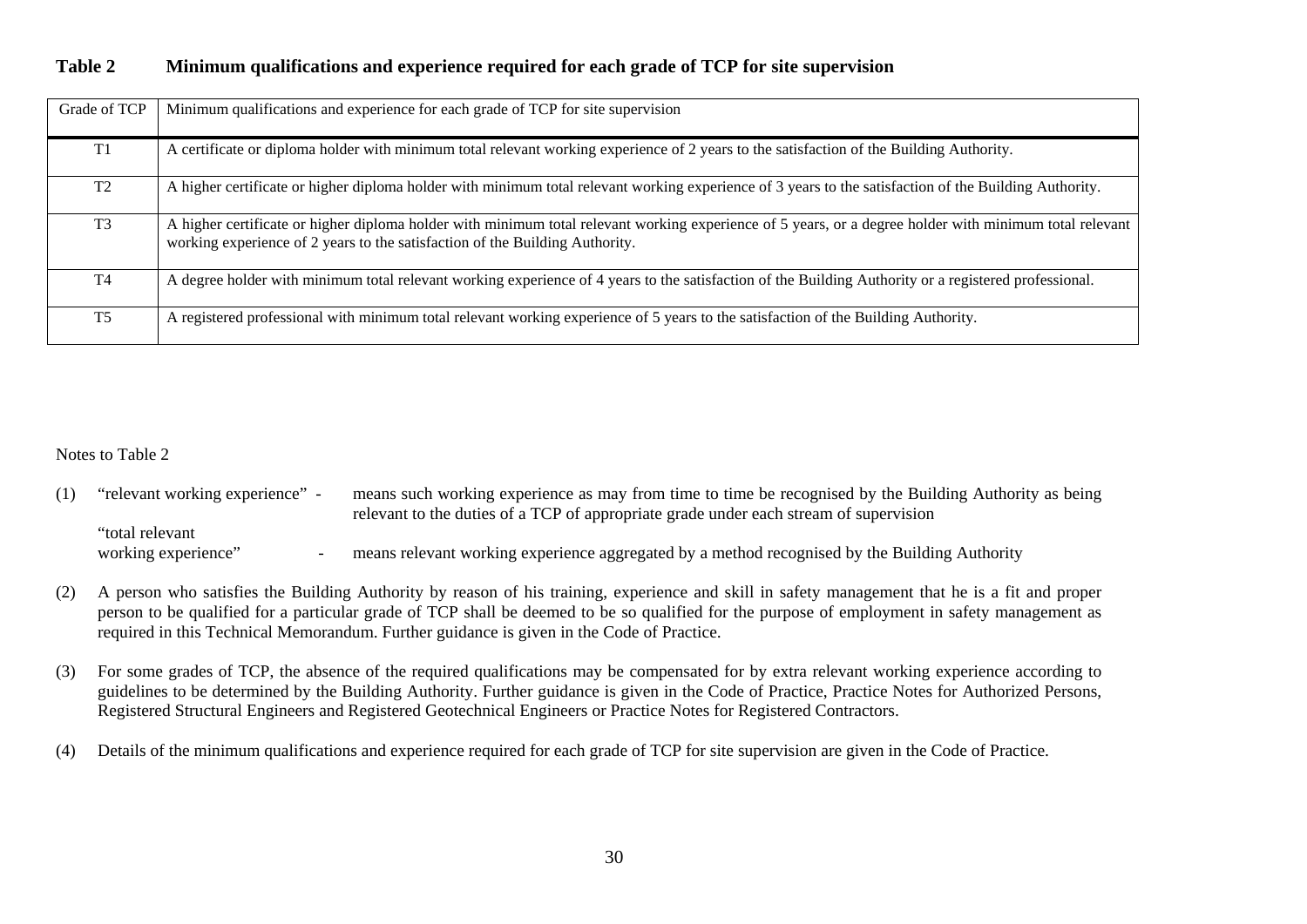#### **Proposed Level of Fees under Building (Minor Works) (Fees) Regulation ("B(MW)(F)R")**

*[Note: Section number in square brackets denotes corresponding section number in B(MW)(F)R]*

#### **(a) Registration as Minor Works Contractors Operating as Natural Persons**

| <b>Application</b>                                                                                                    | New registration<br>(inclusion in register)<br>for 3 years)<br>[Section 4] | Renewal<br>(retention in register<br>for 3 years)<br>[Section 5] | <b>Restoration</b><br>(retention in register<br>for 3 years)<br>[Section 6] | <b>Addition of minor</b><br>works item to existing<br>registration<br>[Section 7] |
|-----------------------------------------------------------------------------------------------------------------------|----------------------------------------------------------------------------|------------------------------------------------------------------|-----------------------------------------------------------------------------|-----------------------------------------------------------------------------------|
| For carrying out item(s) of Class III minor works<br>$(i)$ with any item being applied for by virtue of<br>experience | \$305                                                                      | \$105                                                            | \$105                                                                       | \$305                                                                             |
| For carrying out item(s) of Class III minor works<br>(ii)<br>for cases other than (i)                                 | \$155                                                                      | \$105                                                            | \$105                                                                       | \$155                                                                             |

#### **(b) Registration as Minor Works Contractors Operating as Non-natural Persons**

| New registration                                         | <b>Basic application</b><br>(appointment of first authorized signatory)<br>[Section $10(1)$ ] | Each additional authorized signatory<br>(in addition to basic application)<br>[Section $10(2)$ and $(3)$ ] | <b>Registration fee</b><br>(inclusion in register)<br>for $3$ years)<br>[Section 11] |
|----------------------------------------------------------|-----------------------------------------------------------------------------------------------|------------------------------------------------------------------------------------------------------------|--------------------------------------------------------------------------------------|
| (i) For carrying out all Classes of minor works          | \$2,530                                                                                       | \$2,090                                                                                                    | \$595                                                                                |
| (ii) For carrying out Class II and Class III minor works | \$1,110                                                                                       | \$840                                                                                                      | \$595                                                                                |
| (iii) For carrying out Class III minor works             | \$715                                                                                         | \$530                                                                                                      | \$410                                                                                |
|                                                          |                                                                                               |                                                                                                            |                                                                                      |

| Renewal of registration and restoration                 | Renewal<br>(retention in register for 3 years)<br>[Section 12] | <b>Restoration</b><br>(retention in register for 3 years)<br>[Section 13] |
|---------------------------------------------------------|----------------------------------------------------------------|---------------------------------------------------------------------------|
| (a) For carrying out all Classes of minor works         | \$1,100                                                        | \$1,250                                                                   |
| (b) For carrying out Class II and Class III minor works | \$810                                                          | \$880                                                                     |
| (c) For carrying out Class III minor works              | \$395                                                          | \$420                                                                     |
|                                                         |                                                                |                                                                           |